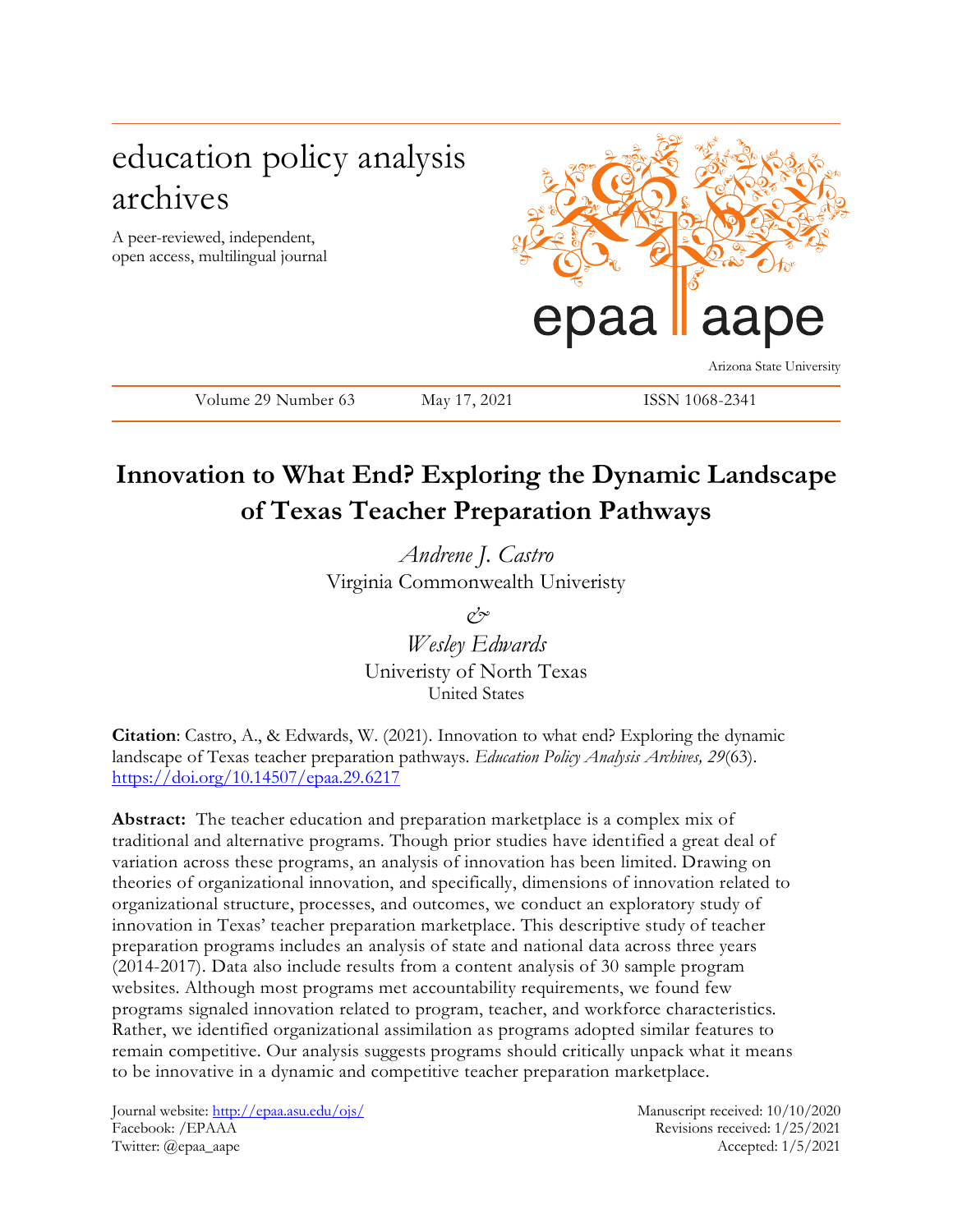**Keywords**: Teacher education and preparation; program innovation; teacher education policy

### **¿Innovación con qué fin? Explorando el panorama dinámico de las vías de preparación de maestros de Texas**

**Resumen:** El mercado de la formación y preparación docente es una combinación compleja de programas tradicionales y alternativos. Aunque estudios anteriores han identificado una gran variación entre estos programas, el análisis de la innovación ha sido limitado. Basándonos en las teorías de la innovación organizacional, y específicamente, las dimensiones de la innovación relacionadas con la estructura organizacional, los procesos y los resultados, llevamos a cabo un estudio exploratorio de la innovación en el mercado de preparación docente de Texas. Este estudio descriptivo de los programas de preparación de maestros incluye un análisis de datos estatales y nacionales a lo largo de tres años (2014- 2017). Los datos también incluyen resultados de un análisis de contenido de 30 sitios web de programas de muestra. Aunque la mayoría de los programas cumplieron con los requisitos de responsabilidad, encontramos que pocos programas señalaron innovación relacionada con las características del programa, los maestros y la fuerza laboral. Más bien, identificamos la asimilación organizacional como programas que adoptaron carac terísticas similares para seguir siendo competitivos. Nuestro análisis sugiere que los programas deberían desglosar críticamente lo que significa ser innovador en un mercado dinámico y competitivo de preparación docente.

**Palabras-clave:** Formación y preparación docente; innovación de programas; política de formación de docentes

### **Inovação para quê? Explorando a paisagem dinâmica de caminhos para a preparação de professores no Texas**

**Resumo:** O mercado de formação e preparação de professores é uma mistura complexa de programas tradicionais e alternativos. Embora estudos anteriores tenham identificado uma grande variação entre esses programas, uma análise da inovação foi limitada. Com base nas teorias da inovação organizacional e, especificamente, nas dimensões da inovação relacionadas à estrutura, processos e resultados organizacionais, conduzimos um estudo exploratório da inovação no mercado de preparação de professores no Texas. Este estudo descritivo de programas de preparação de professores inclui uma análise de dados estaduais e nacionais ao longo de três anos (2014-2017). Os dados também incluem resultados de uma análise de conteúdo de 30 exemplos de sites de programas. Embora a maioria dos programas atendesse aos requisitos de responsabilidade, descobrimos que poucos programas sinalizavam inovação relacionada ao programa, professores e características da força de trabalho. Em vez disso, identificamos a assimilação organizacional à medida que os programas adotaram características semelhantes para se manterem competitivos. Nossa análise sugere que os programas devem desvendar criticamente o que significa ser inovador em um mercado de preparação de professores dinâmico e competitivo.

**Palavras-chave:** Formação e preparação de professores; inovação do programa; política de formação de professores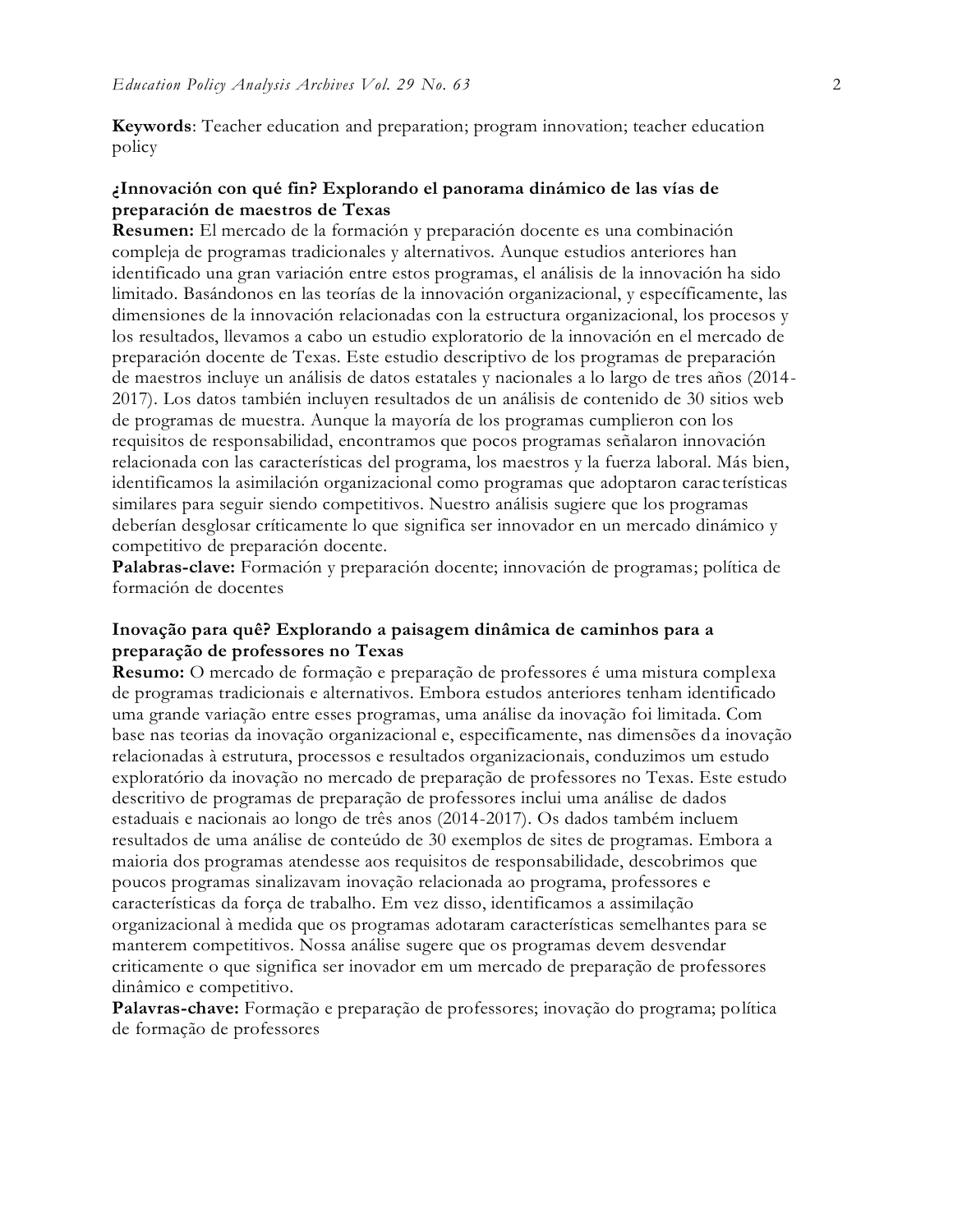### **Innovation to What End? Exploring the Dynamic Landscape of Texas Teacher Preparation Pathways**

Over the past three decades, teacher education and preparation<sup>1</sup> has changed dramatically. Though institutions of higher education (IHE) still prepare a majority of teachers in the United States, the rapid expansion of new marketplace options presents a "changing ecology" (Kirst et al., 2015) of teacher education across various platforms, programs, and pathways. Today's complex preparation marketplace renders previous debates about "traditional" and "alternative" teacher preparation programs (TPPs) unproductive as the nature and scale of variation and competition broadens (Cochran-Smith & Villegas, 2015; Friedrich, 2014; Gatlin, 2009; Grossman & Loeb, 2008). Still, there are some distinguishing features of each pathway important to note. Traditional TPPs typically combine theoretical, pedagogical, and clinical coursework to prepare elementary or secondary educators at IHE. In 2018, 77% of teachers in the US were prepared at traditional TPPs (Partelow, 2019). Conversely, alternative pathways often eliminate or shorten course plans or other components of traditional routes. Whereas traditional programs might rely on institutional policies that dictate when a student might declare a major in teacher education, alternative TPPs may use work experience, academic record, and/or entrance tests to screen candidates for entry (Wilson, 2014). Although traditional TPPs make up a larger share of all programs in the national marketplace, alternative TPPs have grown substantially within the past two decades comprising approximately 31% of the market. Nearly one in five teachers are alternatively certified (United States Department of Education [USDOE], 2016), but these rates vary widely by state.

Introduced in the 1980s by early reformers seeking to deregulate traditional pathways, alternative TPPs promised to improve teacher quality and productivity by efficiently blending coursework with clinical training and fewer licensing and certification barriers (Humphrey & Wechsler, 2007; Kretchmar & Zeichner, 2016). Indeed, reformers adopted market-based discourses to situate alternative TPPs as "disruptive innovations" (Christensen, 2006) to redefine and transform the preparation marketplace. The emergence of new graduate schools of education (nGSEs) characterized as "controversial innovations" (Cochran-Smith et al., 2020, p. 9) illustrate one of these new developments. Cochran-Smith et al. (2020) define nGSEs as TPPs authorized and approved as IHEs that can prepare and endorse teachers and grant master's degrees, although they are not university-based institutions. These and other boundary-spanning TPPs encourage an investigation of innovation, particularly as the marketplace becomes more diverse. However, what constitutes innovation in TPPs remains ambiguous and contested.

### **Innovation in Teacher Education**

Innovation embraces theories of entrepreneurship and organizational dynamism from business, organizational and management studies, and economics (Burch, 2007; Christensen, 2006). Across these fields, innovation is an elusive concept, but generally understood as "new and creative ideas that challenge conventional wisdom and disrupt the established practices within a specific context" (Torfing, 2016, p. 30). Innovation is often linked to the private sector (Christensen, 2006); thus, reserachers question calls for greater innovation in education and other public-sector fields since principles of innovation emphasize production, processes, and products—market-based factors more readily transferable to the private sector (Sørensen & Torfing 2011; Torfing, 2016). By contrast, education and some public institutions emphasize aspects of human relations and adhere to

 $\overline{a}$ 

<sup>&</sup>lt;sup>1</sup> Teacher education and preparation is used interchangeably.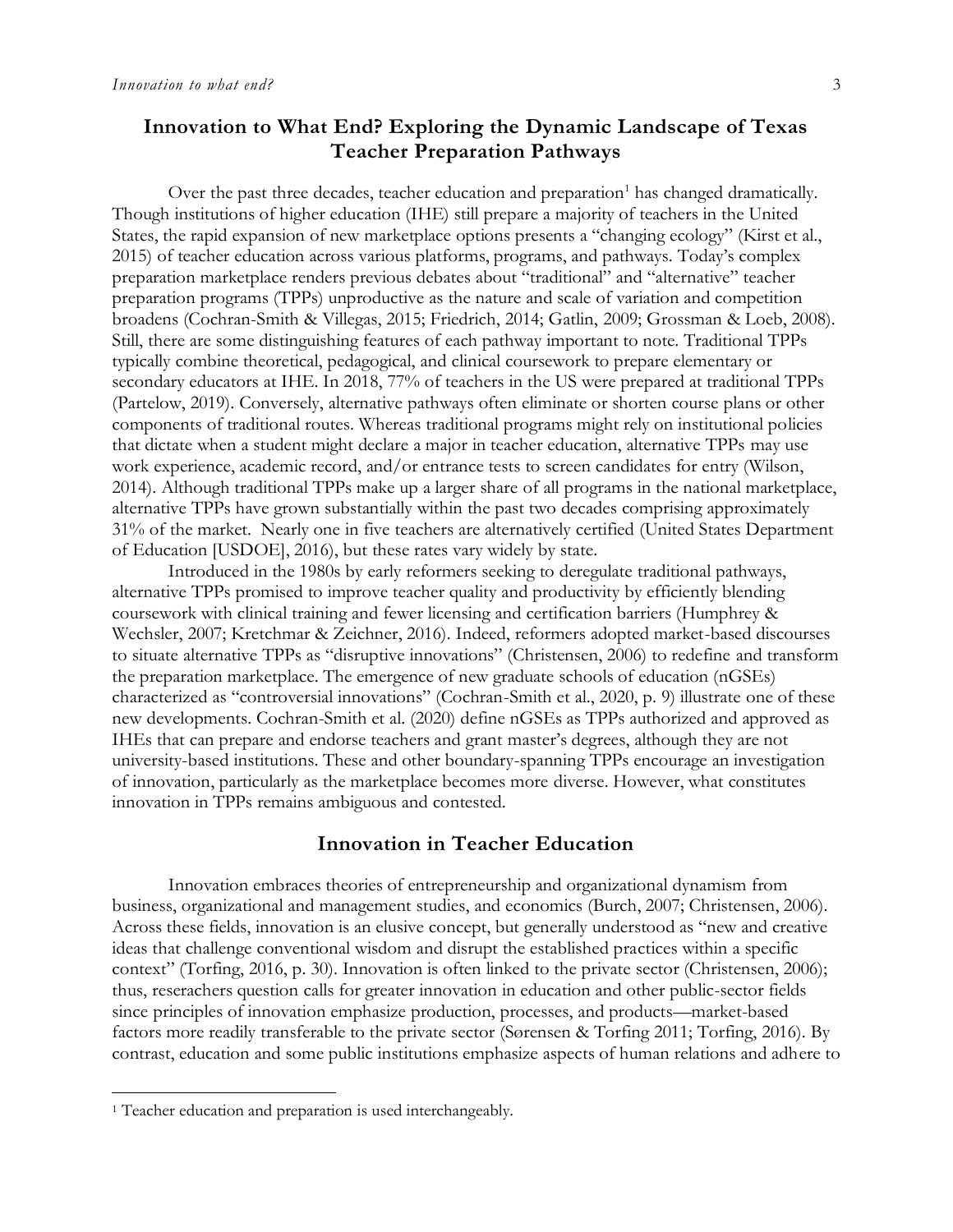bureaucratic systems governed by elected officials and public managers (Burch, 2007), making public institutions more prone to incremental innovation rather than disruptive or radical innovation (Torfing, 2016).

Although teacher education has seen both incremental and radical innovations (e.g., Kretchmar & Zeichner, 2016; Malian & Nevin, 2005), this study builds on recent calls for more expansive and critical examinations of innovation in teacher education (Domínguez, 2019; Ellis et al., 2019; Serdyukov, 2017). We regard innovation as a vehicle to bolster social justice and equity in teacher education, particularly as teacher education policies and practices emphasize accountability and standardization (Sawchuk, 2013; Tatto et al., 2016; Wilson, 2014). From this stance, innovation in teacher education moves "towards a more socially responsible and sustainable meaning for innovation that acknowledges the teacher education debt in reproducing inequities and the humanization of learning" (Ellis et al., 2019, p. 12). We also draw on Sørensen and Torfing's (2011) definition of innovation because of its insistence that innovation is context-specific. Sørensen and Torfing (2011) define innovation "as an intentional and proactive process that involves the generation and practical adoption and spread of new and creative ideas, which aim to produce a qualitative change in a specific context" (p. 849). Together, these views of innovation are particularly relevant given the need for greater coherence between teachers' preparation and the increasingly diverse, multi-layered contexts and environments in which teachers teach (Agarwal, 2010; Canrinus et al., 2019; Kretchmar & Zeichner, 2016).

When teachers are not adequately prepared to serve, the disconnect between teacher education and practice is linked to long-term academic, relational, and workforce outcomes such as lower expectations for students of color, limited or static understanding of students' cultures and identities, reduced motivation or job satisfaction, and increased turnover and attrition (Domínguez, 2019; Ingersoll et al., 2014; Redding & Smith, 2016). A humanistic frame of innovation centering equity, coupled with the tangible and intangible aspects of innovation (i.e., technological tools, improved strategies, or culturally-relevant and justice-oriented approaches) can lead to greater system-wide changes (Serdyukov, 2017). Indeed, some teacher residencies (Guha et al., 2016), growyour-own programs (Gist et al., 2018), and community-based oriented pathways (Kretchmar & Zeichner, 2016) highlight new developments for recruiting, placing, and retaining teachers with promising results, especially for teachers of color. These programs also feature unique curricula and develop models of ongoing new teacher support to ensure retention (Cochran-Smith & Villegas 2015), but these features are rarely viewed as innovative.

Researchers and policymakers instead associate innovation with reform, change, or variation (Fiske & Ladd, 2001; Koedel et al., 2015; Lubienski, 2003; Sørensen & Torfing 2011). Though innovation and variation maintain some conceptual similarity, variation is a poor proxy for innovation because it emphasizes diffusion, or a program's "absorptive capacity" to recognize an innovation and then assimilate by applying the innovation internally (Berry, 2002; Peeters et al., 2014; Rogers, 1983). This logic may explain why researchers have largely studied program variation by examining program characteristics and structures across traditional and alternative pathways (Boyd et al., 2008; Gatlin, 2009; Humphrey et al., 2008; Wilson, 2014), rather than how they innovate. For example, studies investigating pathway effectiveness as an indicator of program variation show minimal differences in teacher effectiveness in relation to student achievement or teacher performance outcomes (Floden, 2012; Goldhaber et al., 2013; Koedel et al., 2015). Findings also point to greater variation within preparation pathways than between them (Boyd et al., 2008; Mungal, 2016).

As marketplace options expand, teacher candidates have a range of TPPs to choose from each promising innovative features. As such, this study offers conceptual and policy implications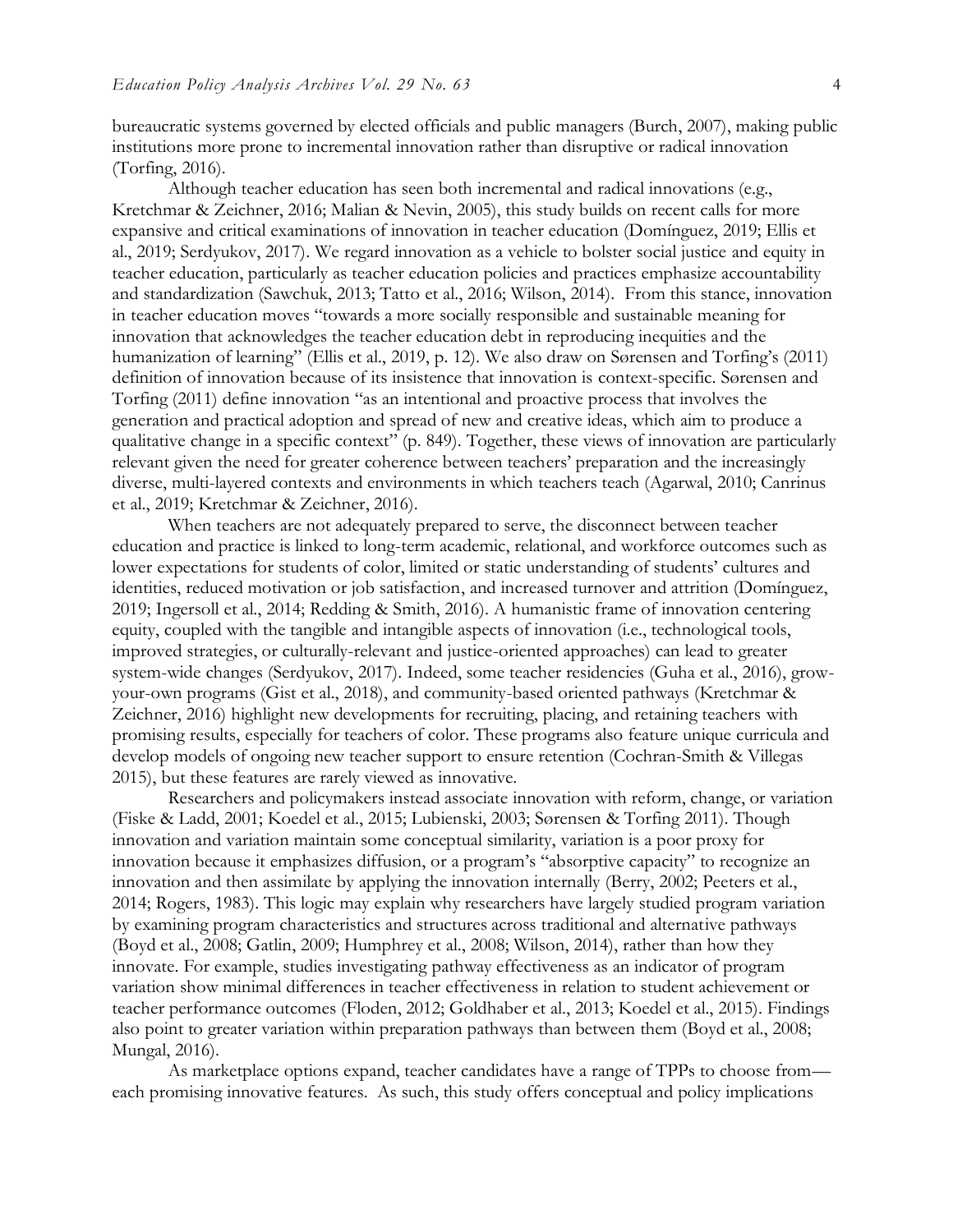for rethinking innovation. Specifically, we outline a conceptualization of innovation in teacher education along three organizational dimensions—organizational structure, organizational processes, and organizational outcomes (Crossan & Apaydin, 2010). The particular focus on innovation through a social justice and context-specific lens allows us to explore organizational dimensions of innovation (structure, processes, and outcomes) in Texas—a context that is arguably the US's most varied teacher preparation market (e.g., Lincove et al., 2015; von Hippel, 2016). Using three years (2014-2017) of teacher preparation data from state and national databases as well as a content analysis of 30 sample program websites, this exploratory study of innovation in teacher preparation asks: What signals of innovation are represented in Texas' teacher preparation marketplace indicated by programs' organizational structure, processes, and outcomes?

Findings show programs demonstrated few indicators of innovation, even though most programs met state accountability and credentialing requirements. Few programs outlined an innovative mission for recruiting and preparing a diverse teaching force or an approach to innovation oriented towards the schooling contexts of culturally diverse students. We attribute the absence of innovation to market saturation and program homogenization whereby programs assimilated by adopting similar features (DiMaggio & Powell, 1983). Our findings inform teacher preparation policies by highlighting the benefits and drawbacks of scaling up program options offering more of the same. In the next section, we draw on institutional theories to discuss forces enabling or constraining innovation.

### **Theoretical Framework: Institutional Pressures of Innovation**

Institutional theory outlines a broad framework for understanding rules and structures, cultural norms, and decision-making authority influencing organizations (North, 1993; Slappendel, 1996). Burch (2007) argued institutional theory provides a useful lens to explore educational innovations and the process for how innovations gain legitimacy and diffuse outward. A key assumption of institutional theory posits external and internal pressures can spur or stymie innovation. Pressures might also force organizations to change established rules and norms or perhaps, influence organizations to adapt to an innovation through diffusion (Rogers, 1983). We briefly discuss these processes in the preparation marketplace by highlighting the role of policies and markets on innovation.

#### **The Role of Policies on Teacher Preparation Innovation**

A key source of institutional pressure is state and federal level policies related to accountability in teacher education (Wilson, 2014). For example, the passage of *No Child Left Behind* (NCLB)—a national-level policy that encouraged "new innovative actions" required state and local education agencies to outline innovative strategies for preparing highly qualified teachers (Tatto et al., 2016; USDOE, 2006). However, the extent to which NCLB actually spurred innovation in teacher preparation is debated. Under NCLB, some argue the policy fostered uniformed standards and evaluation mechanisms whereby directives encouraged more homogenization across TPPs as programs adopted similar structures and practices (Kolbe & Rice, 2009; Scribner & Heinien, 2007). Others suggest policies like NCLB, with its emphasis on innovation, can serve to usher in different institutional actors focused on reform (Burch, 2007).

Indeed, non-governmental and private organizations were key actors in developing alternative TPPs outside of IHEs. Although NCLB has since been replaced, alternative TPPs like High Tech High, Relay Graduate School of Education, or Teach for America (TFA) are frequently seen as innovative and critical to the teacher preparation marketplace (Cochran-Smith & Villegas, 2015; Cochran Smith et al., 2020, Kretchmar et al., 2018; Mungal, 2016). When compared to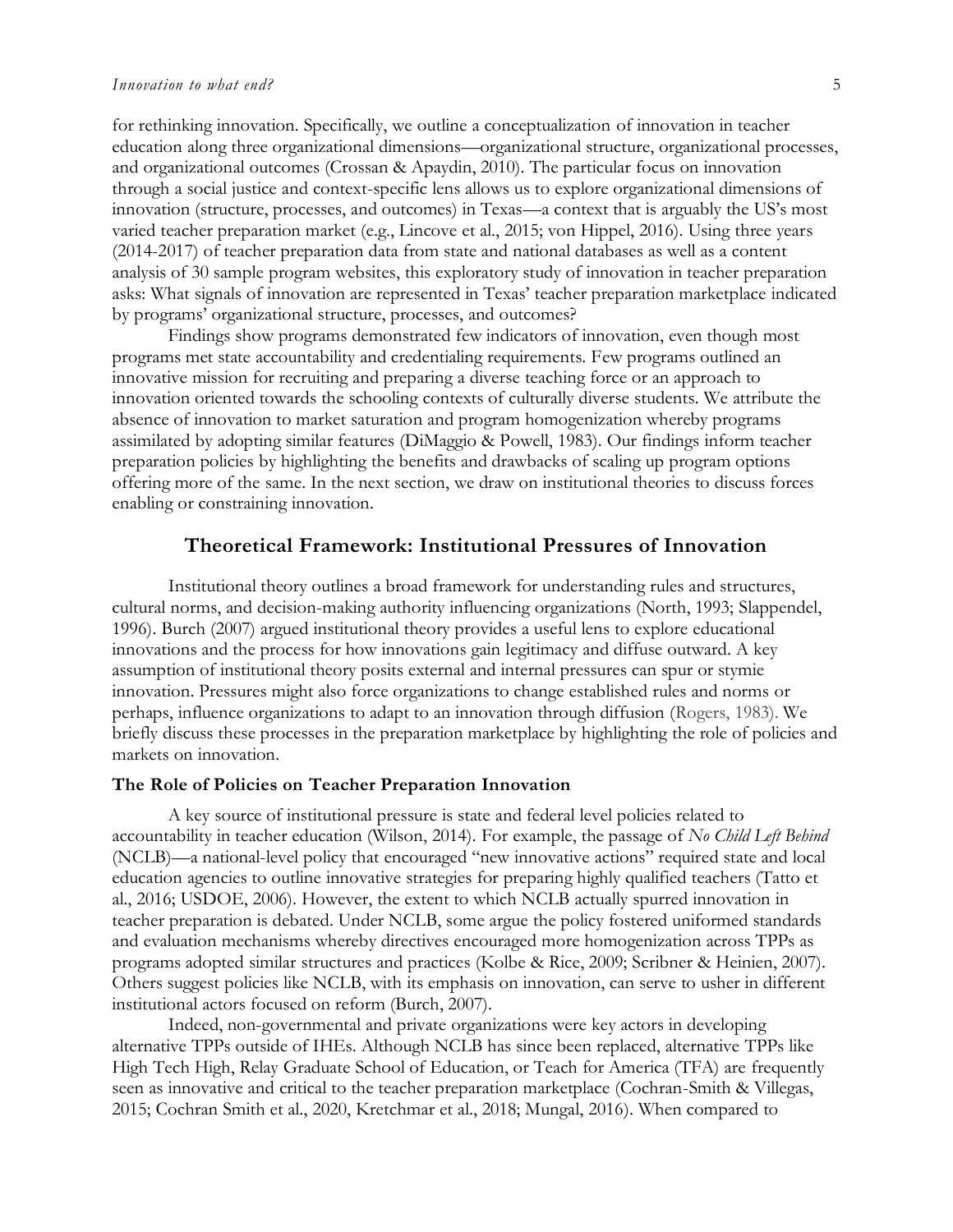traditional programs, these programs typically prepare a smaller number of teachers but their ability to innovate is largely shaped by their organizational identity and economic capacity. From an institutional lens, studies show these programs hold greater political leverage and are supported by foundation grants and large corporations able to directly invest in new approaches or support their ability to take risks—opportunities not typically afforded to programs in IHEs or programs perceived with less legitimacy (Kretchmar et al., 2018; Zeichner & Peña-Sandoval, 2015). To be sure, some IHEs also benefited from these public-private partnerships to innovate. For example, the UTeach program at the University of Texas at Austin was initially developed in 1997 as an innovative pathway for mathematics and science majors to enter teaching and was supported by ExxonMobil to spread the model nationwide (Rogers, 1995). Power differentials between TPPs within the marketplace allowed more selective TPPs to market themselves as innovative because they promised to attract highly skilled graduates from selective universities to work in mostly urban schools (Kretchmar et al., 2018; Mungal, 2016). However, simply supplying teachers to work in urban schools with more students of color and low-income students is an insufficient aim for innovation grounded in social justice.

The ability to innovate is also shaped by institutional accreditation bodies such as the Council for the Accreditation of Educator Preparation (CAEP), the American Association of Colleges of Teacher Education (AACTE), or even intermediary organizations like National Council for Teacher Quality (NCTQ). It is argued that increased accountability pressures from such organizations as well as educative assessments of teachers' learning and preparation programs through the Educator Teacher Performance Assessment (edTPA) can lead to new innovative changes in TPPs that predict teachers' classroom performance (Amrein-Beardsley et al., 2013). However, despite the adoption of value-added measures for TPP accountability, there is mixed evidence on whether edTPA actually drives innovation and the mechanisms through which the assessment serves to "support candidate learning and preparation program renewal" (edTPA, 2015). As a tangible innovation (i.e., technological tool) (Serdyukov, 2017), edTPA is only marginally predictive of teacher value-add (Goldhaber et al. 2013), though recent studies identify greater measurement error than previously indicated (Gitmoer et al., 2019). Scholars also raise methodological, technical, and value-based concerns regarding edTPA's scoring design, its reliability, and pinpoint limitations in rubric scores among different groups of teachers by questioning whether the assessment supports broader measures of teacher performance (Amrein-Beardsley et al., 2013; Goldhaber & Hansen, 2010; Tuck & Gorlewski, 2016).

Studies also show negative labor market impacts that "screen-out" teachers of color, ultimately undermining innovative programmatic efforts designed to increase the racial and ethnic diversity of the teacher workforce (Carter-Andrews et al., 2019). Grow-your-own programs and teacher residencies are examples of such efforts (Gist et al., 2019). With teacher residencies being embraced as "innovation at the margins" having "injected a degree of vitality into a stagnating system" (Gaitlin, 2009, p. 473), national and state-level support has followed as programs promise to offer innovative preservice training (Gaitlin, 2009; Texas Education Agency, 2016). By funding these programs, governing bodies signal to other programs that their investment rewards innovation. However, earlier theorizing on organizational change and adoption of new strategies and structures suggests that as organizations attempt to adapt to the institutional environment, inertia will take effect bringing less innovation (Hannan & Freeman, 1984).

### **The Role of Markets on Teacher Preparation Innovation**

Market-based principles of competition and deregulation play a strong role in driving innovation (Beckert, 2010; Hannan & Freeman, 1984). Markets are predicted to weaken formal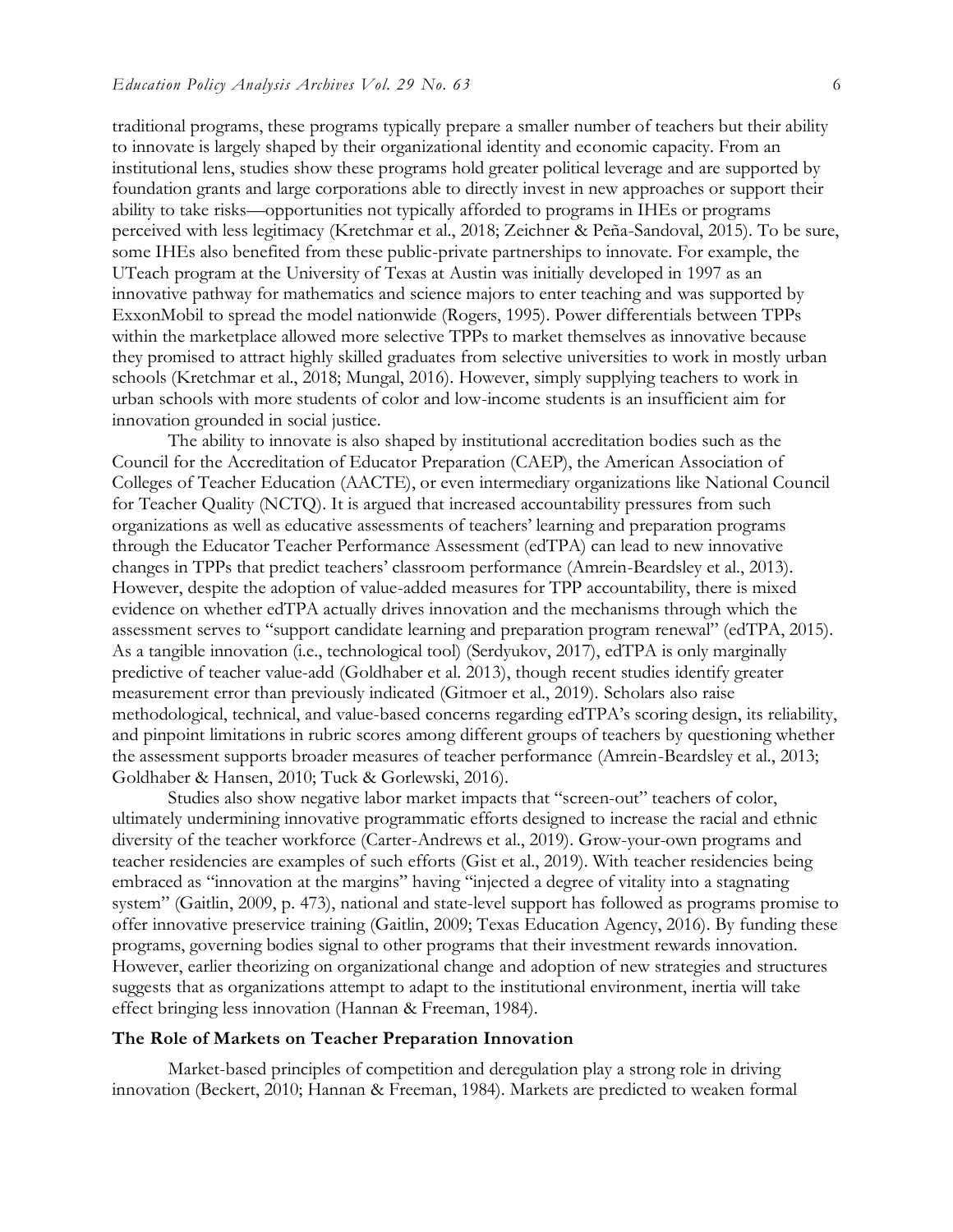structures, reverse tendencies toward isomorphism or homogenization, and improve efficiency and effectiveness, but studies indicate these effects vary by organization and sector (Davies & Quirke, 2007; DiMaggio & Powell, 1983; Lubienski, 2003; Rezuilli et al., 2015). In their study of school choice, Fiske and Ladd (2001) suggest that, while market competition can potentially reduce inefficiency, its impacts on other outcomes may be hard to distinguish since reforms are usually entangled with changes in organizational structures, governance, or enrollment policy. Market effects may also be mitigated by local institutional conditions and the local workforce (Lubienski, 2003). In New York City, another context with many marketplace options for teacher preparation, Boyd et al. (2008) found that increased competition among providers led to institutional isomorphism as programs adopted practices and structures of more successful TPPs, ultimately resulting in less variation and innovation. These findings support Malian and Nevin's (2005) point about innovation: "when half of the industries in a specific area have adopted an innovation, it stops being an innovation and enters a new phase" (p. 10). Whether this phase leads to organizational decline or, perhaps, produces another innovation altogether remains unknown in teacher education.

But, at a time when many local labor markets are experiencing teacher shortages (Castro, 2020; Sutcher et al., 2019), local conditions could potentially spark innovation to solve workforce problems and needs. Lewfis and colleagues (2008) note the shortage of male teachers and male teachers of color spurred partnerships between university-based TPPs and athletic departments to grow the pool of male teachers. Programs like grow-your-own pathways and community-based programs draw on critical orientations of community cultural wealth to offer localized, grassroots teacher preparation and professional development support responsive to context (Gist et al., 2019). In addition to being viable pathways for addressing teacher shortages, innovative programs responding to local needs might adopt curricular themes emphasizing identity-based learning approaches using social justice and anti-racist pedagogies to develop preservice teachers' critical socio-cultural knowledge (Brown, 2013; Kohli, 2019; Matias & Mackey, 2016). When contrasted with the growing market of for-profit TPPs and universities where students are commonly referred to as "customers" (Deterding & Pedulla, 2016), these mission-driven TPPs could be perceived as "niche" programs that signal innovation by addressing socio-cultural, humanistic approaches to teaching and learning.

As new marketplace options promise to offer innovative practices and approaches, some scholars remain cautious. Wilson (2014) states: "it is not clear that contemporary version of these reforms is going to be any more successful than previous ones" (p. 191). In prior work, Gatlin (2009) similarly stated that, despite the "considerable amount of experimentation" (p. 470) in teacher education, the field has "largely remained the same amounting to little more than variations on the traditional route" (p. 471). Domínguez (2019) and Ellis et al. (2019) also articulate similar critiques of TPPs, but make clear that TPPs reproduce inequalities and harm when innovation in teacher education falls short of "troubling what counts as knowledge, as success, as valued culture" (Domínguez, 2019, p. 51). If, as these scholars insist, that much of teacher education is characterized by the absence of innovation, then, in Texas' saturated market of TPPs, what remains unclear is whether market principles of competition and deregulation still hold.

As such, we explore how TPPs display signals of innovation through programs' organizational structure, organizational processes, and organizational outcomes. We define these dimensions as follow: 1) *Organizational Structure*- innovation that promotes diversity and minimizes stagnation; 2) *Organizational Processes*- competitive environments catalyze innovative processes and practices; and 3) *Organizational Outcomes*- innovation that is responsive to new demands with outcomes shaped by technology, changing marketplaces, and broader environmental structures and dynamics (Crossan & Apaydin, 2010). Table 1 provides a detailed explanation of each dimension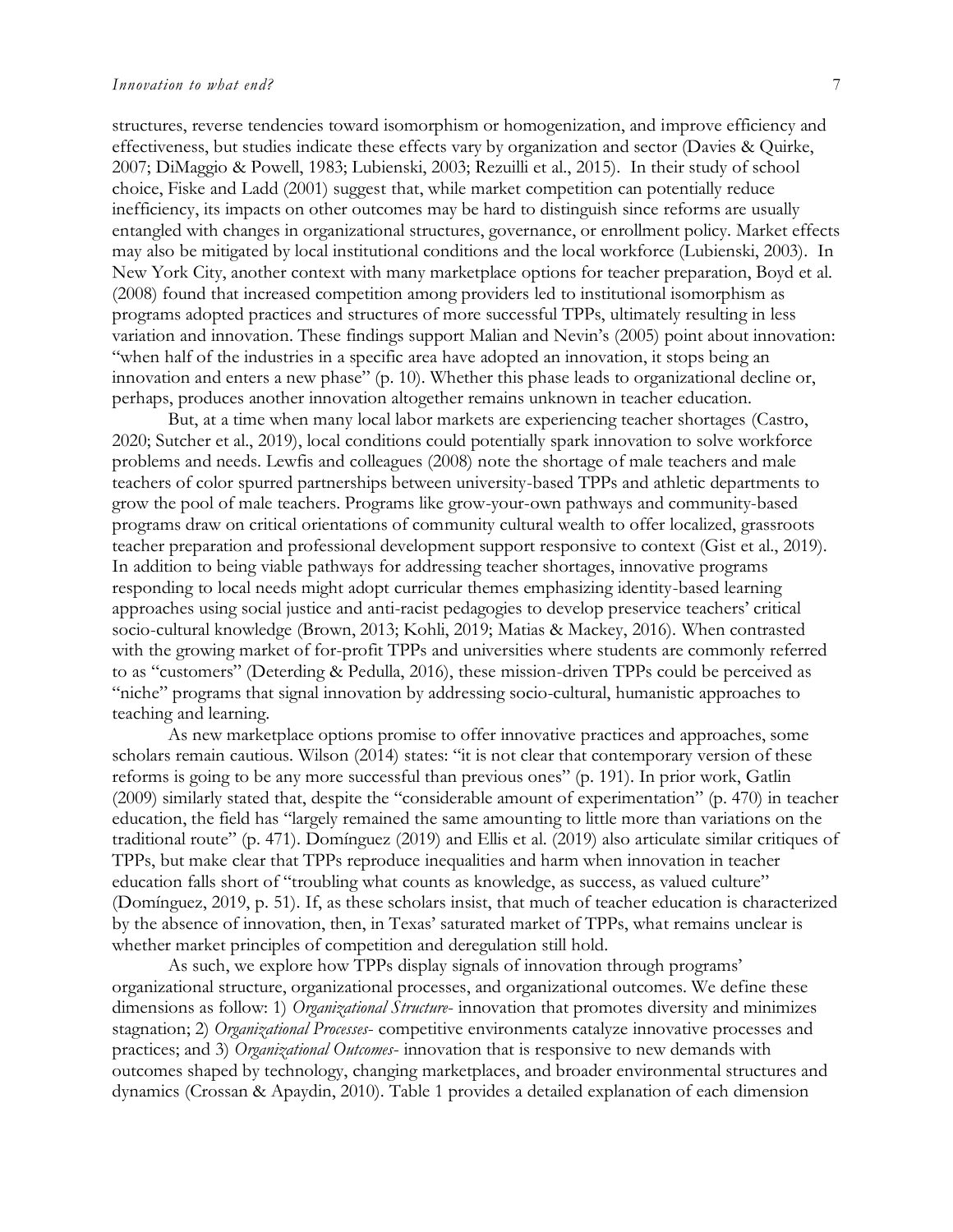and the variables of interest used for data analysis. Examining these dimensions of organizational innovation allows us to clarify the influence of institutional policies and market pressures on TPPs' ability to innovate or conform to the marketplace through diffusion and homogenization.

### **Table 1**

*Dimensions of Innovation in Teacher Preparation Programs*

| Dimension of<br>innovation  | Definition and characteristics                                                                                                                                                                                                                                                                                                                                                                                                   | Teacher preparation data<br>variables                                                                                                                                                                                                                              |
|-----------------------------|----------------------------------------------------------------------------------------------------------------------------------------------------------------------------------------------------------------------------------------------------------------------------------------------------------------------------------------------------------------------------------------------------------------------------------|--------------------------------------------------------------------------------------------------------------------------------------------------------------------------------------------------------------------------------------------------------------------|
| Organizational<br>structure | Relates to the organizational components,<br>leadership, and structure of the program.                                                                                                                                                                                                                                                                                                                                           | Mission and goals<br>Cost<br>Selection procedures<br>Enrollment demographics<br>Total enrollment<br>• Board demographics or<br>characteristics                                                                                                                     |
| Organizational<br>processes | Relates to internal and external<br>organizational processes for teacher<br>preparation, including<br>candidate's experiences and interactions with<br>curriculum; professors and instructors<br>working with the program;<br>cooperating/mentor teacher(s); university<br>supervisor(s); credentialing requirements<br>(i.e., observations of other teachers, visits to<br>other schools, tests, etc.); mentorship upon<br>exit | • Service-delivery for teacher<br>preparation<br>Advertising and marketing<br>Curriculum<br>$\bullet$<br>Teacher supervision;<br>Supervisory experience<br>• Tools for assessments or<br>evaluation (e.g., TExES;<br>edTPA)<br>• Mentoring and on-going<br>support |
| Organizational<br>outcomes  | Relates to the formal and informal<br>"products" of knowledge as demonstrated<br>by program and workforce characteristics                                                                                                                                                                                                                                                                                                        | Program completers<br>Prepared to teach SWD<br>Prepared to teach ELLs<br>Prepared to integrate tech<br>Employment rate<br>Five-year retention rate<br>Principal appraisal score                                                                                    |

*Note.* See Table A1 (Appendix) for an explanation of the teacher preparation data variables and their source.

### **Data and Methods**

### **The Teacher Preparation Marketplace in Texas**

We frame our analysis of teacher preparation innovation by examining Texas' varied marketplace. Texas offers a unique landscape to study innovation in teacher preparation for several reasons. As one of the first states to implement alternative teacher certification programs, Texas enrolls and produces the greatest number of alternatively certified teachers and maintains the largest market share for alternative programs in the US. In fact, 12,243 of the nation's 19,158 completers in the non-IHE alternative certification sector were from Texas (Partelow, 2019). Prior research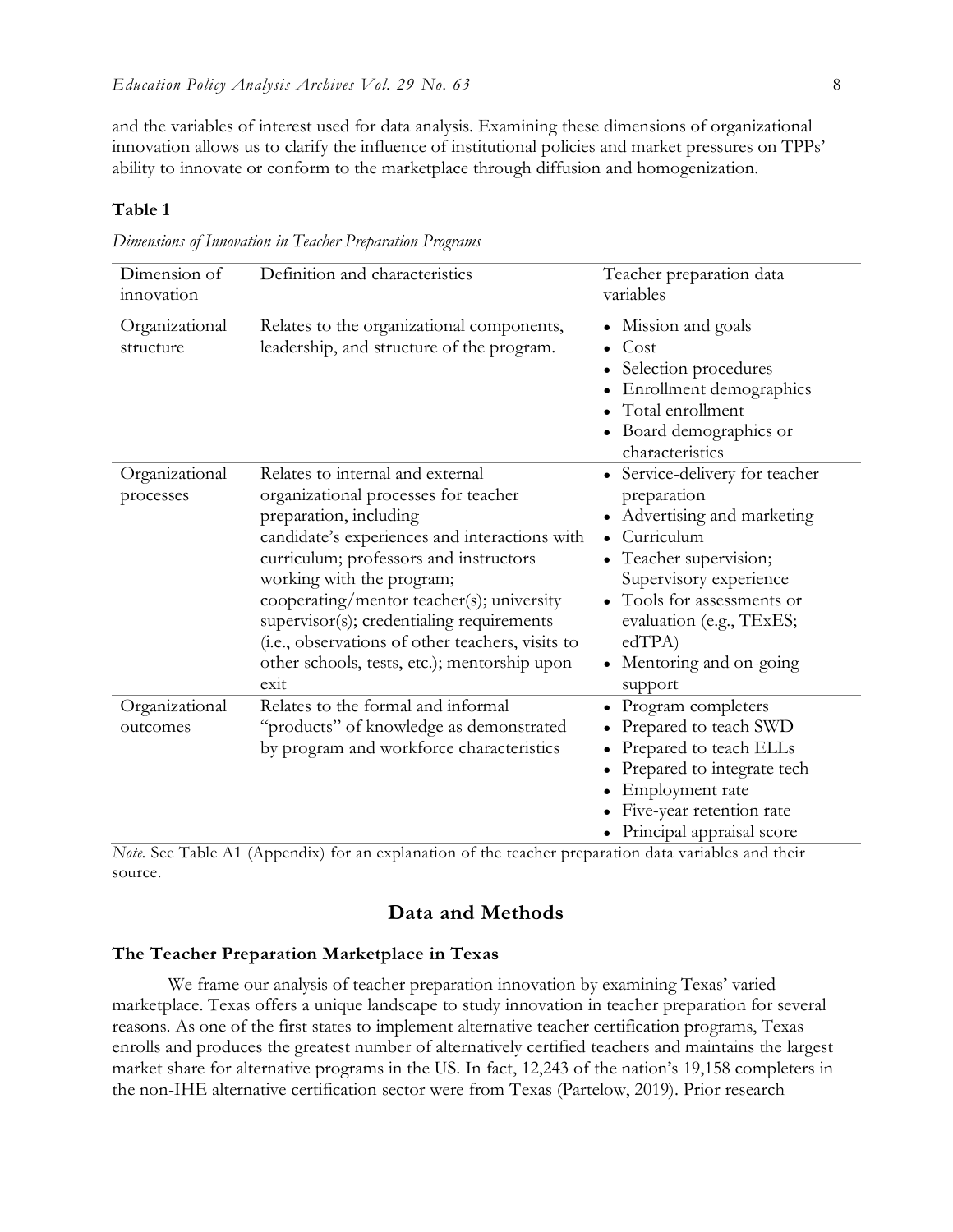emphasizes the degree of program variation in Texas by presenting a framework of program types using the following indicators: certification pathway, institution type, market type, and organizational form (von Hippel et al., 2016; Lincove et al., 2015). Lincove et al.' s (2015) typology includes eight categories for TPPs (see table 2); however, we extend the typology by adding two new program types (for-profit university and district programs) based on our updated assessment of programs in Texas and the growing share of for-profit universities (e.g., University of Phoenix) across the U.S. (Deterding & Pedulla, 2016). We also included a new category for district programs to capture potential innovation within programs offered by local school districts where, in theory, training can directly respond to context and meet the demands of local schools (e.g., Dallas  $\text{ISD}$ )<sup>2</sup>.

### **Table 2**

| Program Type                     | Frequency $\%$ Cum. |                 |            |
|----------------------------------|---------------------|-----------------|------------|
| Public university undergraduate  |                     | 113 20.62 20.62 |            |
| Public university alternative    | 88 -                | 16.06 36.68     |            |
| Private university undergraduate | 100                 | 18.25 54.93     |            |
| Private university alternative   | 61                  | 11.13 66.06     |            |
| Community college                | 31                  |                 | 5.66 71.72 |
| Government education agency      | 48                  | 8.76            | 80.47      |
| Independent for-profit           | 75                  | 13.69 94.16     |            |
| Independent non-profit           | 16                  | 2.92            | 97.08      |
| For-profit university            | 7                   | 1.28            | 98.36      |
| District                         | 9                   | 1.64            | 100        |
| Total                            | 548                 | 100             |            |

*Typology of Teacher Preparation Programs in Texas (2014-2017)*

*Note*. Adapted from Lincove et al., 2015

#### **Data**

 $\overline{a}$ 

We draw on three years of administrative data (2014-2015 through 2016-2017) to provide a descriptive analysis of Texas' teacher preparation marketplace. We used program-level files from the Texas State Board of Educator Certification (a department within the Texas Education Agency [TEA]) and the U.S. Department of Education's Title II Reports. The timeline for this data reflected a state statute mandating TPPs to collect comprehensive data at the program level beginning in

<sup>2</sup> In specific cases, we encountered a lack of clarity as to the appropriate program-type label based on available program data and exhaustive program website searches. This was especially true in situations where it was unclear whether a program should be classified as a for-profit versus a non-profit organization. In these instances, we contacted programs directly to elicit further information.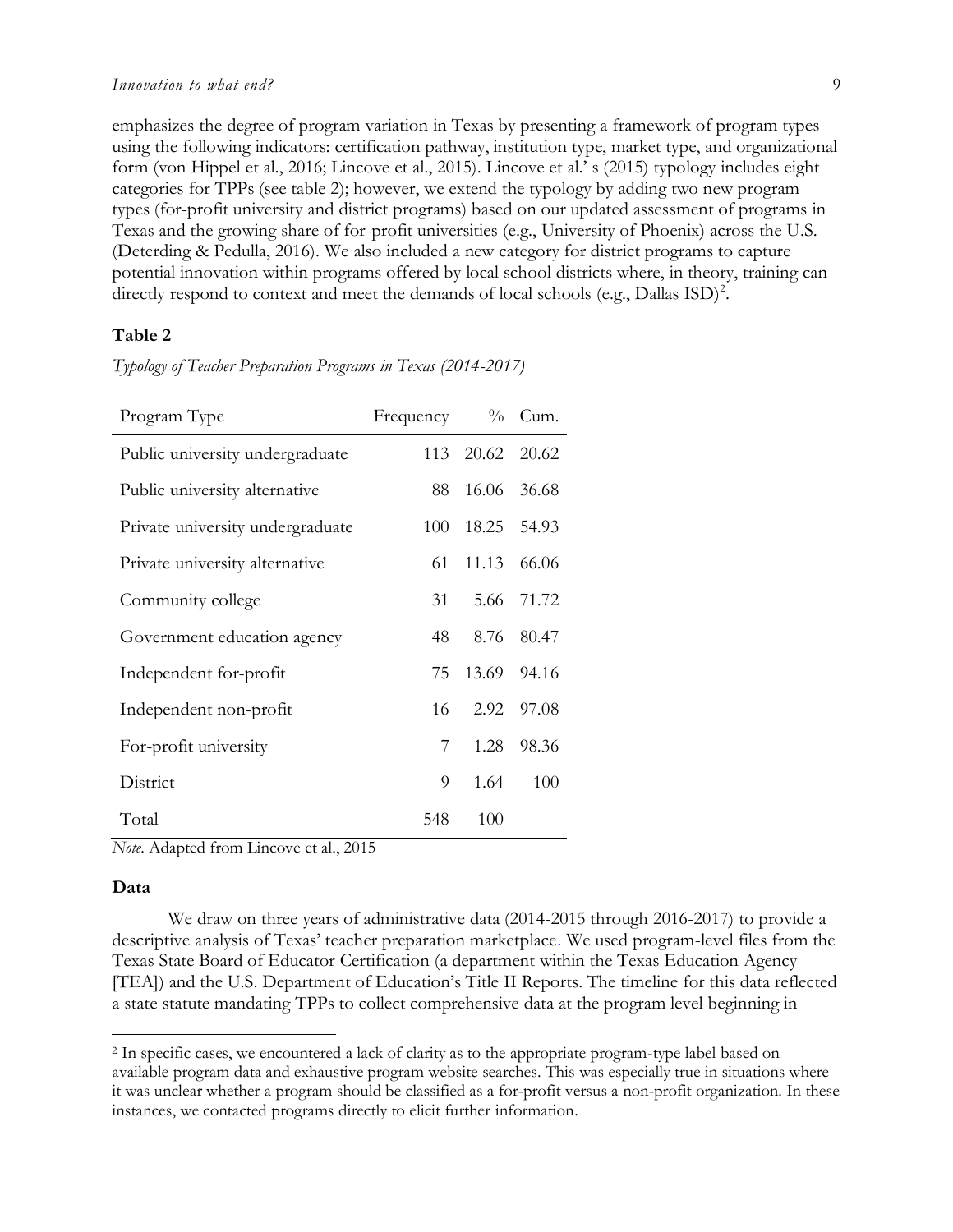2014. At the time of our analysis, the most recent year available was for the 2016-2017 academic year, providing us with three total years of data (TEA, 2017). Each source provides aggregate characteristics of teacher preparation at the program level across multiple years. We used both data sources to triangulate state and national-level program reporting requirements by merging programs according to a unique program code identifier. The final dataset included multiple variables for each program-year observation such as: enrollment size and demographics, reported indicators of program selectivity, quality, and some measures representing student outcomes. Table A1 in the appendix includes a detailed list of each variable and whether the information was collected and reported from TEA or the Department of Education's Title II office. Table 2 displays the distribution of preparation programs by typology.

Using these data sources, we describe elements of innovation based on program, teacher, and workforce characteristics. To extend our findings, we also included data from a qualitative analysis of sample programs because innovation involves both qualitative and quantitative components (Slappendel, 1996). Specifically, we conducted a website content analysis of programs by examining key areas where programs might signal innovation: mission statements, course listing, cost and fees, target audience, clinical training/student internship experience, etc. Website analysis is especially useful when access to the inner workings of an organization is limited, but affords researchers the opportunity to capture shifts in programmatic structure (Cochran-Smith et al., 2020). Websites also provide important informational elements that show how programs differentiate through recruitment and marketing strategies or techniques. For example, Lubienski and Lee (2016) used website analysis to examine school mission statements as a formal marketing tool by assessing how organizations differentiate and respond to innovation. Given the large number of TPPs in Texas, we selected a small sample of programs for the website analysis by identifying five of the highest enrolling programs from each type (Table A2, Appendix). Our sampling method resulted in 30 distinct programs across the three years. Although some programs repeatedly enrolled the highest number of students, this approach allowed us to understand signals of innovation and program features across our typology.

### **Data Analysis**

We drew from innovation literature (Malian & Nevin, 2005; Sørensen & Torfing 2011) and a recent review of teacher preparation research (Cochran-Smith & Villegas, 2015) to focus on three dimensions of innovation in TPPs: organizational structure, organizational processes, and organizational outcomes (Crossan & Apaydin, 2010). We employed descriptive analyses to observe the distribution of program-type across all three years and to explore signals of innovation in program characteristics. Descriptive analysis relies on low-inference, low-assumption methods useful for identifying and describing trends and variation in exploratory research (Loeb et al., 2017). Accordingly, findings do not provide causal explanations for the source of TPP variation and the effect such variation has on teacher and student outcomes. Rather, our findings may generate future hypotheses and investigations of these causal mechanisms.

The website analysis was narrowly focused on how programs pursued a strategy for innovation by signaling differentiation to prospective teachers (Lubienski & Lee, 2016). We used a directed approach to website content analysis (Hickey & Kipping, 1996), which allowed us to analyze each program's website according to variables within the dimensions of innovation framework. To do this, each researcher scanned half of the sample websites (*n*=30) paying close attention to mission statements, screening procedures, course listing, cost and fees, target audience, and clinical training/student internship experience and recorded findings in a qualitative coding matrix (Table A3, Appendix). Given the inductive and exploratory nature of our research, we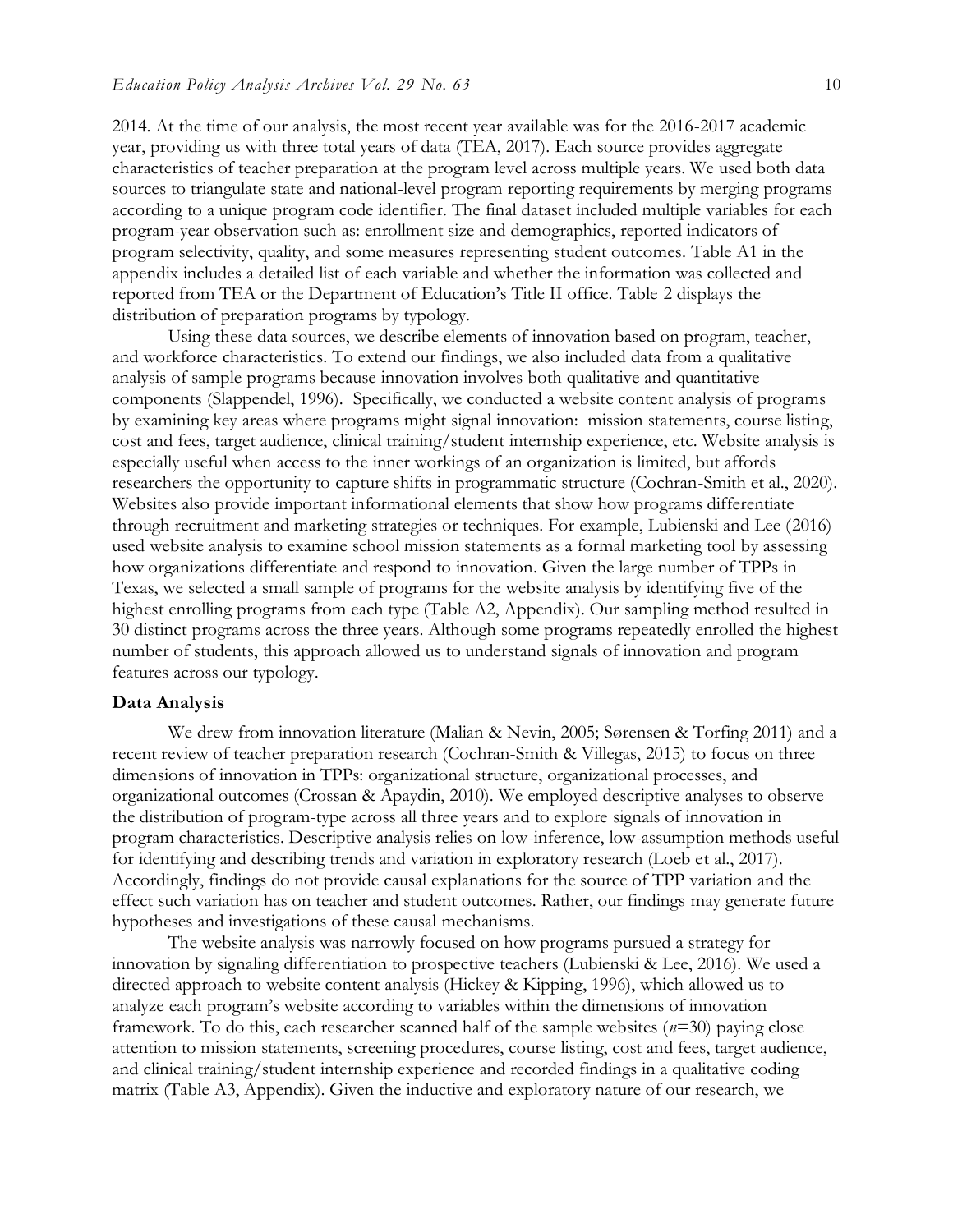#### *Innovation to what end?* 11

engaged in ongoing and intensive discussion to reach consensus about program elements to promote reliability. To resolve unclear or ambiguous information, we sent emails to the program's contact person to ensure validity. By integrating the descriptive data with the content analysis, our findings allowed us to identify observable patterns across programs' structures, processes, and outcomes across all programs, while also showing how programs qualitatively signaled innovation to prospective teachers on their websites—a primary marketing tool.

### **Limitations**

The findings presented in this study are limited in the following ways. First, our data collection efforts were exploratory, with an eye towards understanding innovation in teacher preparation. The qualitative website analysis does not offer a full picture of innovation across the sample programs. Since websites are primarily used for marketing, we recognize websites are limited data sources, and may not shed light on unique innovations occurring in practice. Secondly, our findings also do not offer causal links between TPP characteristics and programmatic innovations or causal associations between specific program types and outcomes. Rather, we sought to better understand the landscape of market providers by attending to dimensions of innovation, or lack thereof. Finally, the final analytic file was limited to three years of program level information beginning in 2014. Programs are constantly changing, updating their websites, and addressing new external or internal demands.

Therefore, our study of innovation is, by definition, a limitation since what qualifies as innovation is largely unpredictable and may reflect particular market needs (Torfing, 2016). As such, although Texas represents a large and dynamic market, findings from this study are not necessarily representative of markets in other states. Indeed, Preston et al. (2012) noted that "educational practices cannot be deemed innovative in an absolute sense" rather, "innovations must be considered in terms of their relative prevalence in a local and state context" (p. 1). In other words, what is considered an innovation in one market might not translate to other contexts.

### **Findings**

In this section, we elaborate our findings by focusing on the dimensions of innovation (organizational structure, organizational processes, and organizational outcomes) as they relate to key measures of our analysis, which include program, teacher, and workforce characteristics. Despite the competition in the market, independent for-profit programs dominate the Texas TPP market in terms of teachers trained and certified. Among each program type, half produced at least 100 certified teachers annually with independent for-profit programs, along with a handful of other nonuniversity-based models, enrolling more prospective teachers of color representative of the state's K-12 student population. Overall, our findings suggest an increasingly heterogeneous and complex marketplace of TPPs by program type and characteristics.

#### **Program Characteristics**

To examine aspects of organizational innovation, we focused on three program characteristics: 1) enrollment trends and demographics, with special attention on the enrollment of teachers of color, 2) program completers; and 3) supervision.

### **Enrollment Trends**

Enrollment trends reflect important features about a program's identity and structure. We display these trends in Table 3. On average, programs enrolled approximately 224 students, however there is substantial variation between program types. The independent for-profit sector enrolled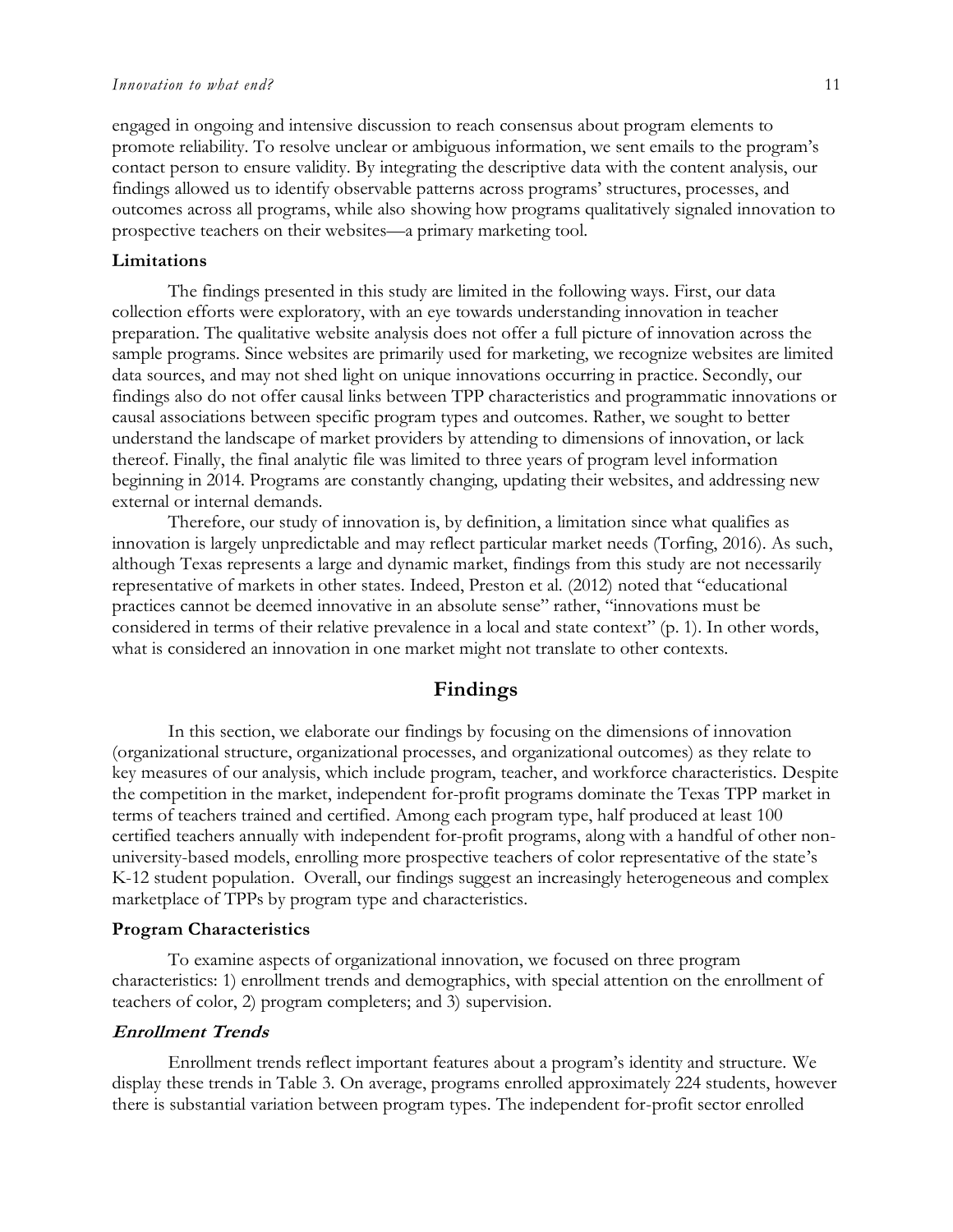more students than any other program-type (630 students), but a select group of for-profit programs skews average enrollment. Online programs such as Texas Teachers of Tomorrow (A+ Texas Teachers), iteach Texas, and Web-Centric Alternative Certification Program collectively enrolled approximately 39,772 students in 2017. The for-profit program Texas Teachers' of Tomorrow used enrollment numbers as a key marketing strategy. The website boldly stated: "approximately 55,000 teachers have been hired from the program since 2005," which is more than most programs combined. For many online programs, however, student enrollment may include out-of-state candidates seeking preparation for their local context and not necessarily for entry into Texas' workforce. Information on iteach Texas' website notifies prospective teachers that the program is based in Arizona and out-of-state candidates must first obtain Arizona certification prior to gaining licensure in the candidate's home state. Within the past few years, there has been an increase in the number of out-of-state candidates. In 2012, data indicated 2,015 teachers were awarded teaching certificates through out-of-state programs, whereas in 2016, approximately 14% (3,515 teachers) were certified through an out-of-state program. Of these 3,515 teachers, nearly 75% found employment during the 2017 school year (Ramsay, 2018). Teacher shortages remain a pressing concern across the state (Partelow, 2019), thus, providing a remote option for out-of-state candidates to acquire teacher training could be perceived as a signal for innovation in response to workforce needs.

Public university undergraduate programs have the second highest average student enrollment (321 students) with private university alternative programs (41 students) and forprofit universities (16 students) enrolling the lowest average number of students. Independent nonprofit and governmental education agencies both enrolled an average of 140 students across the three years. Such a wide range in enrollment totals by program type suggests program leaders likely deploy different marketing, recruitment, and program replication strategies to differentiate in the marketplace. An example of this differentiation was noted on Dallas ISD's website showcasing its localized approach to innovation in teacher education and certification:

In partnership with Dallas ISD Professional and Digital Learning Department, the Dallas ISD Alternative Certification Program enhances the alternative teaching route by providing a standards-driven training program where future educators can engage with others, explore and practice the newest and innovative approaches to teaching, and develop a deeper understanding of their impact on student achievement in the Dallas Independent School District.

Surprisingly, no other program used similar language about innovation or innovative methods to describe their approach to educator preparation. Programs instead provided an overview of its structure and overall course plan, without signaling any unique or innovative features.

As previously noted, another signal of organizational innovation is a program's ability to respond to workforce needs within the external environment. McLennan Community College offered such cues in its mission statement: "The mission of the Alternative Teacher Certification Program is to provide the development of quality teachers through an excellent alternative certification program in a community of learners that meets the needs of local school districts." With broader workforce challenges recruiting and retaining teachers of color, we focused on demographic enrollment trends relating to candidates of color in TPPs. Descriptive results of enrollment demographics demonstrate that students of color represent approximately 51% of total enrollment across all programs, which varies significantly across program typology (see Table 3). Students of color in public and private university programs (both traditional undergraduate and alternative models) represent between 43-49% of total enrollments. A larger share of students of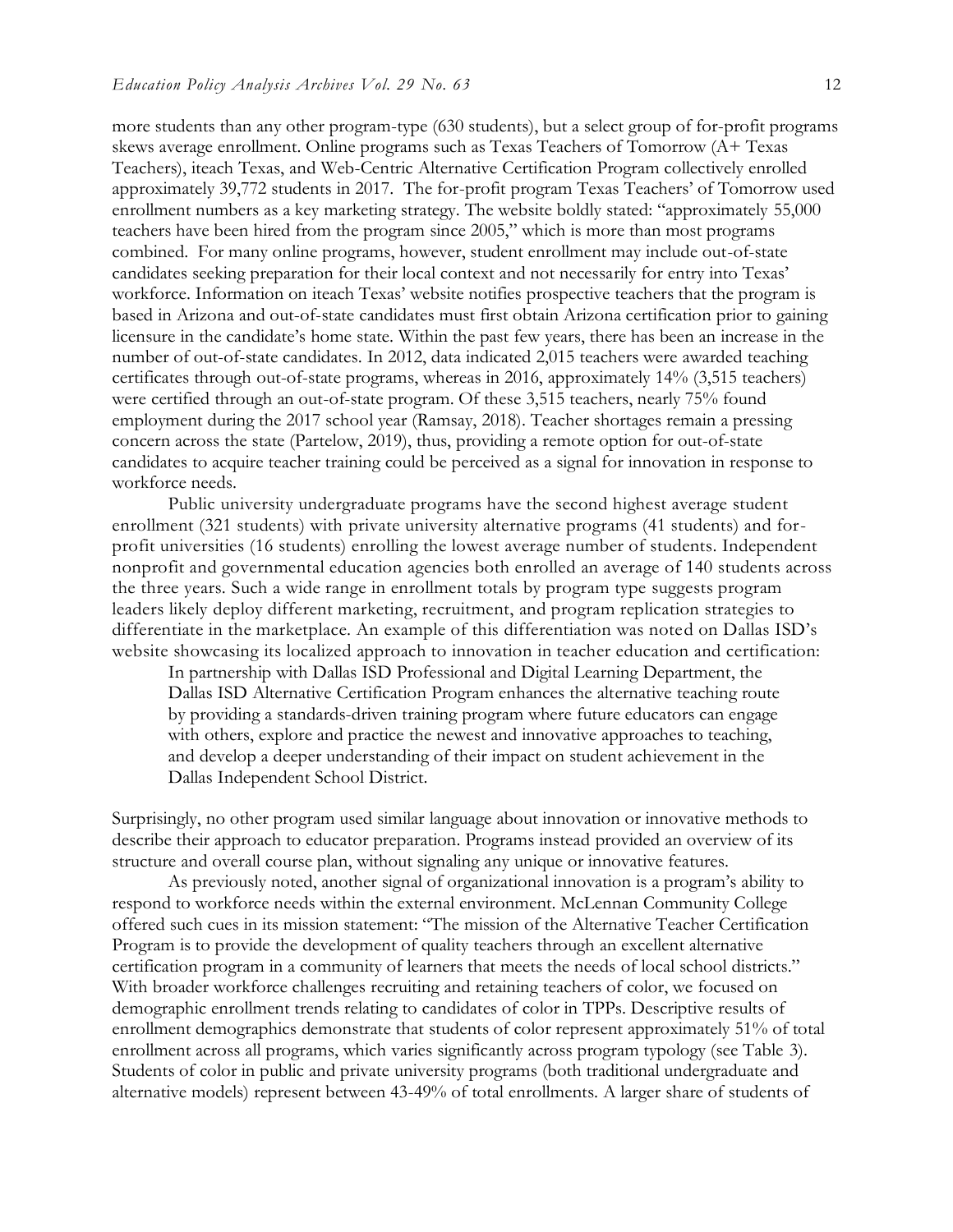color enrolled in non-traditional, four-year university programs with around two-thirds of enrollment at each of the following program types: community college, independent for-profit, independent non-profit, and district. In fact, racial and ethnic enrollment in these programs is more representative of the K-12 student population in Texas, compared to public or private university programs. However, with the exception of independent for-profit programs, these program types typically prepared fewer students compared to traditional public university programs.

Racial and ethnic differences in enrollment could be attributed to a program's stated mission, which offers information on how programs intend to differentiate in the market (Lubienski & Lee, 2016). However, our analysis revealed few programs included a program mission or vision statement on their website. We identified nine programs with a demonstrated commitment to teacher education for social justice or equity in the mission or vision statement, but these programs were private or public university programs embedded within a School or College of Education and associated with a broader institutional mission (see Table A3, Appendix). Another program signaling teacher education for social justice or equity in its mission statement was iteach Texas: "iteachU.S. is committed to preparing an educator preparation workforce that reflects the diversity of students in classrooms across the nation, and to drawing talent from all communities in order to provide the best and brightest educators to America's children." Similarly, YES Prep included a commitment to "Eliminate Educational Inequity to Advance Social Justice" as a core value for its program.

The absence of a mission or vision statement in other programs indicates a missed opportunity for programs to communicate or distinguish its values, orientations, and goals towards innovation for equity and justice. Programs instead enhanced their market positions by highlighting features such as cost and fees, areas of certification offered in the program, and, in some cases, systems for supporting teachers. For example, some programs offered a wide range of elementary and secondary certification areas, while others, like North American College, only offered certifications in secondary areas (i.e., Mathematics Teaching 7-12; English ELAR 7-12; Social Studies 7-12). We elaborate on these program features in our qualitative analysis in the following sections.

#### **Program Completion**

Program completion is a key organizational outcome useful for predicting the supply of new teachers by program type. It can also indicate the reserve pool of potential teachers who complete a program, but do not enter the Texas teacher workforce. Compared to enrollment trends, results show less variation regarding the average total number of annual program completers.

For example, the independent for-profit and public university undergraduate programs complete the highest average number of students annually (293 and 169 students), while district programs complete an average of 158 students (see Table 4). Public university alternative and government education agency programs completed an average of 101 and 103 students per year respectively. Within the government education agency type, Region 04 Education Service Center completed the largest average share of students (557) annually. The program's high enrollment rate corresponds with its online brochure, which marketed its program as one that "stands out as one of the only certification programs statewide that supports every stage of your career in education teacher, counselor, principal, and superintendent." Although the for-profit sector produced a high annual rate of new Texas teachers (completers), most came from Texas Teachers of Tomorrow (A+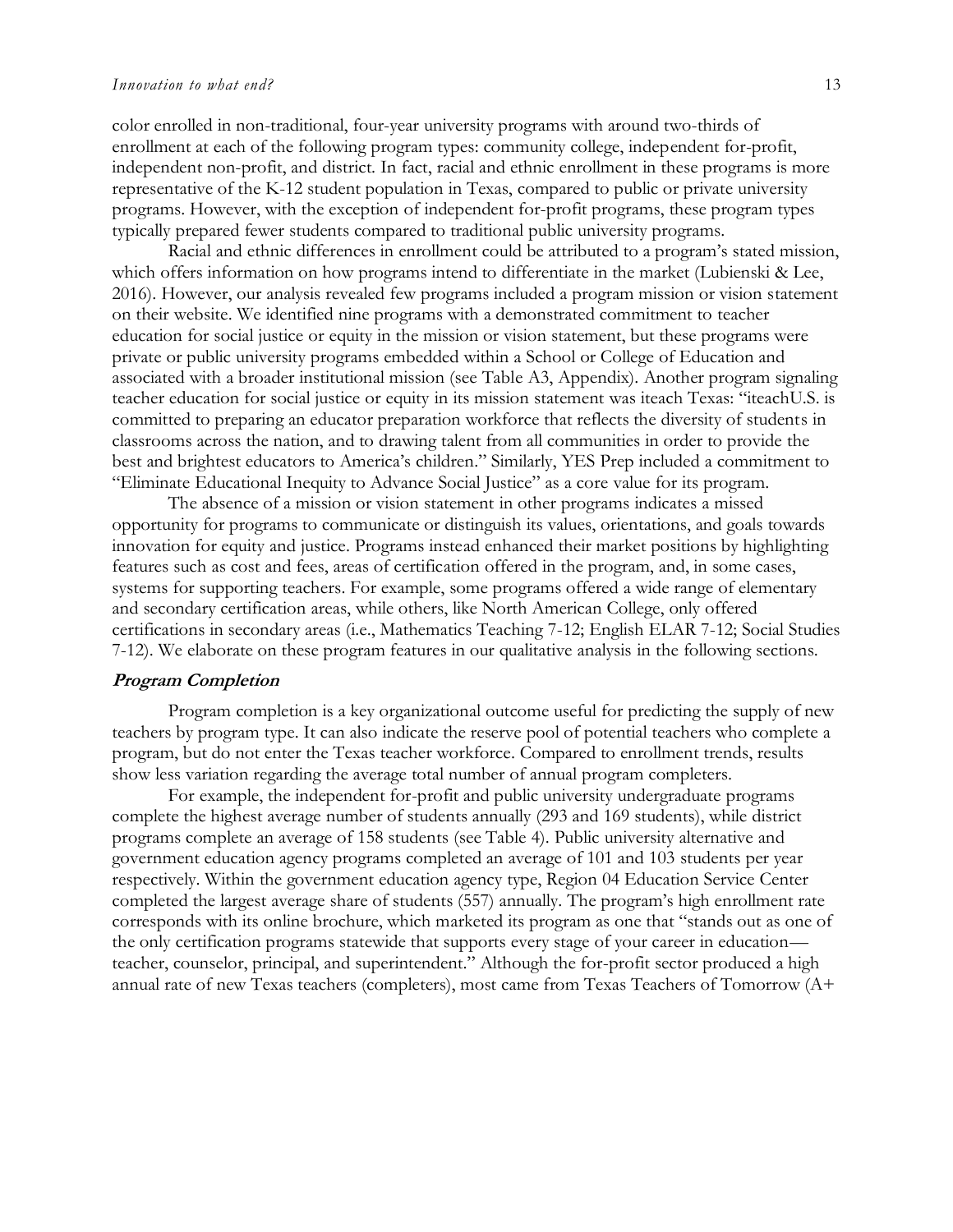Texas Teachers), which reported 4,129 completers in 2017. Alongside enrollment trends, the forprofit sector has substantially outpaced all other program types for market supply. In fact, across the three years observed, A+ Texas Teachers produced nearly six times the total number of completers as Texas State University, the largest public, undergraduate university program by teachers produced. Personal quotes and student testimonials were posted on eight program websites to showcase students' overall experience, some of which included quotes about educational engagement, quality of instruction, course content, and academic advising, but specific data on annual enrollment versus completion were absent.

### **Table 3**

|                   | Public    | Public | Private | Private | Community | Gov ed | Ind for- | Ind    | For-   | District | All    |
|-------------------|-----------|--------|---------|---------|-----------|--------|----------|--------|--------|----------|--------|
|                   | univ      | univ   | univ    | univ    | college   | agency | profit   | non-   | profit |          |        |
|                   | <b>UG</b> | Alt    | UG      | Alt     |           |        |          | profit | univ   |          |        |
| Female            | 0.78      | 0.75   | 0.77    | 0.74    | 0.71      | 0.71   | 0.67     | 0.70   | 0.85   | 0.66     | 0.74   |
| Students of color | 0.49      | 0.49   | 0.46    | 0.43    | 0.63      | 0.46   | 0.66     | 0.65   | 0.39   | 0.67     | 0.51   |
| Latinx            | 0.33      | 0.30   | 0.25    | 0.24    | 0.47      | 0.30   | 0.49     | 0.36   | 0.20   | 0.31     | 0.33   |
| Asian             | 0.03      | 0.02   | 0.02    | 0.01    | 0.03      | 0.02   | 0.03     | 0.04   | 0.01   | 0.05     | 0.03   |
| Black             | 0.11      | 0.13   | 0.17    | 0.15    | 0.10      | 0.12   | 0.13     | 0.23   | 0.15   | 0.29     | 0.14   |
| White             | 0.51      | 0.51   | 0.54    | 0.57    | 0.37      | 0.54   | 0.34     | 0.35   | 0.61   | 0.33     | 0.49   |
| Two or more       | 0.02      | 0.02   | 0.02    | 0.02    | 0.02      | 0.02   | 0.01     | 0.02   | 0.03   | 0.02     | 0.02   |
| races             |           |        |         |         |           |        |          |        |        |          |        |
| Total enrollment  | 320.75    | 182.99 | 65.95   | 41.41   | 134.55    | 140.94 | 630.35   | 137.31 | 16.14  | 98.44    | 224.23 |
| $\overline{N}$    | 113       | 88     | 100     | 61      | 31        | 48     | 75       | 16     |        | 9        | 548    |

*Student Enrollment Demographics by Program Typology (2014-2017) Note.* Demographic information for enrollment of Native American and Pacific Islander students is omitted here because average enrollment for these two groups represented less <1% across all program types.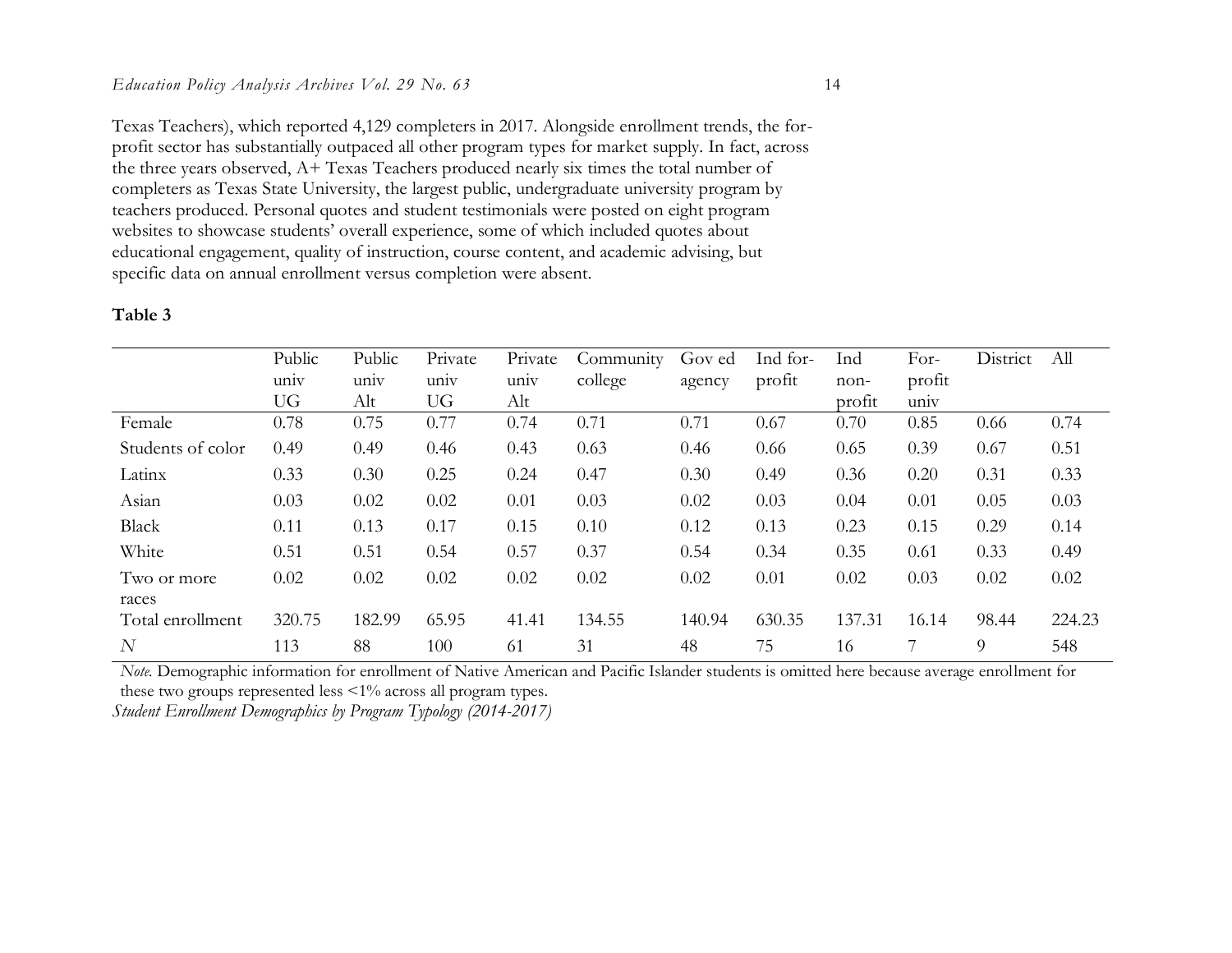#### **Supervision**

The rate at which candidates complete programs may depend on supervision support and training systems. Average program characteristics related to teacher candidate field experiences and supervision indicate some differences that may signal program design innovation. For example, Table 5 shows that all programs provide about 627 hours of supervision per student-teacher and 56 hours of mentoring and induction support per student program completer. Whereas supervision hours represent the total hours student teachers are required to be in the field honing their skills, mentoring and induction support occurs upon employment and after successfully completing a program. Supervision and mentoring supports vary by program. Programs with a "niche" status such as government education agency, district, and independent non-profits reported more average hours for student teaching (866 and 1053 respectively). Meanwhile, independent for-profit programs required an average of 496 hours of supervision for student teachers. As previously noted, most independent for-profit programs appear to highlight quick preparation and certification as a marketing tool. These differences suggest that across some programs teachers may receive days or weeks of additional field-based training, while teachers in other programs do not. Of course, we do not suggest more supervision hours is an indication for innovation, rather, we highlight this program characteristic because evidence suggests compressed, accelerated programs that fail to offer immersive, carefully designed preparation experiences undermines program coherence, reduces teacher learning, and, in some cases, upholds inequities in schools by ill-preparing teachers for diverse contexts (Agarwal et al., 2010; Ellis et al., 2019; Guha et al., 2016; Redding & Smith, 2016). Indeed, striking this balance is a key aspect of educational innovation. Offering rich, deeplyimmersive approaches to teacher education necessitates innovative methods and technologies "for effective presentation, processing, skill development, and real-life applications" to ensure course delivery that is both efficient and effective (Serdyukov, 2017).

Website descriptions of how student teaching experiences were assessed by supervisors generally lacked sufficient details. On Sul Ross State University's website, a community college program, for example, information indicated teacher candidates were assessed by "cooperating teacher and a university supervisor...for close monitoring, supervision, and support throughout the student teaching experience." Offering prospective candidates additional information about frequency of contact, methods for supervision, and who supervises teacher candidates is critical to moving toward clinically rich preparation experiences (Burns & Badiali, 2015). By contrast, McLennan Community College offered one exception, providing additional information about the scope of supervision:

The Field Supervisor will observe the Clinical Teacher for a minimum of 45 minutes at least 3 times during the 14 weeks – once in the first third, once in the middle third, and once in the final third of the assignment. Before and after each of these 3 formal observations, the Field Supervisor will conference with the Clinical Teacher and the Cooperating School Mentor. At the time of the 3rd observation, the Field Supervisor will complete the Recommendation for Standard Certification Report along with the campus principal and Cooperating School Mentor.

While there is no prescribed model for supervision, Burns and Badiali (2015) encourage programs to outline policies for supervision in terms of amount, duration, and frequency to further signal differentiation.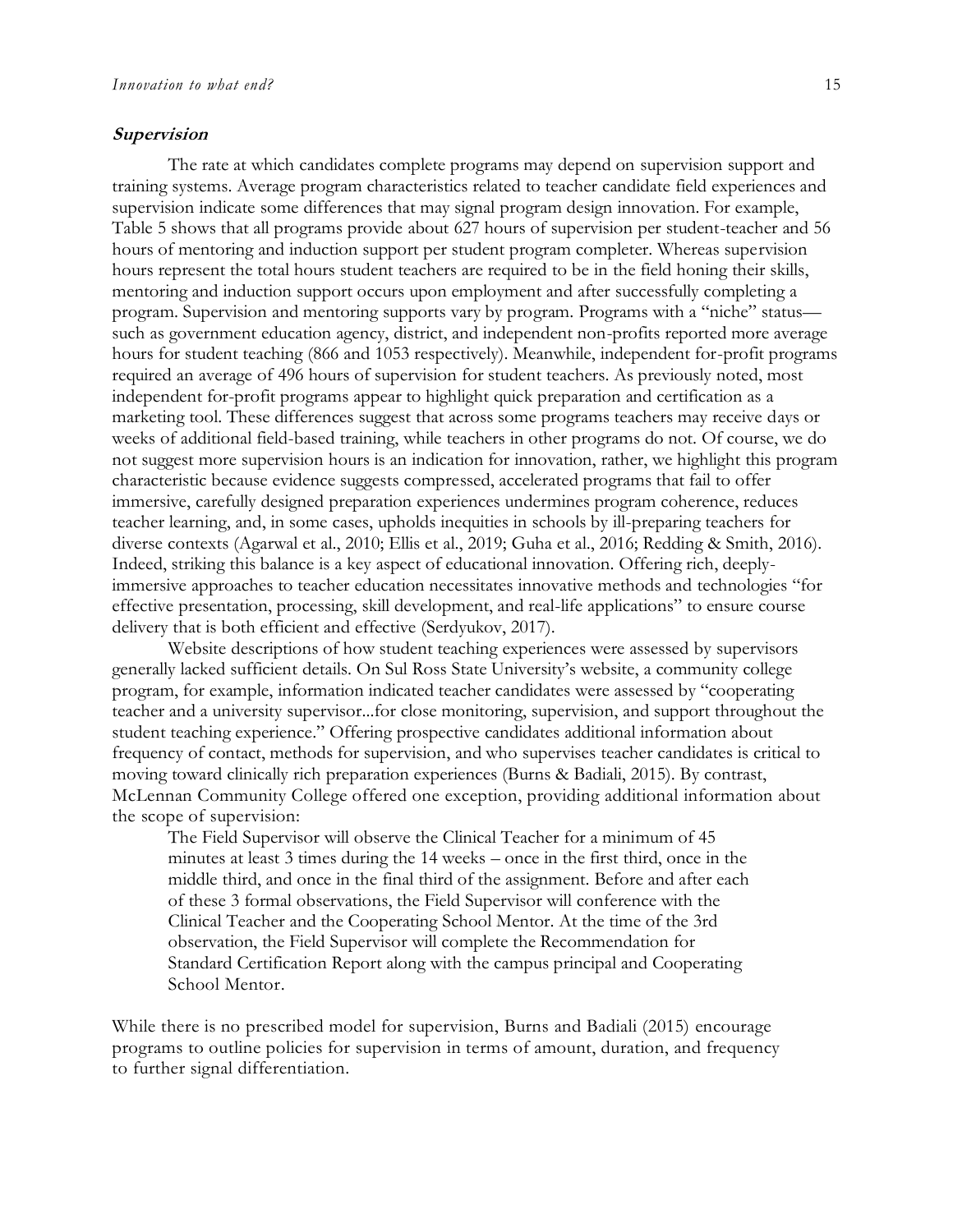Overall, sample programs offered two options for student teaching: (1) an internship pathway that allowed candidates to teach full time in a school or (2) a 12 to 15-week clinical experience, for which candidates were not paid but worked directly with a cooperating teacher. Each option requires different levels of support, but most websites stated only the minimum requirements, which suggests a lack of innovation and a move towards isomorphism. Thirteen of the 30 programs offered no information on how students were assessed or how field supervisors or cooperating teachers were selected and matched with candidates; therefore, students may have less information to make informed decisions about program innovation related to teacher supervision.

### **Teacher Characteristics**

To examine innovation in teacher characteristics, we focused on three measures related to organizational outcomes: 1) prepared to teach students with disabilities; 2) prepared to teach English language learners (ELLs); and 3) prepared to integrate technology. In addition to the descriptive data, we examined websites for coursework or syllabi relating to each outcome.

### **Prepared to Teach Students with Disabilities and English Language Learners**

Most TPPs in Texas provided teacher training focused on working with particular groups of students, including students with disabilities and ELLs. Across all program types and years, programs reported approximately 80% of student completers were prepared to teach students with disabilities and 85% of completers were prepared to teach ELLs. Preparedness to teach students identified as ELLs and students with disabilities did not vary significantly between program types, but there is one exception. Among students prepared in a for-profit university program, only 68% received instructional training related to supporting ELLs. Given the limitations in our data and the small sample of TPPs in for-profit universities or colleges, we cannot determine if this is a systematic difference in program design or inadequate training. A fine-grained analysis of how for-profit programs prepare teacher candidates to work with ELLs and the curriculum used is an area for future work.

However, website analysis of course listings show high-enrolling programs typically offer one general course related to teaching diverse students such as: *Schools, Parents, and Communities; Diverse Populations*; *English Language Learners and Bilingual Students*; *Issues in Diversity*; *Public Education in a Multicultural Society;* or *Diverse Learners*. To be sure, our study did not include a detailed syllabi analysis, but scholars have critiqued TPPs offering generic courses in diversity or multicultural education, with little insight on culturally-relevant pedagogies focused on equity, social justice, or anti-racism (Milner & Howard, 2013; Tuck & Gorlewski, 2016).

### **Prepared to Integrate Technology**

Preparedness to integrate technology is another teacher characteristic uniquely positioned to signal innovation in TPPs. Similar to preparedness to teach students with disabilities, this program offering is relatively consistent across the typology, with most programs reporting 85-90% of their student completers are prepared to integrate technology into their instructional practice. However, the extent to which programs defined or outlined how technology was integrated within coursework on program websites was ambiguous, as most course names reflected the use of technology in instructional design. For example, one governmental education agency (Region 13 Education Service Center) only stated participants will receive training on "understanding student diversity and instructional differentiation." Supporting teachers to effectively use technology to improve instructional practices and student success also implies that teacher educators have sufficient knowledge and use of instructional technology, a measure not captured or reflected in our analysis.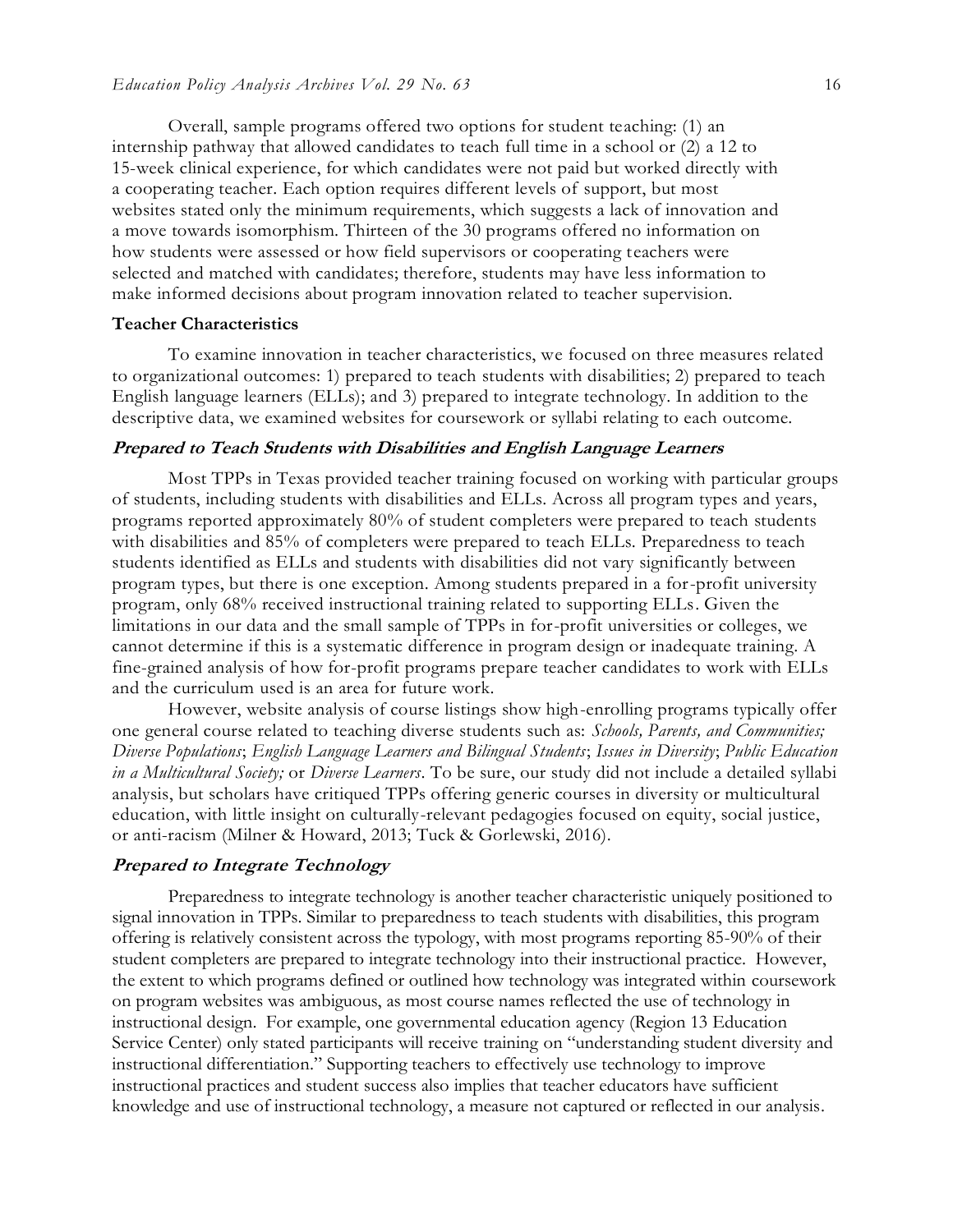### *Innovation to what end?* 17

### **Table 4**

*Student Enrollment and Completion Outcomes by Program Typology (2014-2017*)

| Measure              | Public  | Public | Private | Private | Commu   | Gov    | Ind    | Ind    | For-   | District | All    |
|----------------------|---------|--------|---------|---------|---------|--------|--------|--------|--------|----------|--------|
|                      | univ UG | univ   | univ    | univ    | nity    | ed     | for-   | non-   | profit |          |        |
|                      |         | Alt    | UG      | Alt     | college | agency | profit | profit | univ   |          |        |
| Program completers   | 168.68  | 101.14 | 30.78   | 21.26   | 32.65   | 103.50 | 292.75 | 91.44  | 6.14   | 158.11   | 115.33 |
| Program acceptance   | 0.88    | 0.87   | 0.80    | 0.81    | 0.74    | 0.78   | 0.72   | 0.74   | 0.75   | 0.29     | 0.80   |
| Total applications   | 553.66  | 565.63 | 124.60  | 141.92  | 103.82  | 265.64 | 1577.5 | 241.7  | 31.50  | 844.33   | 511.51 |
| Total admitted       | 447.63  | 445.25 | 79.52   | 82.05   | 61.32   | 181.19 | 709.78 | 132.1  | 16.33  | 180.33   | 313.49 |
| Students retained in | 534.44  | 530.30 | 98.62   | 107.59  | 172.36  | 226.70 | 1840.4 | 217.4  | 10.50  | 138.56   | 512.91 |
| program              |         |        |         |         |         |        |        |        |        |          |        |
| One-year             | 198.72  | 196.01 | 30.68   | 28.25   | 22.66   | 89.88  | 229.49 | 81.75  | 4.17   | 149.78   | 127.69 |
| employment total     |         |        |         |         |         |        |        |        |        |          |        |
| Employment           | 0.75    | 0.74   | 0.66    | 0.62    | 0.84    | 0.86   | 0.87   | 0.80   | 0.71   | 0.88     | 0.75   |
| Five-year retention  | 136.98  | 132.15 | 17.95   | 16.47   | 19.55   | 71.44  | 147.72 | 34.11  | $\ast$ | 78.56    | 84.55  |
| total                |         |        |         |         |         |        |        |        |        |          |        |
| Five-year retention  | 0.80    | 0.79   | 0.75    | 0.72    | 0.75    | 0.70   | 0.73   | 0.53   | $\ast$ | 0.51     | 0.75   |
| Pass test and        | 0.95    | 0.96   | 0.93    | 0.95    | 0.96    | 0.97   | 0.99   | 0.98   | 1.00   | 0.99     | 0.96   |
| complete program     |         |        |         |         |         |        |        |        |        |          |        |
| Passed all           | 0.79    | 0.76   | 0.80    | 0.79    | 0.78    | 0.82   | 0.73   | 0.79   | 0.78   | 0.85     | 0.78   |
| certification tests  |         |        |         |         |         |        |        |        |        |          |        |
| $\overline{N}$       | 113     | 88     | 100     | 61      | 31      | 48     | 75     | 16     | 7      | 9        | 548    |

*Note.* For-profit University data for the five-year retention measures were missing from the years of data accessed.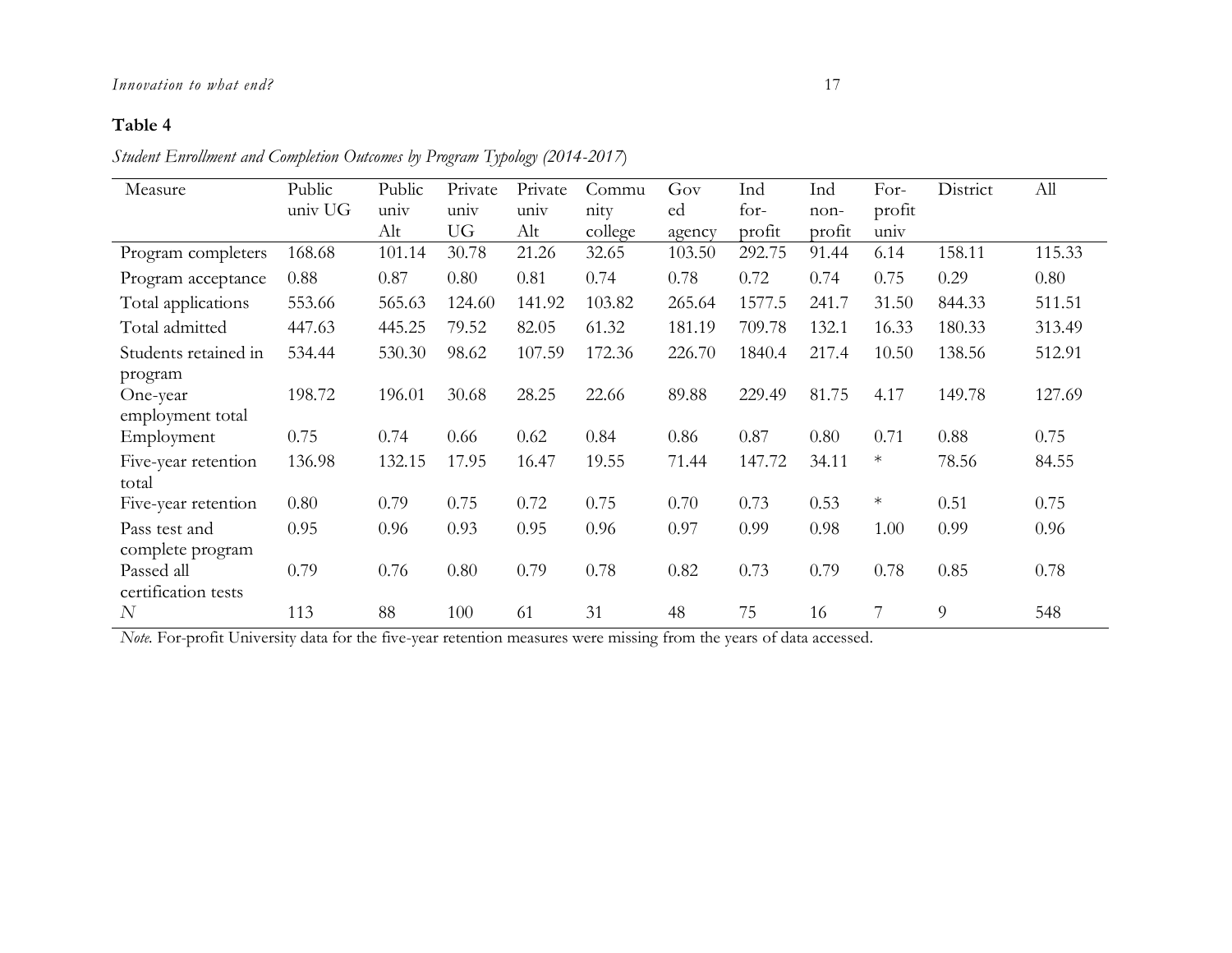### **Table 5**

*Student Supervision and Instructional Outcomes by Program Typology (2014-2017)*

| Measure                                        | Public    | Public | Private   | Private | Comm    | Gov    | Ind    | Ind     | For-   | District | All    |
|------------------------------------------------|-----------|--------|-----------|---------|---------|--------|--------|---------|--------|----------|--------|
|                                                | univ      | univ   | univ      | univ    | unity   | ed     | $for-$ | $non-$  | profit |          |        |
|                                                | <b>UG</b> | Alt    | <b>UG</b> | Alt     | college | agency | profit | profit  | univ   |          |        |
| Supervision hours prior to<br>student teaching | 152.63    | 134.74 | 129.50    | 134.61  | 132.29  | 160.00 | 130.25 | 323.69  | 60.00  | 82.00    | 142.61 |
| Supervision hours during<br>student teaching   | 610.49    | 625.90 | 561.39    | 626.49  | 635.03  | 866.21 | 496.40 | 1053.38 | 518.57 | 679.56   | 626.85 |
| Supervision hours during<br>mentoring          | 66.79     | 85.75  | 39.88     | 44.44   | 81.74   | 37.38  | 37.89  | 98.19   | 5.71   | 45.94    | 56.54  |
| Faculty as field supervisors                   | 6.03      | 3.62   | 3.27      | 2.36    | 0.84    | 7.67   | 7.77   | 7.25    | 1.43   | 6.56     | 4.80   |
| Adjunct faculty as field<br>supervisors        | 62.79     | 56.86  | 11.79     | 8.20    | 5.16    | 7.85   | 8.52   | 15.94   | 7.43   | 1.67     | 27.87  |
| Total students in field<br>experiences         | 233.57    | 133.89 | 40.92     | 27.63   | 17.68   | 96.33  | 68.36  | 106.88  | 8.14   | 119.56   | 104.33 |
| Prepared to teach SWD                          | 0.81      | 0.81   | 0.82      | 0.84    | 0.75    | 0.75   | 0.77   | 0.81    | 0.76   | 0.76     | 0.80   |
| Prepared to teach ELLs                         | 0.87      | 0.87   | 0.83      | 0.89    | 0.82    | 0.82   | 0.83   | 0.84    | 0.68   | 0.83     | 0.85   |
| Prepared to integrate<br>technology            | 0.91      | 0.91   | 0.91      | 0.93    | 0.85    | 0.89   | 0.89   | 0.88    | 0.87   | 0.86     | 0.90   |
| Principal appraisal score                      | 0.76      | 0.76   | 0.76      | 0.77    | 0.66    | 0.70   | 0.71   | 0.76    | 0.63   | 0.71     | 0.74   |
| Percent receiving quality<br>supervision       | 0.96      | 0.96   | 0.96      | 0.96    | 0.92    | 0.95   | 0.95   | 0.91    | 0.97   | 0.90     | 0.95   |
| Average GPA                                    | 3.29      | 3.29   | 3.34      | 3.32    | 3.11    | 3.26   | 3.03   | 3.16    | 3.34   | 3.23     | 3.25   |
| N                                              | 113       | 88     | 100       | 61      | 31      | 48     | 75     | 16      | 7      | 9        | 548    |

*Note*. See Table A1 in the appendix for a detailed explanation of how each variable was calculated as well as the source of each variable.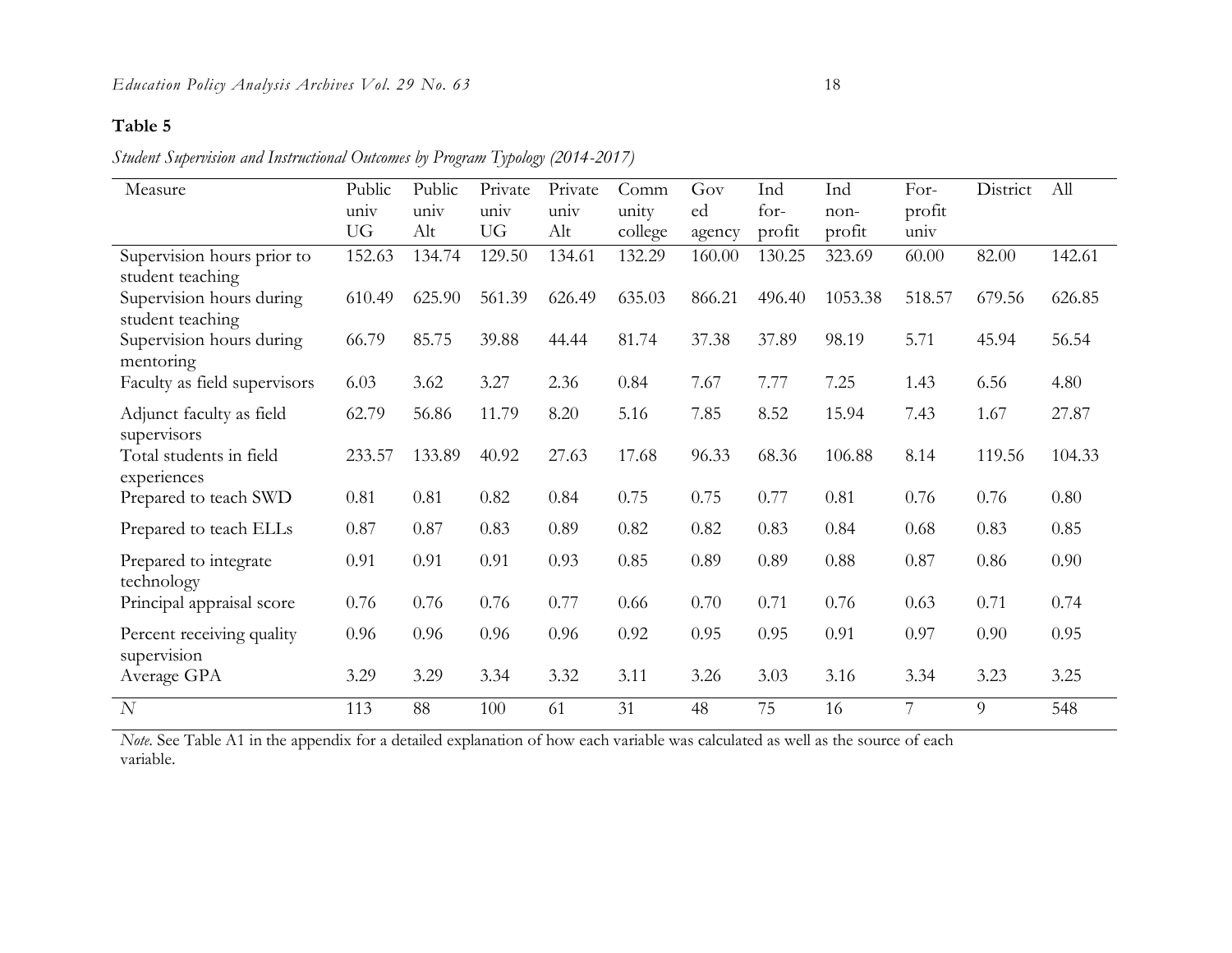#### **Workforce Characteristics**

Lastly, we examined three areas of workforce characteristics to assess program innovation: (1) employment rate; (2) five-year retention rate; and (3) principal appraisal score. Each characteristic relates to innovation as indicators of organizational outcomes.

#### **Employment Rate**

Most of the high-enrolling sample programs provided no descriptive information on their websites reflecting workforce entry. Of the programs that offer insight on workforce outcomes, the data reflect general information such as, "On average 95% – 99% of our program participants are hired by local school districts" (Region 13 Education Service Center) or "75% Employed Within One Year of Completion (The Texas Institute for Teacher Education). Other websites provided information about job fairs, employment assistance, workforce demand in Texas, identified projected teacher employment based on U.S. Department of Labor statistics, or highlighted links to the state's accreditation site. Yes Prep, an independent non-profit associated with charter networks, relayed information that over 350 teacher candidates serve in local charter schools and traditional public schools across the area. Some programs described options for student teaching experiences (i.e., internship or clinical), but there was no information linking employment outcomes to these options. To some extent, prospective teachers may not have full information about gainful employment upon completion.

Our descriptive results do suggest variation in one-year employment rates between program types. The one-year employment rate is defined as the percentage of program completers fully employed in the state of Texas in the year immediately following completion of their preparation requirements. Across all program types, three-fourths of all teachers prepared in the state found employment; however, this measure ranges from 62% employment for completers from private university alternative programs to 88% with district programs. The high rate of employment within district programs is intuitive. Teachers trained by a specific district are likely to grow their network and relationships within various district schools and thus more likely to become familiar with open positions.

Similarly, our results indicated a high rate of employment at 86% for teachers trained by government education agencies, which represent Texas' regional education service centers. Teachers might perceive government agencies with greater legitimacy as these programs tend to be affiliated with specific districts and campuses, offering direct access to hiring managers. At least one of these programs (Region 13) offered ongoing support for students upon completion, which may explain higher rates of employment and retention.

Independent for-profit preparation programs also reported a high rate of employment for teachers one year after program completion (87%). Specific strategies within this sector could explain this finding, however it is difficult to extrapolate what these strategies might be given the complex nature of online programs. Nonetheless, based on the average student enrollment in this sector, such a high employment rate contributes to the overall supply of newly trained teachers in the state.

### **Five-year Retention Rate**

The five-year retention rate by program type reveals different results compared to the oneyear employment rate trends discussed above. For example, the public university undergraduate (80%) and public university alternative (79%) programs prepare students with the highest overall five-year retention rates compared to all other program types. The five-year retention rate for the independent for-profit sector is 73%, while teachers from government education agency programs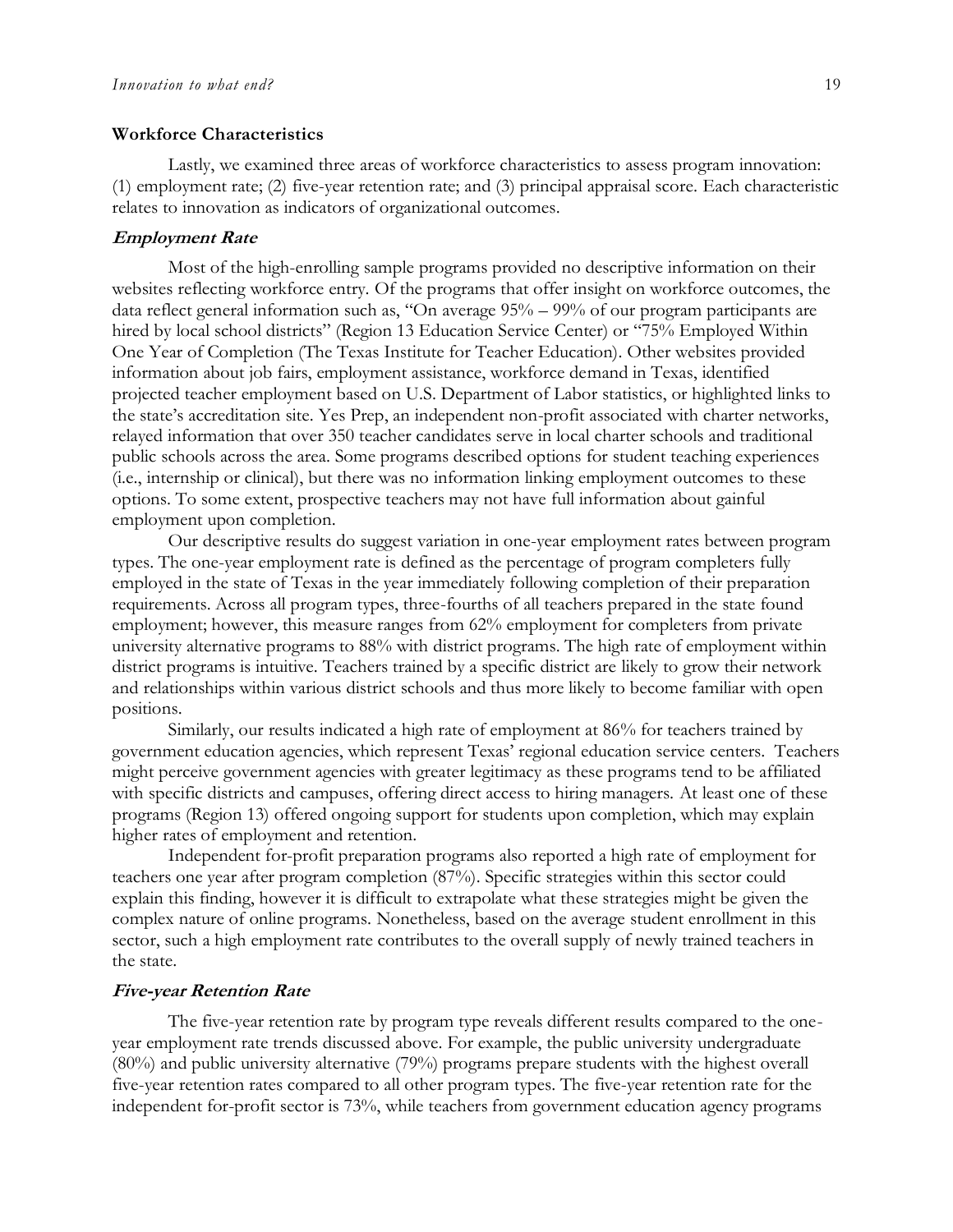demonstrate 70% five-year retention. Results for this measure also indicate retention rates for community college preparation programs at 75% on average, which is the average five-year retention rate for all programs.

### **Principal Appraisal Scores**

Finally, when analyzing the descriptive results for average principal appraisal scores by program type several patterns are worth noting. This measure represents the proportion of teachers within each program annually who were rated as "well prepared" or "sufficiently prepared" for their first year of teaching. Scores are derived from a survey administered to principals who oversee firstyear teachers at the end of each school year. Principals rate teachers on approximately 30 survey items with responses including: 0 (*not at all prepared*), 1 (*not sufficiently prepared*), 2 (*sufficiently prepared*), and 3 (*well prepared*). To be designated as sufficiently prepared or well prepared, a teacher must receive at least 67% of all possible points included in the survey (TEA, 2017). Although our data reflect average appraisal scores, research suggests teachers from certain programs are likely to sort into particular schools (Jabbar et al., 2019), which may influence a teacher's score. Nonetheless, the overall average across programs and years indicates 74% of teachers were rated as "well prepared" or "sufficiently prepared" by their principal in teachers' first year of employment.

Teachers prepared in public and private university programs (traditional undergraduate and alternative) have above average principal appraisal scores (76% -77%) across all programs and years, which is also true for teachers from independent non-profit programs (76%). On the other hand, a number of program-types prepared teachers who were rated with lower than average principal appraisal scores. The community college and for-profit university program types, in particular, prepared teachers who received an average appraisal score of 66% and 63% respectively, which is well below the average for all programs. Independent for-profit and district programs both had an average principal appraisal score of 71%.

Overall, these differences in average scores might be evidence of higher quality preparation resulting in principals' assessment of successful teaching practices. This is important considering that principals are key human capital managers across districts, often making hiring decisions as well as budgetary decisions around classroom support and training for their staff (Castro, 2020). Furthermore, for policymakers and school leaders concerned about workforce stability and retention, these workforce characteristics illustrate the need to devise clearer organizational processes for teacher preparation curriculum and support, especially for programs demonstrating below average retention or appraisal rates.

### **Discussion**

This descriptive study sought to explore various dimensions of innovation in TPPs related to organizational structure, processes, and outcomes. We defined innovation as intentional actions through which organizations generate new ideas to produce qualitative changes in a specific context (Sørensen & Torfing, 2011). We also highlighted the need for innovation in teacher education to move towards more equitable and justice-oriented aims (Domínguez, 2019; Ellis et al., 2019; Serdyukov, 2017). Our focus on innovation in Texas TPPs has the potential to inform national conversations about how TPPs are meeting the needs of teachers and students. Texas is currently the largest producer of teachers in the nation and prospective teachers in Texas choose from over four thousand accredited TPPs housed within more than 150 approved providers (USDOE, 2016). Yet retention rates, especially for beginning teachers in Texas, are lower than only a few other states, with more than a quarter of all new teachers leaving their initial classroom assignment by their fifth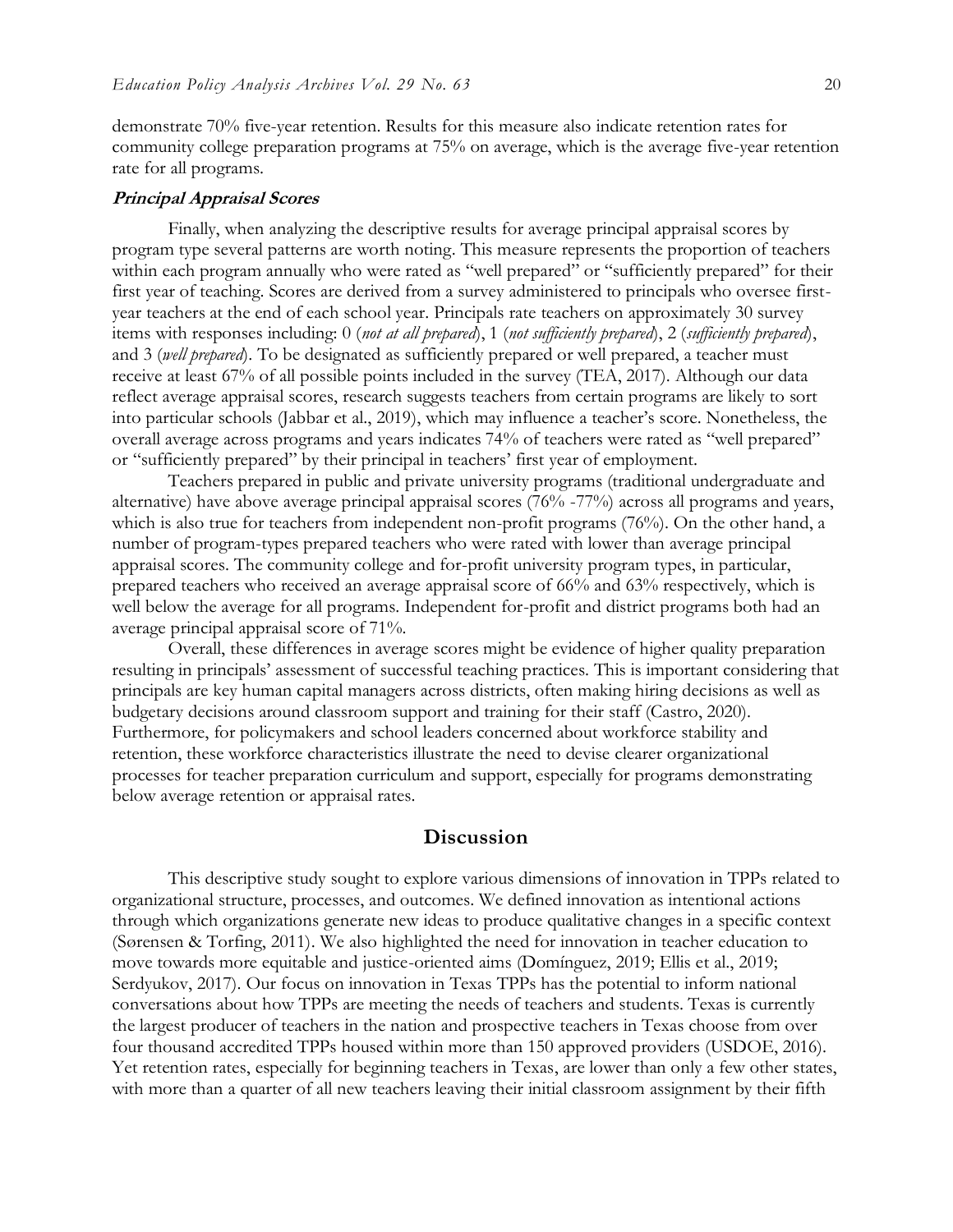year (Templeton et al., 2020). Thus, an understanding of how TPPs innovate in Texas has implications for states with expanding market options and similar demographic trends.

Overall, findings from our exploratory study show programs demonstrated few indicators of innovation. Although most programs met accountability and accreditation requirements (with few exceptions of programs that closed or were on probationary status), we did not identify key elements of innovation related to novel program offerings, student supervisor interactions, or unique pathways for supporting teachers upon exiting a program. Rather, most TPPs in Texas exemplified characteristics of isomorphism, in that, the absence of innovation led to overall program similarity across the typologies. By framing this study through a lens of institutionalism (Burch, 2007), one explanation for this lack of innovation is the federal and state policy landscape that sets accreditation norms, licensing requirements, and authorizes policies to regulate teacher education (Boyd et al., 2008; Wilson, 2014). Homogenization may be a natural consequence of accountability pressures related to performance-based, subject-specific assessment administered to teacher candidates during their student teaching assignment (i.e., Texas Examinations of Educator Standards). Some argue large-scale assessments such as edTPA diminish opportunities for innovation, especially among mission-driven TPPs (Amrein-Beardsley et al., 2013; Sawchuk, 2013). In addition to assessments, our findings also indicate isomorphism stemmed from state policies exerting coercive pressures on TPPs resulting in programs adopting similar entry requirements, courses, or field experience models, especially among programs within the same sector.

Despite assumptions about competition in an educational marketplace, our analysis suggests competition had little effect on program innovation. Some organizational outcomes, such as employment and retention rates or principal appraisal scores, might be particularly relevant to innovation since these outcomes may signal differences in candidates' skills, preparation, and longevity in the field. The principal appraisal score, in particular, can provide useful feedback for TPPs to drive innovation, thus future work could explore how principals' ratings might be used to strengthen the candidate hiring process, support induction and mentoring, and lead to better job performance for early career teachers. Our evidence also suggests program organizational structure plays an important role in shaping some of these outcomes. For example, principals might provide higher ratings for first-year teachers from certain programs (i.e., governmental, district-based) because these programs tend to develop "on-the-ground" relationships with principals by establishing direct recruitment pipelines. Furthermore, due to their smaller organizational capacity, district and smaller non-profit TPPs have more flexibility to build such relationships. Future research using qualitative and survey approaches could explore the relationships between programs and principals' assessments to better understand dynamic opportunities for innovation.

Although programs report that teachers are generally prepared to teach diverse students and learners, researchers continue to attribute retention outcomes to differences between how teachers are prepared and the contexts in which they teach (Brown, 2013; Kohli, 2019; Matias & Mackey, 2016). Canrinus et al., (2019) highlight this tension noting that teacher education is "plagued by fragmentation within program coursework and between theory and practice" (p. 192). This is especially true for teachers working in schools serving more students of color and students with economic need where turnover and attrition rates tend to be higher (Redding & Smith, 2016). We conclude that effective teaching requires not just a general set of practices that meet accountability guidelines, but includes approaches for culturally-relevant and transformative practices specific to the student population and contexts in which teachers are embedded (Gist et al., 2019; Kohli, 2019; Matias & Mackey, 2016). Future research might examine innovative practices that use critical frameworks to engage diverse populations.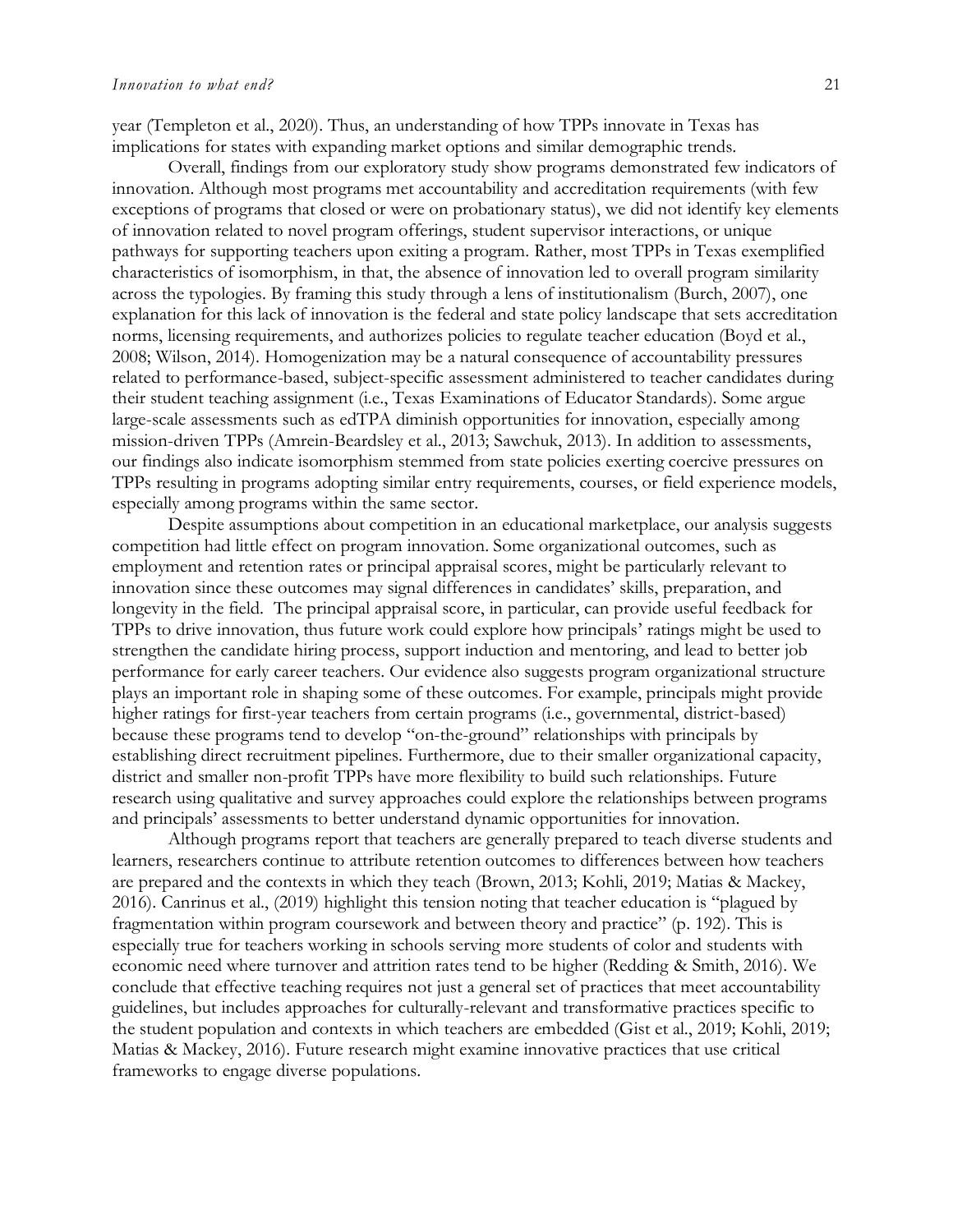Another explanation for the lack of innovation across program types could be attributed to organizational capacity. The lack of human capital (instructional resources and staff) as well as organizational resources to increase marketing could, in part, explain the lower share of overall enrollment in some programs. At the same time, we found some programs (i.e., community college and independent for-profit programs) maintained overall lower enrollment, but enrolled a higher percentage of teachers of color. Programs appearing to address teacher diversity gaps—a gap that traditional programs have historically failed to address (Kohli, 2019; Milner & Howard, 2013)—may be perceived as a signal of innovation.

Relatedly, institutional theory suggests organizational legitimacy will influence notions of innovation. The college/university type might be accorded higher levels of intellectual legitimacy given affiliation with an IHE. At the same time, programs categorized as government education agencies or school-based independent nonprofit programs may have higher levels of professional legitimacy as these programs are associated with or are embedded within a district or school entity. As previously discussed, independent non-profit and district programs demonstrated higher principal appraisal scores, a somewhat unsurprising result considering that administrators directly partner with programs, or perhaps, are key stakeholders shaping preparation for teachers entering partner schools.

In terms of programmatic offerings, qualitative data show great variation between sectors. More flexibility in timing (extensive course offerings at night and on weekends or year-round scheduling) and instructional practice (online, face-to-face, or hybrid) could be perceived as a signal of innovation, offering a type of "product" innovation focused on efficiency in teacher preparation (Deterding & Pedulla, 2016; Kennedy & Archambault, 2012). But research on "fast-track" preparation models raise serious concerns about programs' ability to produce teachers fully capable of working in diverse school contexts (Cochran-Smith & Villegas, 2015; Sawchuk, 2013; Tatto et al., 2016); therefore, the extent to which these organizational processes lead to positive outcomes needs additional research.

It is important to acknowledge that some communication technologies embedded in online programs can likely facilitate innovative learning experiences by reducing teachers' isolation in the field, expanding access to supervisors, or providing more opportunities for critical reflection and discussion (Cochran-Smith & Villegas, 2015). These flexible, online support systems might be especially useful for prospective teachers working in rural or geographically remote contexts. However, our qualitative data indicate flexibility, as presented on programs' websites, was largely used as a marketing tool, rather than an opportunity to cultivate deep, independent learning experiences. Given the changing landscape of online teaching and learning in the aftermath of the COVID-19 pandemic, which may have lasting effects on how teachers are prepared to serve in schools (Kraft et al., 2020), studies might seek to better understand how TPPs can effectively use (a)synchronous learning technologies to improve student teaching experiences.

Despite higher enrollment and flexible options offered by most for-profit TPPs in Texas, higher education scholars have critiqued the exploitative practices and marketing tactics associated with some for-profit universities and its consequences on vulnerable students (Deterding & Pedulla, 2016). Evidence of fraudulent practices and poor student employment and earnings outcomes also raise additional equity concerns (U.S. Government Accountability Office, 2010). Though we did not find evidence of such practices, our study raises important questions about scaling up efforts for some online and for-profit TPPs without carefully examining organizational decline, and specifically, why at least four sample programs closed or received warnings from the state. Stronger oversight and reporting requirements for programs that enroll but do not complete a large percentage of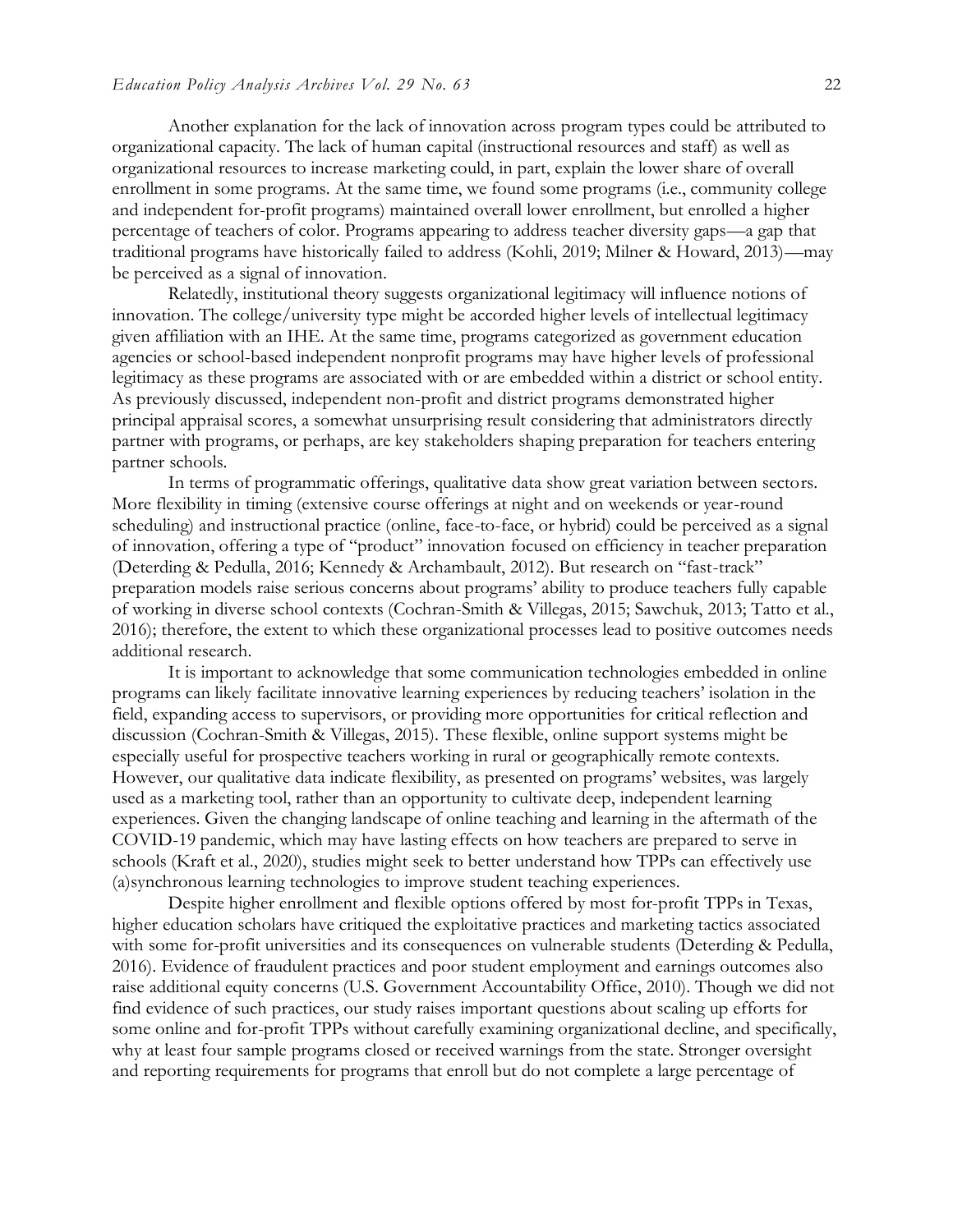students could ensure students are more informed about outcomes. Additionally, such oversight can ensure programs provide quality preparation for teacher candidates.

### **Implications**

We conclude our discussion with implications for policy and practice. Our analysis suggests programs should collect and analyze additional data points that could signal innovation (Bastian et al., 2021). These data might include processes that match students to schools, innovative coursework, or how well programs respond to local indicators for teacher supply and demand. Indeed, preparation programs partnering with local school districts in which most of their graduates teach can forge strong connections between teacher preparation, induction, and ongoing professional development (Kretchmar & Zeichner, 2016).

A better understanding of innovation within the preparation marketplace can also help inform state and district level policymaking. Our analysis of enrollment and completion trends indicate that prospective teachers are increasingly likely to choose a for-profit alternative program over the traditional programmatic model. Given this finding—paired with the evidence showing traditional programs produce teachers who remain in the profession longer (Nguyen et al., 2020) innovation in the areas of recruitment, enrollment, and completion among higher quality programs is imperative to overall teacher workforce stability. Student enrollment and completion rates in TPPs are declining both in Texas and nationally (Sutcher et al., 2019). While such trends can be attributed to poor teacher working conditions and stagnant wages (Partelow, 2019)—our typology of TPPs provides some evidence that select programs are organizing in new ways to offer a more community-responsive and niche preparation experience (e.g., community college and small nonprofit programs). While the number of enrollees remains small, a better grasp of program design could inform efforts to scale-up these programs in local contexts and incentivize innovation grounded in equity and justice.

Situating the local context as a space for innovation encourages TPPs to highlight the resources embedded within communities to shape practice. It also prompts TPPs to be increasingly responsive to schools and communities. For example, some have pointed to teacher residency programs as a more intentional method of community-based teacher education and preparation (Guha et al., 2016). Therefore, the field of teacher education might adopt more strategic approaches to innovation and program diffusion by reimagining a systems-level design that provides professional supports to promote long-term retention and sustainability (Richmond & Floden, 2018), particularly because teacher preparation is a key moderating factor for teacher turnover and attrition (Redding & Smith, 2016).

This exploratory study adds to existing literature rethinking how TPPs are not only evaluated but are conceptualized as innovative organizations. Future research can build on our findings to address questions the current study was unable to answer. For example, it would be important to understand how innovative programs are incorporating anti-racist curriculum and pedagogy and training into their coursework and fieldwork, with the end goal of better serving students' communities by acknowledging the assets, values, and ways of knowing embedded with these communities (Domínguez, 2019).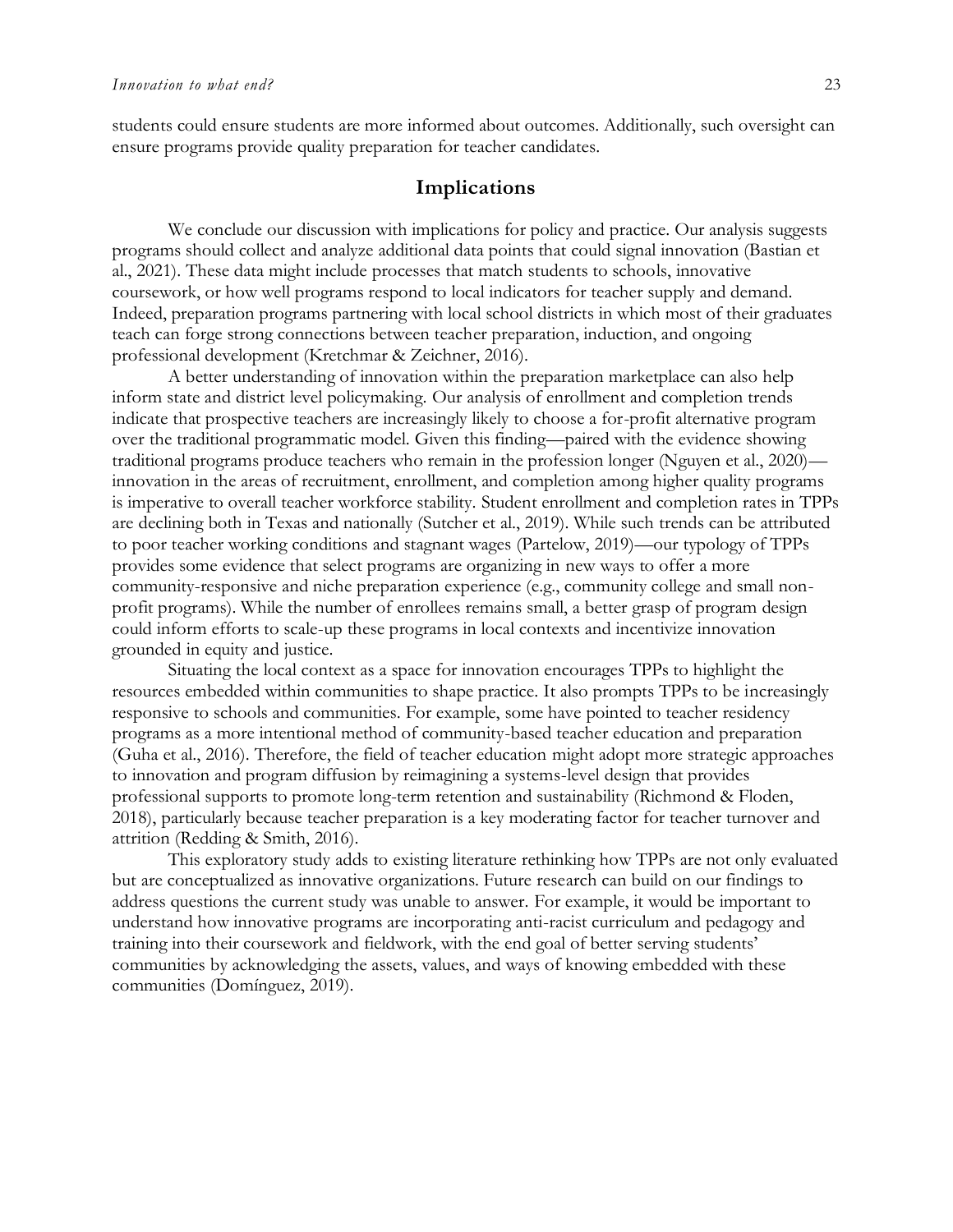### **References**

- Agarwal, R., Epstein, S., Oppenheim, R., Oyler, C., & Sonu, D. (2010). From ideal to practice and back again: Beginning teachers teaching for social justice. *Journal of Teacher Education, 61*(3), 237–247. https://doi.org/10.1177/0022487109354521
- Amrein-Beardsley, A., Barnett, J., & Ganesh, T. G. (2013). Seven legitimate apprehensions about evaluating teacher education programs and seven "beyond excuses" imperatives. *Teachers College Record*, *115*(12), 1-34. http://www.tcrecord.org/content.asp?contentid=17251
- Bastian, K., Sun, M., & Lynn, H. (2021). What do surveys of program completers tell us about teacher preparation quality? *Journal of Teacher Education*, *72*(1). https://doiorg.libproxy.library.unt.edu/10.1177/0022487119886294
- Beth, A. D., Hughes, K. K., Romero, P., Walker, M. H., & Dodson, M. M. (2011). Replication as a strategy for expanding educational programs that work: The UTeach Institute's approach to program replication. In *Annual Meeting of the American Association of Colleges for Teacher Education, San Diego, CA*. https://institute.uteach.utexas.edu/sites/default/files/UTeach-Institute-Approach-to-Program-Replication.pdf
- Brown, K. D. (2013). Trouble on my mind: Toward a framework of humanizing critical sociocultural knowledge for teaching and teacher education. *Race Ethnicity and Education*, *16*(3), 316-338. https://doi.org/10.1080/13613324.2012.725039
- Boyd, D., Grossman, P., Hammerness, K., Lankford, R., Loeb, S., McDonald, M., Reininger, M., Ronfeldt, M., & Wyckoff, J.(2008). Surveying the landscape of teacher education in New York City: Constrained variation and the challenge of innovation. *Educational Evaluation and Policy Analysis*, *30,* 319-343. https://doi.org/10.3102/0162373708322737
- Burns, R. W., & Badiali, B. J. (2015). When supervision is conflated with evaluation: Teacher candidates' perceptions of their novice supervisor. *Action in Teacher Education*, 37(4), 418-437. https://doi.org/10.1080/01626620.2015.1078757
- Canrinus, E. T., Klette, K., & Hammerness, K. (2019). Diversity in coherence: Strengths and opportunities of three programs. *Journal of Teacher Education*, *70*(3), 192-205. https://doi.org/10.1177/0022487117737305
- Castro, A. J. (2020). Tensions between what principals know and do: The role of labor market conditions on teacher recruitment and hiring. *Leadership and Policy in Schools*, 1-24. https://doi.org/10.1080/15700763.2020.1833352
- Caravannis, E. G., Gonzalez, E., & Wetter, J. (2003). The nature and dynamics of discontinuous and disruptive innovations from a learning and knowledge measurement perspective. In L. V. Shavinina (Ed.), *The international handbook on innovation* (pp. 115-138). Pergamon.
- Christensen, C.M. (2006). The ongoing process of building a theory of disruption. *Journal of Product Innovation Management*, *23*(1), 39–55. https://doi.org/10.1111/j.1540- 5885.2005.00180.x
- Cochran-Smith, M., Keefe, E. S., Carney, M. C., Sánchez, J. G., Olivo, M., & Smith, R. J. (2020). Teacher preparation at new graduate schools of education. *Teacher Education Quarterly*, *47*(2), 8-37.
- Cochran-Smith, M., & Villegas, A. (2015). Studying teacher preparation: The questions that drive research. *European Educational Research Journal*, *14*(5), 379–394. https://doi.org/10.1177/1474904115590211
- Crossan, M. M., & Apaydin, M. (2010). A multi‐dimensional framework of organizational innovation: A systematic review of the literature. *Journal of Management Studies*, *47*(6), 1154- 1191. https://doi.org/10.1111/j.1467-6486.2009.00880.x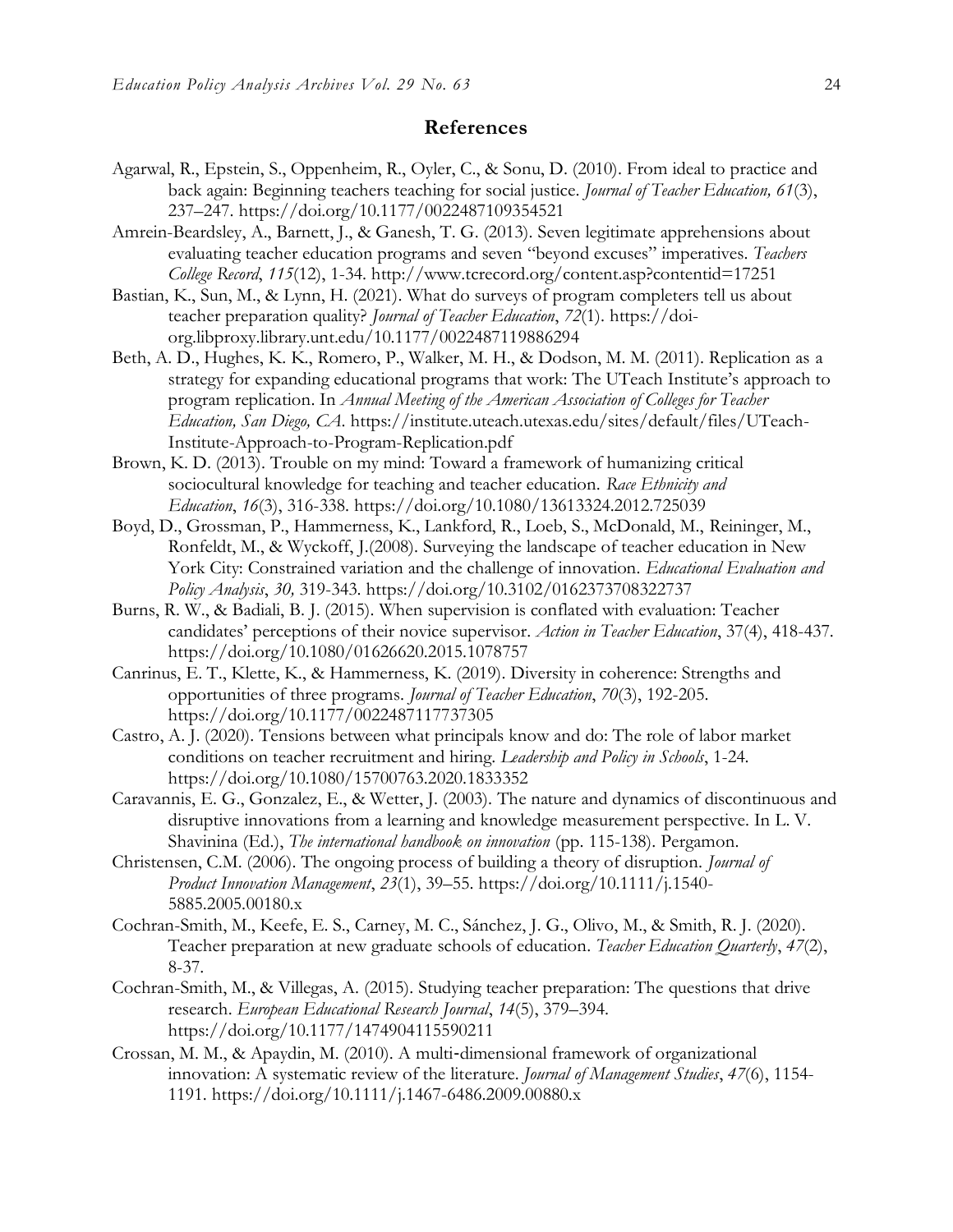- DiMaggio, P. J., & Powell, W. W. (1983). The iron cage revisited: Institutional isomorphism and collective rationality in organizational fields. *American Sociological Review,* 147-160. https://www.jstor.org/stable/2095101
- Domínguez, M. (2019). Decolonial innovation in teacher development: Praxis beyond the colonial zero-point. *Journal of Education for Teaching, 45*(1), 47-62. https://doi.org/10.1080/02607476.2019.1550605
- edTPA. (2015, September). *Educative assessment & meaningful support: 2014 edTPA administrative report*. https://secure.aacte.org/apps/rl/res\_get.php?fid=2183&ref=edtpa
- Ellis, V., Souto-Manning, M., & Turvey, K. (2019). Innovation in teacher education: Towards a critical re-examination. *Journal of Education for Teaching, 45*(1), 2-14. https://doi.org/10.1080/02607476.2019.1550602
- Fiske, E. B., & Ladd, H. F. (2001). *When schools compete: A cautionary tale*. Brookings Institution Press.
- Floden, R. E. (2012). Teacher value added as a measure of program quality: Interpret with caution. *Journal of Teacher Education*, *63*(5), 356-360. https://doi.org//10.1177/0022487112454175
- Friedrich, D. (2014). We brought it upon ourselves: University-based teacher education and the emergence of boot-camp-style routes to teacher certification. *Education Policy Analysis Archives*, *22*(2).<https://dx.doi.org/10.14507/epaa.v22n2.2014>
- Gatlin, D. (2009). A pluralistic approach to the revitalization of teacher education. *Journal of Teacher Education*, *60*(5), 469-477. https://doi.org/10.1177/0022487109348597
- Gist, C. D., Bianco, M., & Lynn, M. (2019). Examining grow your own programs across the teacher development continuum: Mining research on teachers of color and nontraditional educator pipelines. *Journal of Teacher Education*, *70*(1), 13-25. https://doi.org/10.1177/0022487118787504
- Goldhaber, D., & Hansen, M. (2010). Race, gender, and teacher testing: How informative a tool is teacher licensure testing?. *American Educational Research Journal*, *47*(1), 218-251. https://doi.org/10.3102/0002831209348970
- Goldhaber, D., Liddle, S., & Theobald, R. (2013). The gateway to the profession: Assessing teacher preparation programs based on student achievement. *Economics of Education Review*, *34*, 29-44. https://doi.org/10.1016/j.econedurev.2013.01.011
- Guha, R., Hyler, M. E., & Darling-Hammond, L. (2016). *The teacher residency.* Learning Policy Institute. https://learningpolicyinstitute.org/sites/default/files/productfiles/Teacher\_Residency\_Innovative\_Model\_Preparing\_Teachers\_REPORT.pdf
- Humphrey, D., & Wechsler, M. (2007). Insights into alternative certification: Initial findings from a national study. *Teachers College Record*, *109*(3), 483-530. https://www.sri.com/wpcontent/uploads/pdf/insights-alt-cert-initial-findings.pdf
- Ingersoll, R., Merrill, L., &May, H. (2014). *What are the effects of teacher education and preparation on beginning teacher attrition?* Research Report (#RR-82). PConsortium for Policy Research in Education, University of Pennsylvania. https://repository.upenn.edu/cgi/viewcontent.cgi?article=1002&context=cpre\_researchrep orts
- Jabbar, H., Castro, A., & Germain, E. (2019). To switch or not to switch? The influence of school choice and labor market segmentation on teachers' job searches. *Educational Evaluation and Policy Analysis*, *41*(3), 375-399. https://doi.org/10.3102/0162373719857689
- Kennedy, K., & Archambault, L. (2012). Design and development of field experiences in K-12 online learning environments. *Journal of Applied Instructional Design*, *2*(1), 35-49.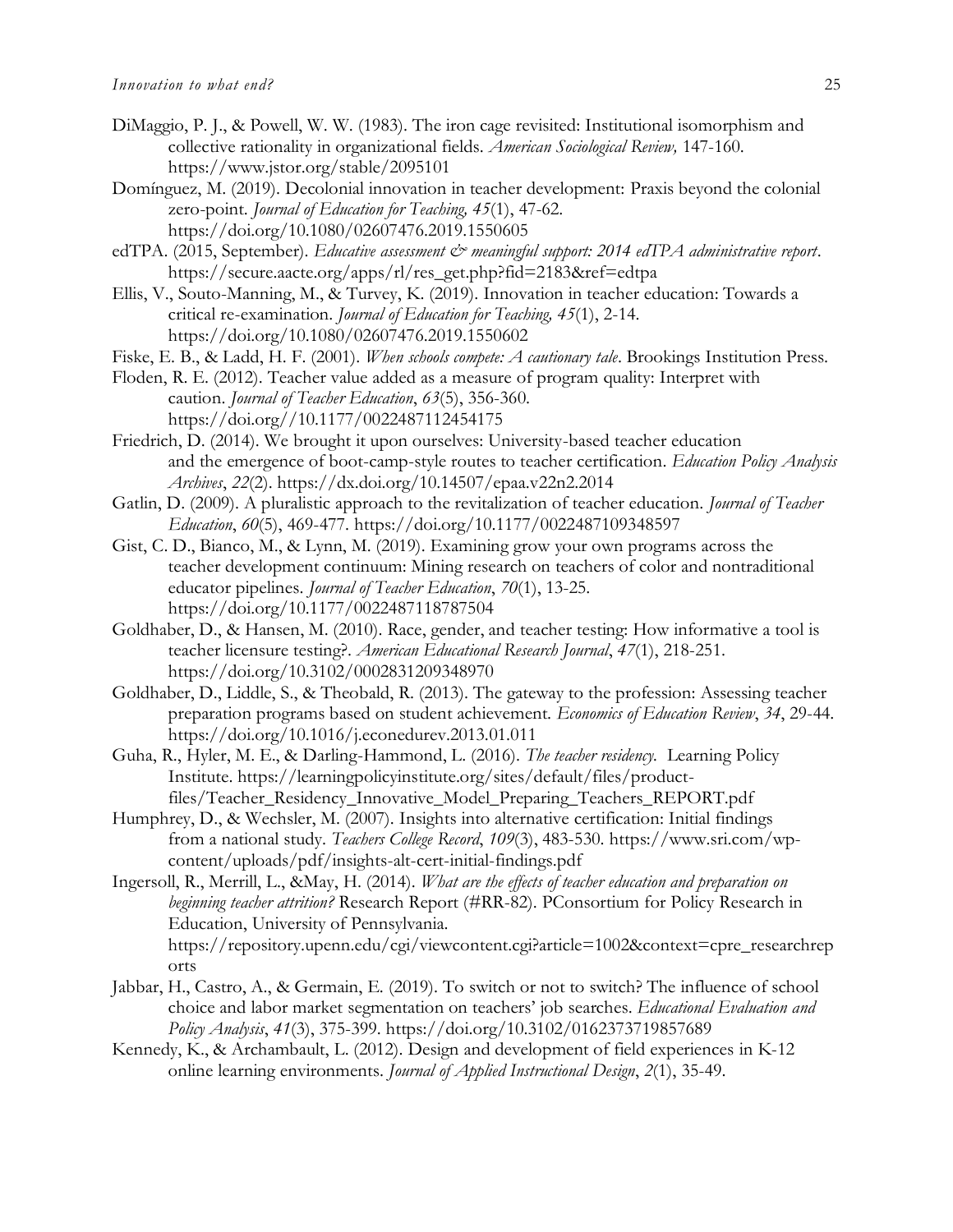- Koedel, C., Parsons, E., Podgursky, M., & Ehlert, M. (2015). Teacher preparation programs and teacher quality: Are there real differences across programs? *Education Finance and Policy*, *10*(4), 508-534. https://doi.org/10.1162/EDFP\_a\_00172
- Kohli, R. (2019). Lessons for teacher education: The role of critical professional development in teacher of color retention. *Journal of Teacher Education*, *70*(1), 39-50. https://doi.org/10.1177/0022487118767645
- Kraft, M., Simon, N., & Arnold Lyon, M. (2020). *Sustaining a sense of success: The importance of teacher working conditions during the COVID-19 pandemic*. (EdWorkingPaper: 20-279)[.](https://doi.org/Retrieved%20from%20Annenberg%20Institute%20at%20Brown%20University:%20https:/doi.org/10.26300/35nj-v890) [Annenberg](https://doi.org/Retrieved%20from%20Annenberg%20Institute%20at%20Brown%20University:%20https:/doi.org/10.26300/35nj-v890)  [Institute at Brown University:](https://doi.org/Retrieved%20from%20Annenberg%20Institute%20at%20Brown%20University:%20https:/doi.org/10.26300/35nj-v890) <https://doi.org/10.26300/35nj-v890>
- Kretchmar, K., Sondel, B., & Ferrare, J. J. (2018). The power of the network: Teach for America's impact on the deregulation of teacher education. *Educational Policy*, *32*(3), 423-453. https://doi.org[/10.1177/0895904816637687](https://doi-org.libproxy.library.unt.edu/10.1177/0895904816637687)
- Kretchmar, K., & Zeichner, K. (2016). Teacher prep 3.0: A vision for teacher education to impact social transformation. *Journal of Education for Teaching*, *42*(4), 417-433. https://doi.org/10.1080/02607476.2016.1215550
- Lewis, C., Bonner, F., Byrd, D., & James, M. (2008). Recruiting African American males into urban teacher preparation programs from university athletic departments. *The National Journal of Urban Education & Practice*, *3*, 224-238.
- Lincove, J. A., Osborne, C., Mills, N., & Bellows, L. (2015). Teacher preparation for profit or prestige: Analysis of a diverse market for teacher preparation. *Journal of Teacher Education*, *66*(5), 415-434. https://doi.org/10.1177/0022487115602311
- Loeb, S., Dynarski, S., McFarland, D., Morris, P., Reardon, S., & Reber, S. (2017). *Descriptive analysis in education: A guide for researchers*. NCEE 2017-4023. National Center for Education Evaluation and Regional Assistance. https://files.eric.ed.gov/fulltext/ED573325.pdf
- Lubienski, C. (2003). Innovation in education markets: Theory and evidence on the impact of competition and choice in charter schools. *American Educational Research Journal*, *40*(2), 395- 443. https://doi.org/10.3102/00028312040002395
- Lubienski, C., & Lee, J. (2016). Competitive incentives and the education market: How charter schools define themselves in metropolitan Detroit. *Peabody Journal of Education*, *91*(1), 64-80. https://doi.org/10.1080/0161956X.2016.1119582
- Malian, I. M., & Nevin, A. I. (2005). A framework for understanding assessment of innovation in teacher education. *Teacher Education Quarterly*, *32*(3), 7-17. https://www.jstor.org/stable/23478671
- Matias, C. E., & Mackey, J. (2016). Breakin' down whiteness in antiracist teaching: Introducing critical whiteness pedagogy. *The Urban Review*, *48*(1), 32-50. https://doi.org/10.1007/s11256- 015-0344-7
- Milner, H. R., & Howard, T. C. (2013). Counter-narrative as method: race, policy and research for teacher education. *Race, Ethnicity, and Education*, *16*(4), 536-561. https://doi.org/10.1080/13613324.2013.817772
- Mungal, A. S. (2016). Teach for America, Relay Graduate School, and the charter school networks: The making of a parallel education structure. *Education Policy Analysis Archives, 24*(17). https://doi.org/10.14507/epaa.24.2037
- North, D. (1993). Institutional change: A framework of analysis. In S. E. Sjöstrand (Ed.), *Institutional change: Theory and empirical findings* (pp. 35–46). M. E. Sharpe.
- Partelow (2019). *What to make of declining enrollment in teacher preparation programs?* Center for American Progress. [https://www.americanprogress.org/issues/education-k-](https://www.americanprogress.org/issues/education-k-12/reports/2019/12/03/477311/make-declining-enrollment-teacher-preparation-programs/)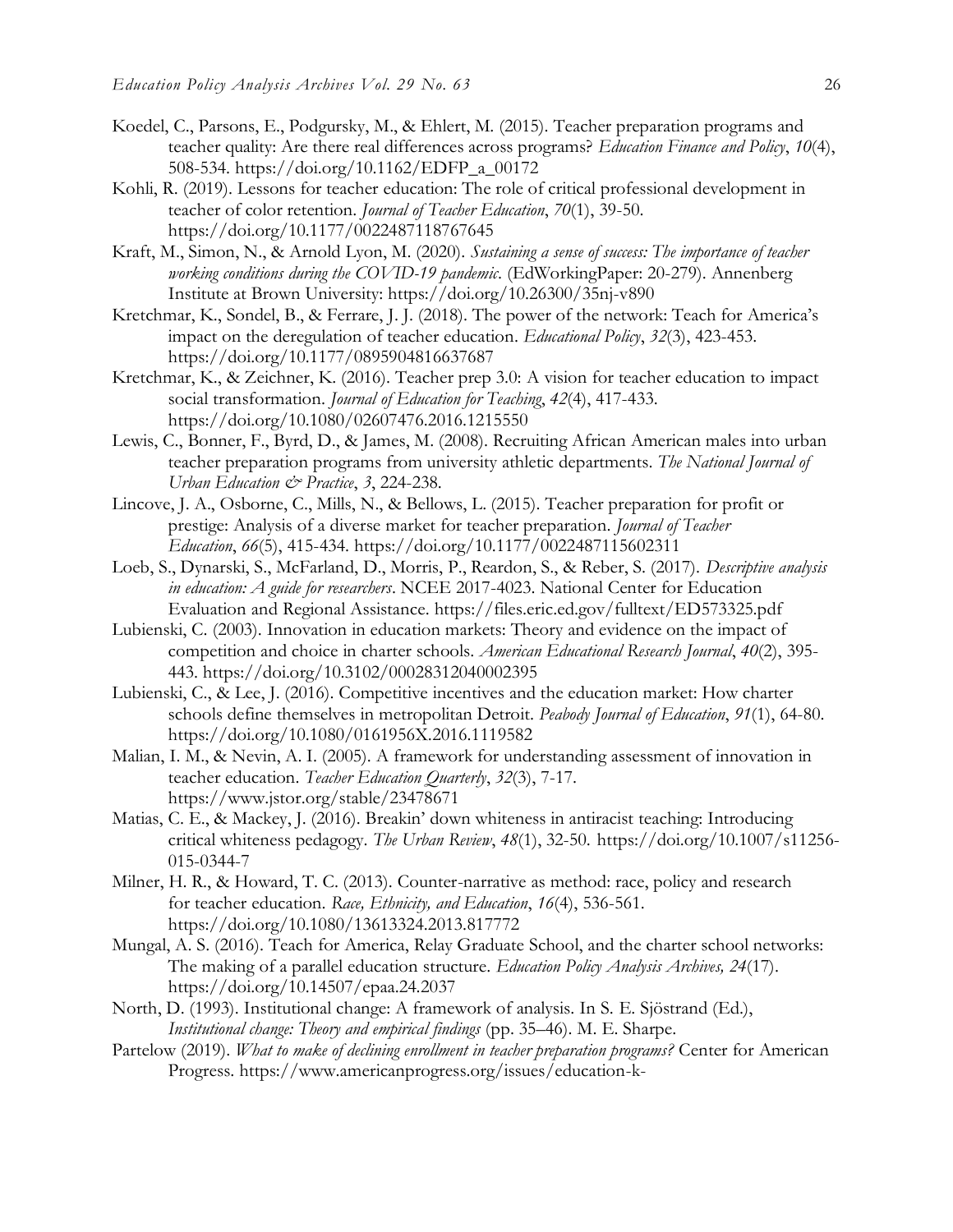[12/reports/2019/12/03/477311/make-declining-enrollment-teacher-preparation](https://www.americanprogress.org/issues/education-k-12/reports/2019/12/03/477311/make-declining-enrollment-teacher-preparation-programs/)[programs/](https://www.americanprogress.org/issues/education-k-12/reports/2019/12/03/477311/make-declining-enrollment-teacher-preparation-programs/)

- Peeters, C., Massini, S., & Lewin, A. Y. (2014). Sources of variation in the efficiency of adopting management innovation: The role of absorptive capacity routines, managerial attention and organizational legitimacy. *Organization Studies*, *35*(9), 1343-1371. https://doi.org/10.1177/0170840614539311
- Nguyen, T. D., Pham, L. D., Crouch, M., & Springer, M. G. (2020). The correlates of teacher turnover: An updated and expanded meta-analysis of the literature. *Educational Research Review, 31*,. https://doi.org/10.1016/j.edurev.2020.100355.
- Ramsay, M. (2018). *Employed teacher demographics, 2013-2017.* Texas Education Agency. https://tea.texas.gov/Reports\_and\_Data/Educator\_Data/Educator\_Reports\_and\_Data/
- Renzuilli, L., Barr, A., & Paino M. (2015). Innovative education? A test of specialist mimicry or generalist assimilation in trends in charter school specialization over time. *Sociology of Education, 88*(1), 83–102. https://doi.org/10.1177/0038040714561866
- Richmond, G., & Floden, R. E. (2018). Leveraging research for teacher education policy, design, and practice. *Journal of Teacher Education*, *69*(1), 4-6. https://doi.org[/10.1177/0022487117742131](https://doi-org.libproxy.library.unt.edu/10.1177/0022487117742131)
- Redding, C., & Smith, T. M. (2016). Easy in, easy out: Are alternatively certified teachers turning over at increased rates? *American Educational Research Journal*, *53*(4), 1086–1125. https://doi.org/10.3102/0002831216653206
- Serdyukov, P. (2017). Innovation in education: what works, what doesn't, and what to do about it? *Journal of Research in Innovative Teaching & Learning*, 10(1), 4-33. https://doi.org/10.1108/JRIT-10-2016-0007
- Slappendel, C. (1996). Perspectives on innovation in organizations. *Organization Studies*, *17*(1), 107- 129. https://doi.org/10.1177/017084069601700105
- Sutcher, L., Darling-Hammond, L., & Carver-Thomas, D. (2019). Understanding teacher shortages: An analysis of teacher supply and demand in the United States. *Education Policy Analysis Archives*, *27*(35). http://dx.doi.org/10.14507/epaa.27.3696
- Tatto, M., Savage, C., Liao, W., Marshall, S., Goldblatt, P., Contreras, L. (2016). The emergence of high-stakes accountability policies in teacher preparation: An examination of the U.S. Department of Education's proposed regulations. *Education Policy Analysis Archives, 24*(21). http://dx.doi.org/10.14507/epaa.24.2322
- Templeton, T., Lowrey, S., Horn, C., Algahazzawi, D., & Binh, B. (2020). *Assessing the effectiveness of Texas educator preparation programs.* Center for Research, Evaluation and Advancement of Teacher Education (CREATE) and Education Research Center (ERC) University of Houston. https://www.uh.edu/education/research/institutes-centers/erc/reportspublications/deans-report-epp-july-2020.pdf
- Texas Education Agency. (2016). *Agency Strategic Plan: Fiscal Years 2017 to 2021.* https://tea.texas.gov/sites/default/files/2016-21\_Strategic-Plan-Signed.pdf
- Texas Education Agency (TEA). (2017). *Texas accountability system for educator preparation (ASEP) manual*. https://tea.texas.gov/sites/default/files/TXCC-1617-ASEP-Accountability-Manual-508.pdf
- Torfing, J. (2016). *Collaborative innovation in the public sector*. Georgetown University Press.
- Tuck, E., & Gorlewski, J. (2016). Racist ordering, settler colonialism, and edTPA: A participatory policy analysis. *Educational Policy, 30*, 197–217. doi:10.1177/ 0895904815616483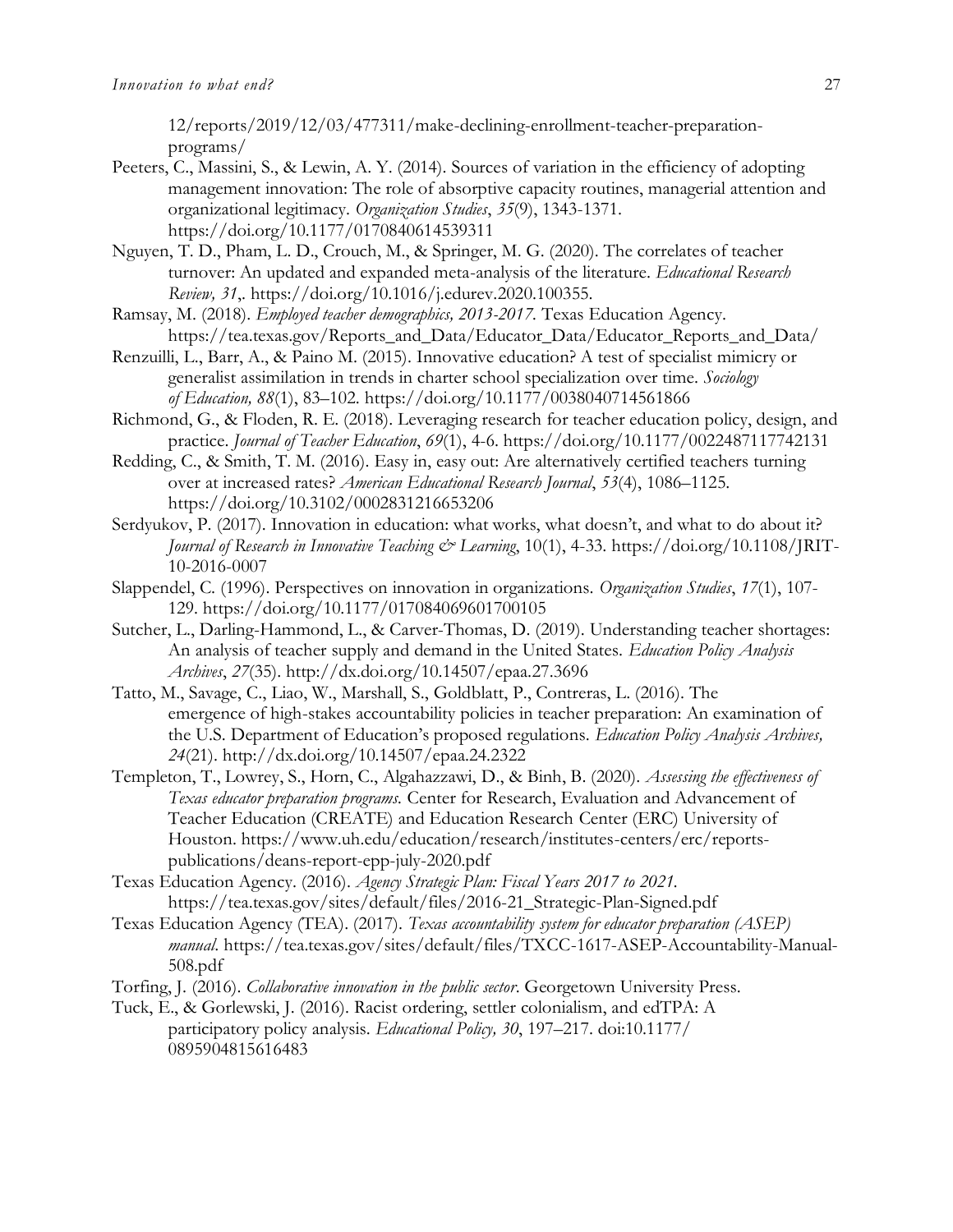- U.S. Government Accountability Office. (2010) *For-profit colleges: Undercover testing finds colleges encouraged fraud and engaged in deceptive and questionable marketing practices.* https://www.gao.gov/products/GAO-10-948T;
- United States Department of Education (USDOE). (2016). *Title II Higher Education Act: Pathways to teaching.*

https://title2.ed.gov/Public/46608\_Final\_Title\_II\_Infographic\_Booklet\_Web.pdf

- United States Department of Education (USDOE). (2016). *Final Teacher Preparation Regulations*. [http://www.ed.gov/news/press-releases/education-department-releases-final-teacher](http://www.ed.gov/news/press-releases/education-department-releases-final-teacher-preparation-regulations)[preparation-regulations](http://www.ed.gov/news/press-releases/education-department-releases-final-teacher-preparation-regulations) and [http://www2.ed.gov/documents/teaching/teacher-prep-final](http://www2.ed.gov/documents/teaching/teacher-prep-final-regs.pdf)[regs.pdf](http://www2.ed.gov/documents/teaching/teacher-prep-final-regs.pdf)
- United States Department of Education (USDOE). (2006, July 25-27). *Reviewing revised state plans: Meeting the highly qualified teacher (HQT) goal. Academic improvement and teacher quality programs*. Office of Elementary and Secondary Education. [www.ed.gov/programs/teacherqual/hqt.html.](http://www.ed.gov/programs/teacherqual/hqt.html)
- von Hippel, P. T., Bellows, L., Osborne, C., Lincove, J. A., & Mills, N. (2016). Teacher quality differences between teacher preparation programs: How big? How reliable? Which programs are different? *Economics of Education Review*, *53*, 31-45. https://doi.org/10.1016/j.econedurev.2016.05.002
- Wilson, S. M. (2014). Innovation and the evolving system of US teacher preparation. *Theory into Practice*, *53*(3), 183-195. https://doi.org/10.1080/00405841.2014.916569
- Zeichner, K., & Peña-Sandoval, C. (2015). Venture philanthropy and teacher education policy in the US: The role of the New Schools Venture Fund. *Teachers College Record*, *117*(6), 1-44. <https://www.tcrecord.org/content.asp?contentid=17539>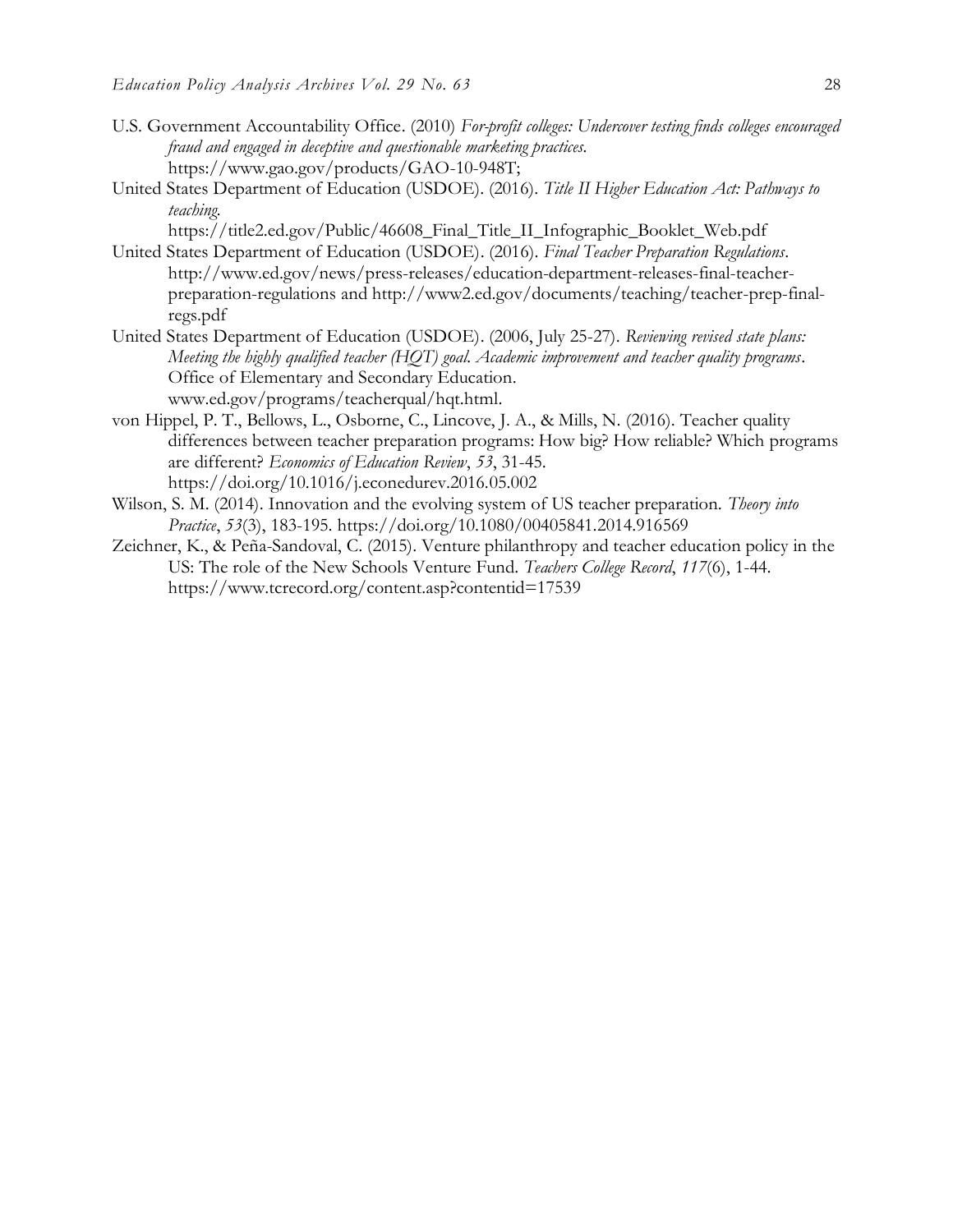## **Appendix**

### **Table A1**

### *Variable descriptions and corresponding data sources*

| Variable Name                     | Description                                                                                                                                                                                                                                               | Source    |
|-----------------------------------|-----------------------------------------------------------------------------------------------------------------------------------------------------------------------------------------------------------------------------------------------------------|-----------|
| Program completers                | Total number of students who completed the program                                                                                                                                                                                                        | TEA, SBEC |
| Program acceptance                | Number of applicants accepted divided by the total number of<br>applications                                                                                                                                                                              | TEA, SBEC |
| Total applications                | Total number of applications                                                                                                                                                                                                                              | TEA, SBEC |
| Total admitted                    | Total number of admitted students                                                                                                                                                                                                                         | TEA, SBEC |
| Students retained in program      | Total number of students retained in a program                                                                                                                                                                                                            | TEA, SBEC |
| One-year employment total         | Number of program completers employed within one year of<br>completion                                                                                                                                                                                    | TEA, SBEC |
| Employment rate                   | Rate of employment for completers within one year of<br>completion                                                                                                                                                                                        | TEA, SBEC |
| Five-year retention total         | Completers who were issued initial, standard teacher certificates<br>in the school-year five years prior to data collection and who<br>were employed as regular classroom teachers in the fall of the<br>year data were collected are counted as retained | TEA, SBEC |
| Five-year retention               | Total number of teachers retained in the current year of data<br>collection divided by the total number of program completers<br>who gained employment five years prior                                                                                   | TEA, SBEC |
| Pass test and complete<br>program | This is the number of teacher completers from the data year<br>who passed certification tests and completed all program<br>requirements                                                                                                                   | TEA, SBEC |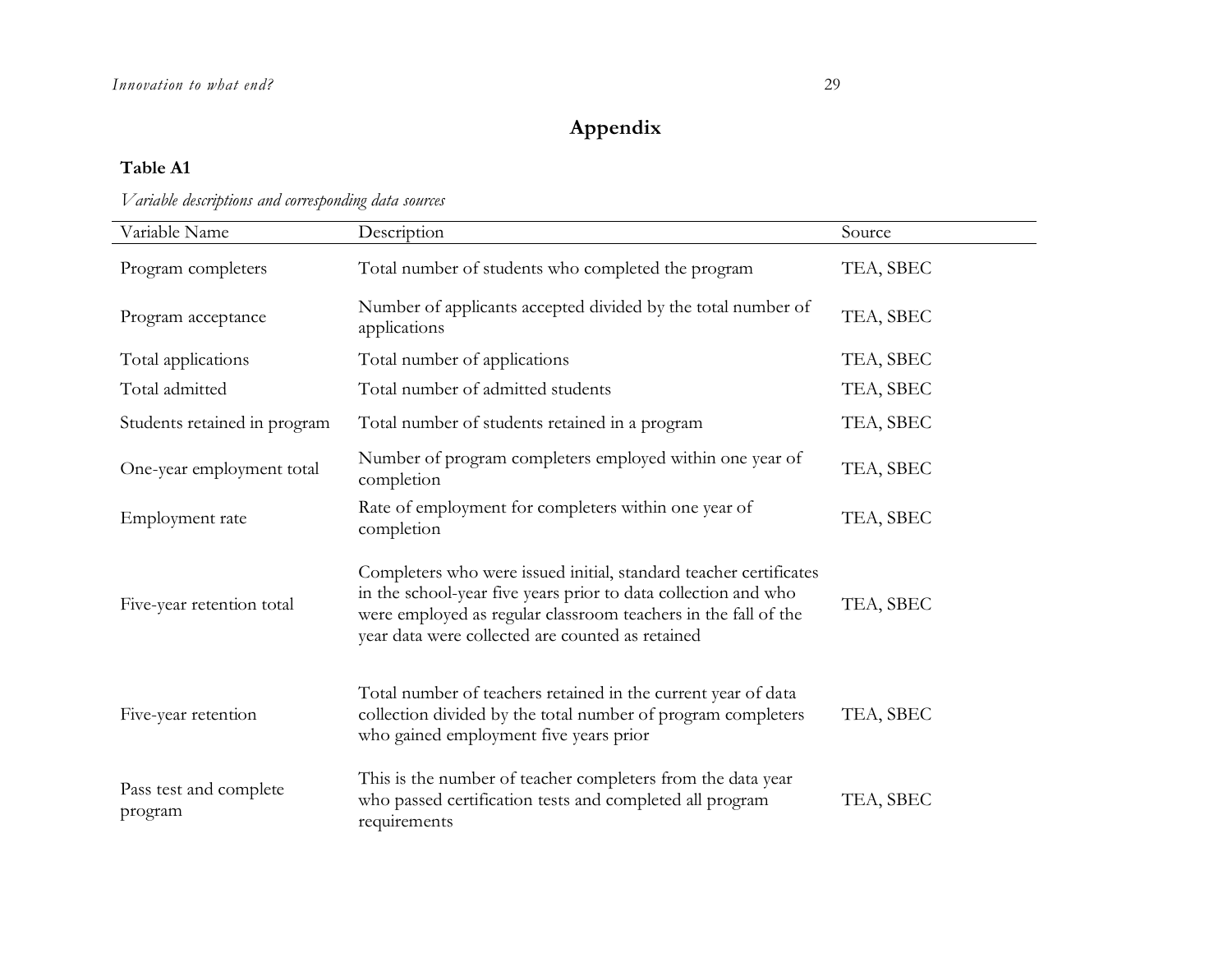*Variable descriptions and corresponding data sources*

| Passed all certification tests               | For all tests that the program approved, the percentage of test<br>attempts that the candidates passed                                                                  | TEA, SBEC                               |
|----------------------------------------------|-------------------------------------------------------------------------------------------------------------------------------------------------------------------------|-----------------------------------------|
| Supervision hours prior to                   | Average number of clock hours required prior to student                                                                                                                 | US Department of                        |
| student teaching                             | teaching                                                                                                                                                                | Education, Title II                     |
| Supervision hours during<br>student teaching | Average number of clock hours required for student teaching                                                                                                             | US Department of<br>Education, Title II |
| Supervision hours during                     | Average number of clock hours required for                                                                                                                              | US Department of                        |
| mentoring                                    | mentoring/induction support                                                                                                                                             | Education, Title II                     |
| Faculty as field supervisors                 | Number of full-time equivalent faculty in supervised clinical                                                                                                           | US Department of                        |
| (fte)                                        | experience during this academic year                                                                                                                                    | Education, Title II                     |
| Adjunct faculty as field                     | Number of adjunct faculty in supervised clinical experience                                                                                                             | US Department of                        |
| supervisors (fte)                            | during this academic year                                                                                                                                               | Education, Title II                     |
| Total students in field                      | Number of students in supervised field experiences during this                                                                                                          | US Department of                        |
| experiences                                  | academic year                                                                                                                                                           | Education, Title II                     |
| Prepared to teach SWD                        | Percentage of first year teachers with completed Principal<br>Surveys who were reported on average to be "well prepared' or<br>"sufficiently prepared" in this category | TEA, SBEC                               |
| Prepared to teach ELLs                       | Percentage of first year teachers with completed Principal<br>Surveys who were reported on average to be "well prepared' or<br>"sufficiently prepared" in this category | TEA, SBEC                               |
| Prepared to integrate<br>technology          | Percentage of first year teachers with completed Principal<br>Surveys who were reported on average to be "well prepared' or<br>"sufficiently prepared" in this category | TEA, SBEC                               |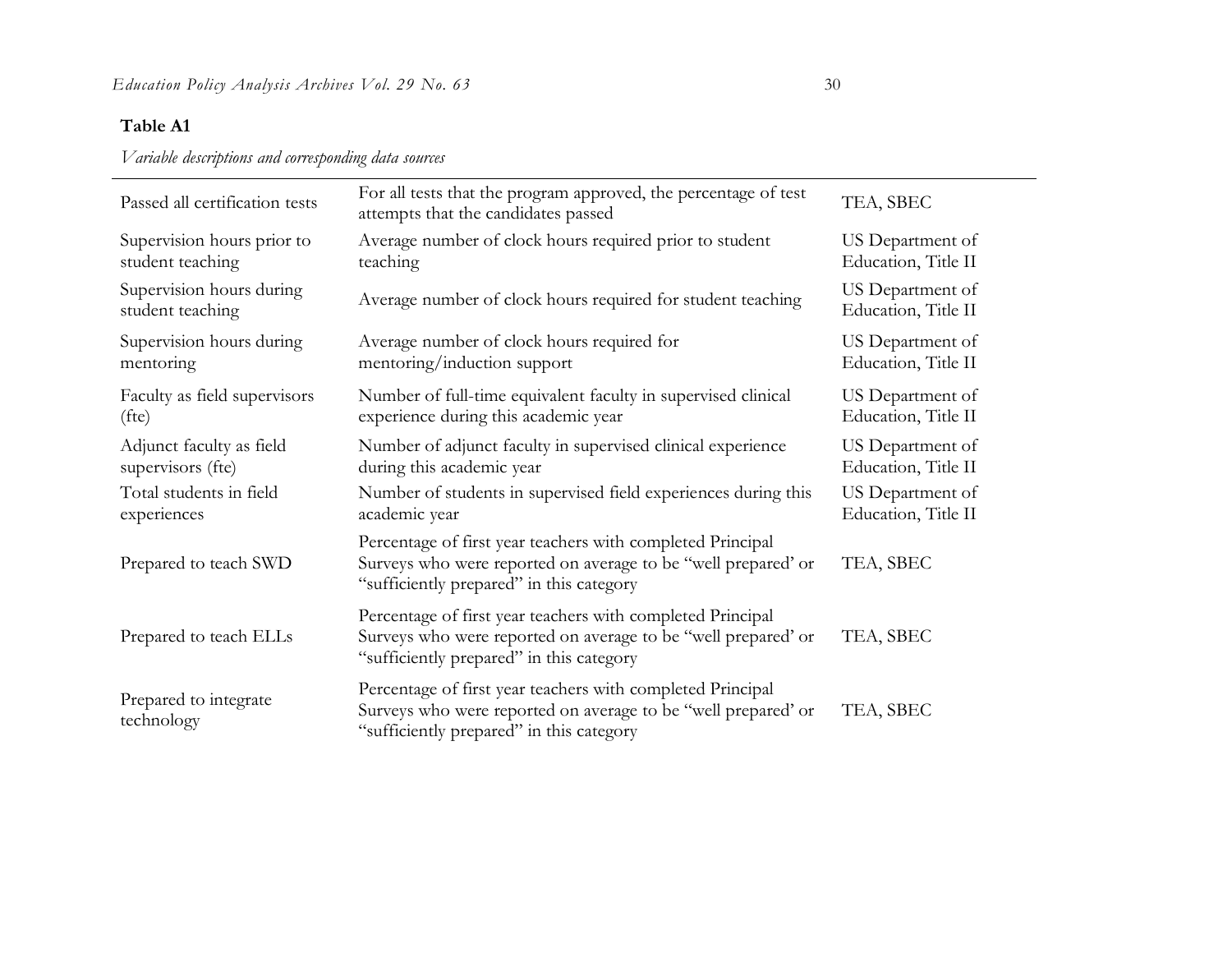*Variable descriptions and corresponding data sources*

| Principal appraisal score                | Percentage of first-year teachers in their first employment<br>experience designated as sufficiently prepared or well-prepared<br>based on survey ratings by their principals                             | TEA, SBEC |
|------------------------------------------|-----------------------------------------------------------------------------------------------------------------------------------------------------------------------------------------------------------|-----------|
| Percent receiving quality<br>supervision | Percentage of candidates who completed an internship or<br>clinical teaching who rated field supervision as "always" or<br>"almost always" providing the components of structural<br>guidance and support | TEA, SBEC |
| Average GPA                              | Average GPA on all college or university coursework that<br>candidates took before entering the program as reported by the<br>educator preparation program                                                | TEA, SBEC |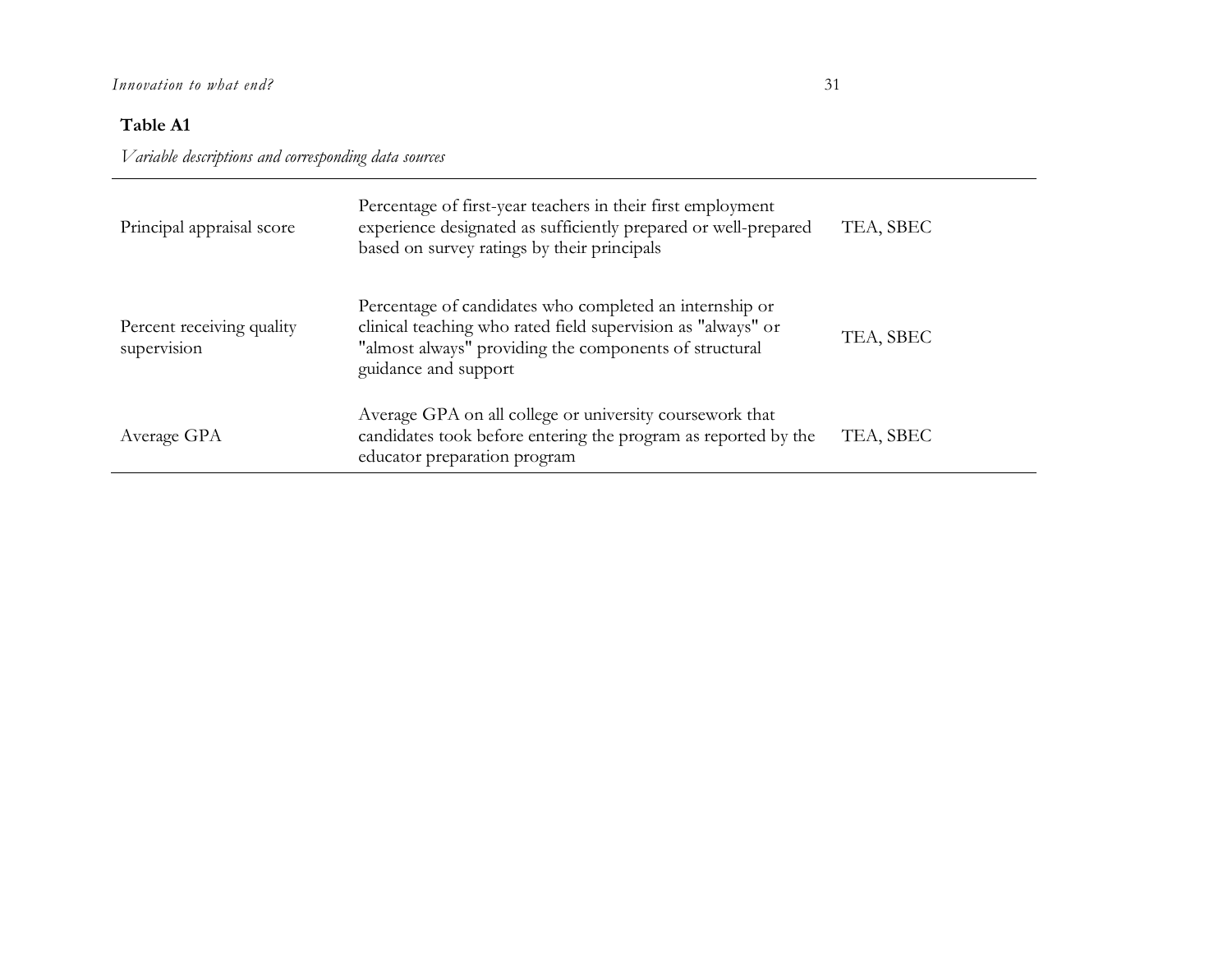| Typology          | Year | Program                                       | Enrollment |
|-------------------|------|-----------------------------------------------|------------|
| Community college | 2016 | Lonestar College - Kingwood                   | 1014       |
|                   | 2017 | Lonestar College - Kingwood                   | 997        |
|                   | 2015 | McLennan Community College                    | 203        |
|                   | 2017 | Sul Ross State University - Uvalde/Rio Grande | 174        |
|                   | 2017 | Houston Community College System (ACP)        | 170        |
| District          | 2016 | Dallas ISD                                    | 191        |
|                   | 2017 | Dallas ISD                                    | 150        |
|                   | 2015 | Dallas ISD                                    | 117        |
|                   | 2016 | Pasadena ISD                                  | 92         |
|                   | 2015 | Pasadena ISD                                  | 85         |
| For-profit        | 2015 | University of Phoenix (at Dallas)             | 56         |
| university        | 2016 | University of Phoenix (at Dallas)             | 56         |
|                   | 2017 | University of Phoenix (at Dallas)             | 37         |
|                   | 2016 | North American College                        | 14         |
|                   | 2015 | North American College                        | 9          |
| Governmental      | 2017 | Region 04 Education Service Center            | 893        |
| agency            | 2015 | Region 04 Education Service Center            | 806        |
|                   | 2016 | Region 04 Education Service Center            | 635        |
|                   | 2017 | Region 10 Education Service Center            | 400        |
|                   | 2017 | Region 13 Education Service Center            | 273        |
| Independent for-  | 2017 | A+ Texas Teachers                             | 35709      |
| profit            | 2015 | A+ Texas Teachers                             | 7429       |
|                   | 2016 | A+ Texas Teachers                             | 5104       |
|                   | 2016 | iteachTEXAS                                   | 2606       |
|                   | 2017 | iteachTEXAS                                   | 2365       |

*Sample Programs for Qualitative Analysis*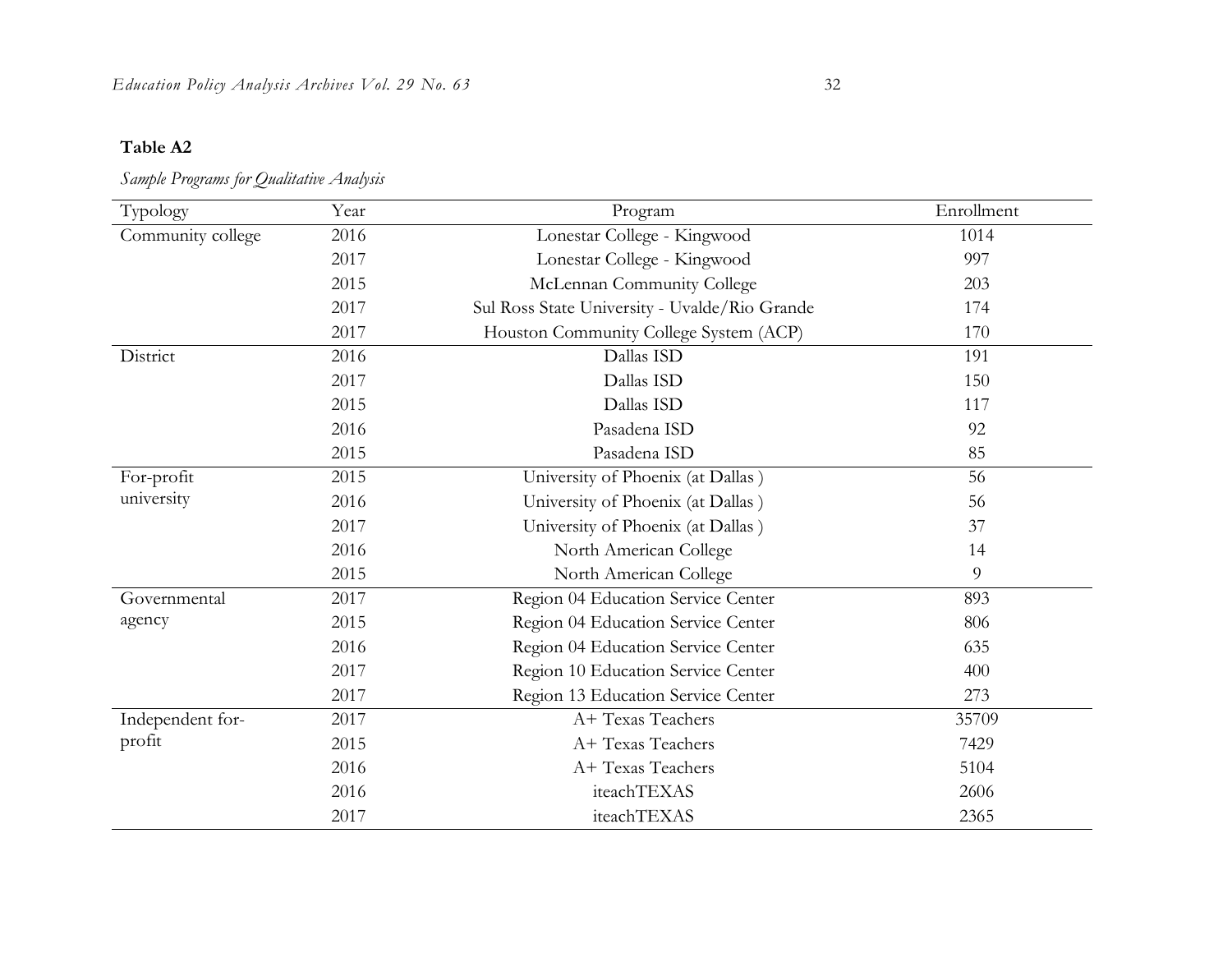### *Innovation to what end?* 33

### **Table A2**

*Sample Programs for Qualitative Analysis*

| Independent           | 2017 | YES Preparatory Public Schools Inc        | 371  |
|-----------------------|------|-------------------------------------------|------|
| nonprofit             | 2016 | YES Preparatory Public Schools Inc        | 350  |
|                       | 2015 | YES Preparatory Public Schools Inc        | 329  |
|                       | 2017 | The Texas Institute for Teacher Education | 223  |
|                       | 2016 | The Texas Institute for Teacher Education | 149  |
| Private university    | 2016 | <b>Baylor University</b>                  | 300  |
| alt.                  | 2015 | <b>Baylor University</b>                  | 286  |
|                       | 2016 | Southern Methodist University             | 137  |
|                       | 2015 | Texas Wesleyan University                 | 127  |
|                       | 2015 | Southern Methodist University             | 119  |
| Private university    | 2017 | <b>Baylor University</b>                  | 306  |
| <b>UG</b>             | 2017 | Southern Methodist University             | 257  |
|                       | 2015 | Texas Christian University                | 243  |
|                       | 2017 | Texas Wesleyan University                 | 231  |
|                       | 2016 | Texas Christian University                | 209  |
| Public university alt | 2017 | University of Texas - El Paso             | 1315 |
|                       | 2016 | Sam Houston State University              | 1270 |
|                       | 2015 | University of Texas - El Paso             | 1254 |
|                       | 2017 | University of North Texas                 | 885  |
|                       | 2015 | Texas State University                    | 647  |
| Public university     | 2015 | Texas State University                    | 1538 |
| <b>UG</b>             | 2017 | Texas A&M University                      | 1512 |
|                       | 2016 | Texas A&M University                      | 1481 |
|                       | 2017 | Texas State University                    | 1450 |
|                       | 2017 | Sam Houston State University              | 1362 |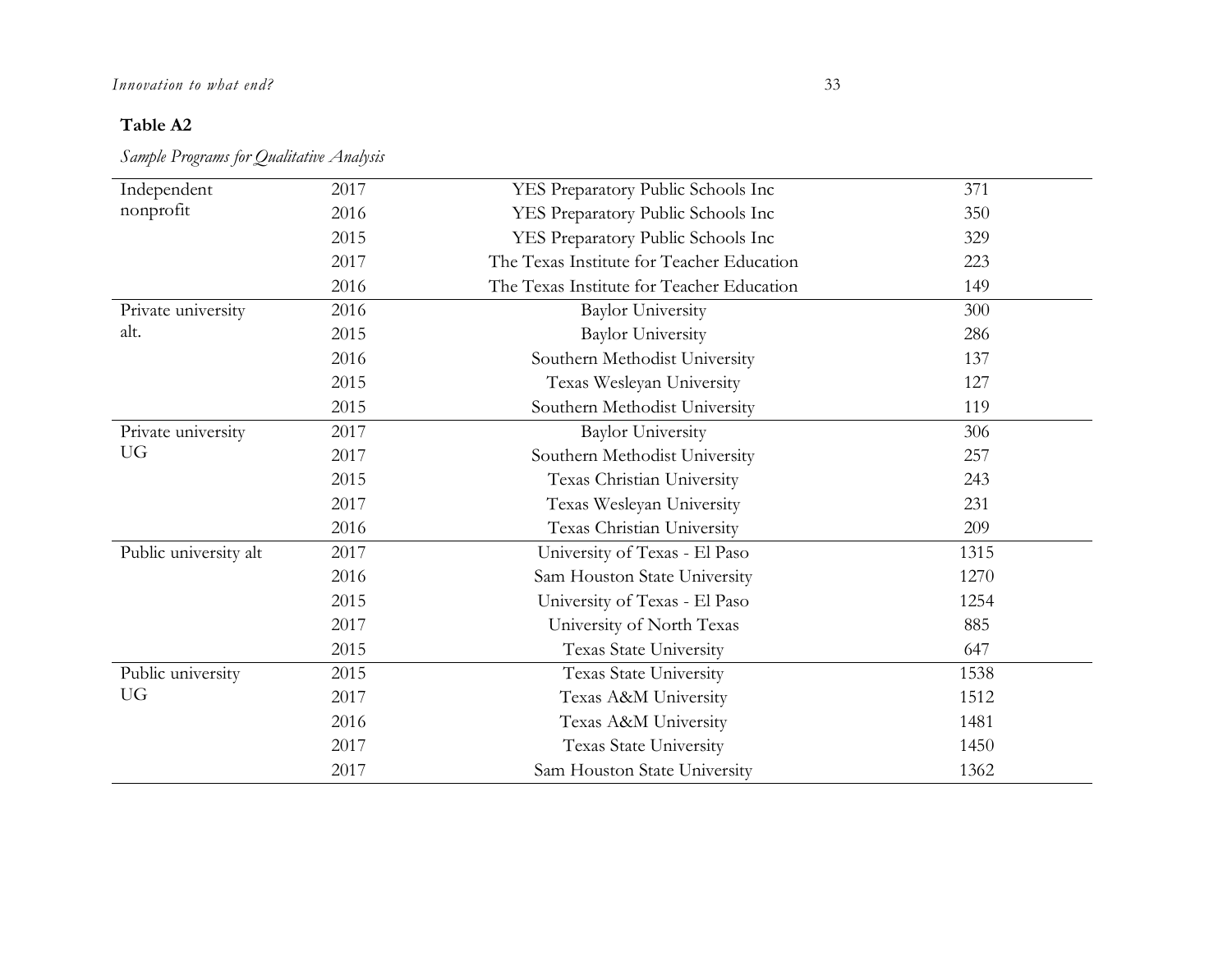### *Website analysis qualitative coding matrix guidelines*

| Typology     | Program            | Mission or vision       | Coursework-reflects       | Workforce entry-     | Instructional        |
|--------------|--------------------|-------------------------|---------------------------|----------------------|----------------------|
|              |                    | statement-              | coursework on teaching    | includes information | method-primary       |
|              |                    | demonstrated            | diverse student           | on pass or           | delivery for content |
|              |                    | commitment to teacher   | populations; teaching for | completion rates &   | (i.e., face-to face, |
|              |                    | education for social    | social justice and equity | workforce entry      | blended, online)     |
|              |                    | justice or equity       |                           |                      |                      |
| Community    | Lonestar College - | X                       | X                         | $\mathbf X$          | Blended              |
| College      | Kingwood           |                         |                           |                      |                      |
|              | McLennan           | X                       | X                         | $\mathbf X$          | Blended              |
|              | Community          |                         |                           |                      |                      |
|              | College            |                         |                           |                      |                      |
|              | Sul Ross State     | X                       | X                         | $\mathbf X$          | Blended              |
|              | University -       |                         |                           |                      |                      |
|              | Uvalde/Rio         |                         |                           |                      |                      |
|              | Grande             |                         |                           |                      |                      |
|              | Houston            | X                       | V                         | $\mathbf X$          | Blended              |
|              | Community          |                         |                           |                      |                      |
|              | College System     |                         |                           |                      |                      |
|              | (ACP)              |                         |                           |                      |                      |
| District     | Dallas ISD         | $\mathbf X$             | $\mathbf X$               | $\mathbf X$          | Blended              |
| For-profit   | University of      | $\overline{\mathrm{X}}$ | $\sqrt{}$                 | $\mathbf X$          | Online               |
| university   | Phoenix-Dallas     |                         |                           |                      |                      |
|              | North American     | $\mathbf X$             | $\boldsymbol{\mathrm{X}}$ | X                    | Blended              |
|              | College            |                         |                           |                      |                      |
| Governmental | Region 04 ESC      | $\mathbf X$             | $\mathbf X$               | $\mathbf X$          | Blended              |
| agency       | Region 10 ESC      | X                       | $\mathbf X$               | X                    | Blended              |
|              | Region 13 ESC      | $\mathbf X$             | $\sqrt{}$                 | $\sqrt{}$            | Blended              |
| Independent  | A+ Texas           | $\mathbf X$             | $\mathbf X$               | $\overline{X}$       | Online               |
| for-profit   | Teachers           |                         |                           |                      |                      |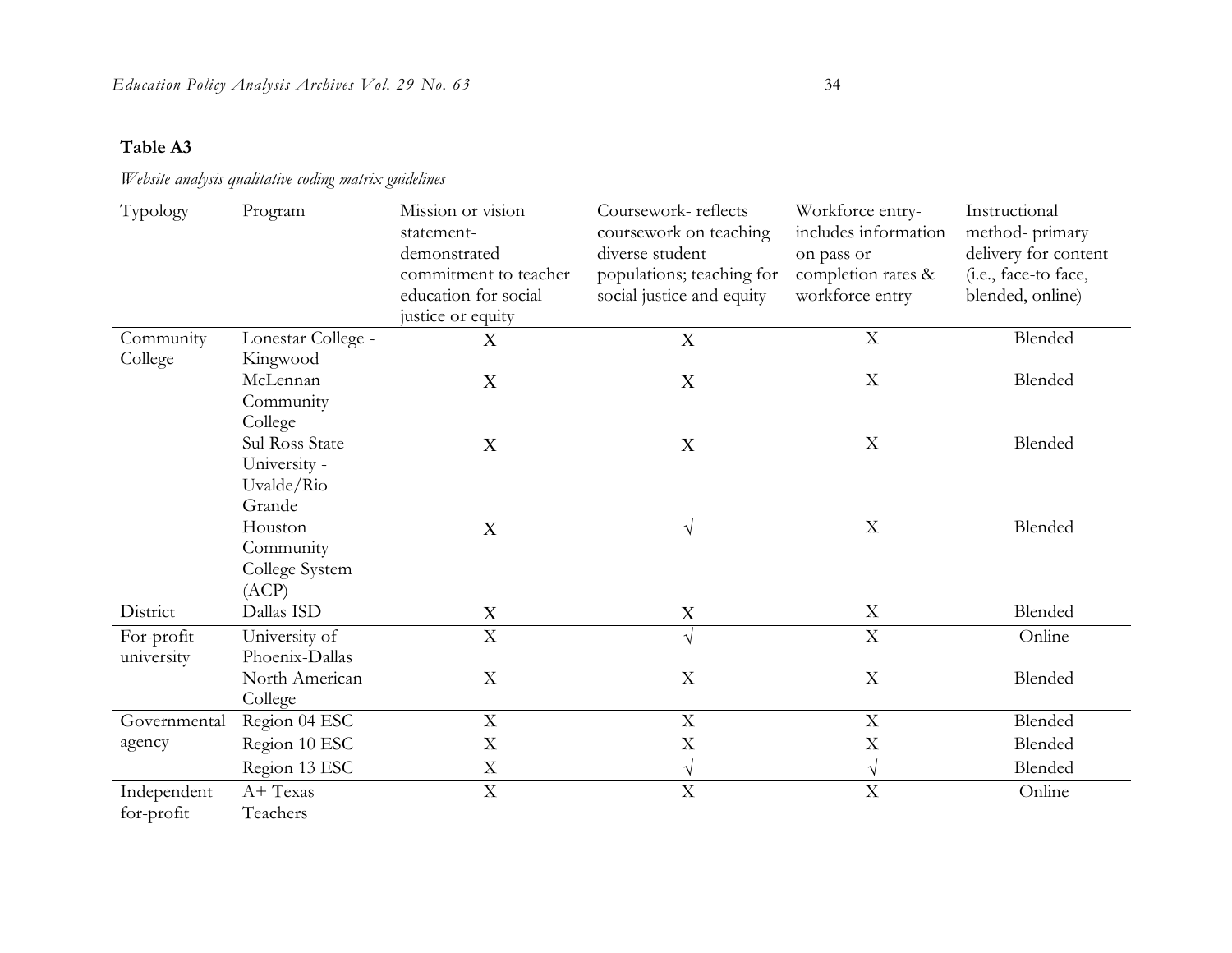|                 | iteachTEXAS              |                           | V                         | X                         | Online       |
|-----------------|--------------------------|---------------------------|---------------------------|---------------------------|--------------|
| Independent     | YES Preparatory          | N                         | $\boldsymbol{\mathrm{X}}$ | V                         | Face-to face |
| nonprofit       | Public Schools Inc       |                           |                           |                           |              |
|                 | The Texas Institute      | $\boldsymbol{\mathrm{X}}$ | $\mathbf X$               | V                         | Online       |
|                 | for Teacher              |                           |                           |                           |              |
|                 | Education                |                           |                           |                           |              |
| Private         | <b>Baylor University</b> | $\sqrt{}$                 |                           | X                         | Face-to face |
| university alt. | Southern                 | X                         |                           | $\mathbf X$               | Face-to face |
|                 | Methodist                |                           |                           |                           |              |
|                 | University               |                           |                           |                           |              |
|                 | Texas Wesleyan           | X                         | V                         | $\boldsymbol{\mathrm{X}}$ | Face-to face |
|                 | University               |                           |                           |                           |              |
| Private         | Texas Christian          | $\sqrt{ }$                | $\boldsymbol{\mathrm{X}}$ | $\mathbf X$               | Face-to face |
| university UG   | University               |                           |                           |                           |              |
| Public          | University of Texas      | $\sqrt{ }$                | $\mathbf X$               | $\mathbf X$               | Face-to face |
| university alt  | - El Paso                |                           |                           |                           |              |
|                 | Sam Houston State        | $\mathcal{N}$             | X                         | X                         | Face-to face |
|                 | University               |                           |                           |                           |              |
|                 | University of            | V                         | $\sqrt{ }$                | $\boldsymbol{\mathrm{X}}$ | Blended      |
|                 | North Texas              |                           |                           |                           |              |
| Public          | Texas State              | $\mathcal{N}$             | $\sqrt{ }$                | X                         | Face-to face |
| university UG   | University               |                           |                           |                           |              |
|                 | Texas A&M                | V                         | V                         | $\boldsymbol{\mathrm{X}}$ | Face-to face |
|                 | University               |                           |                           |                           |              |